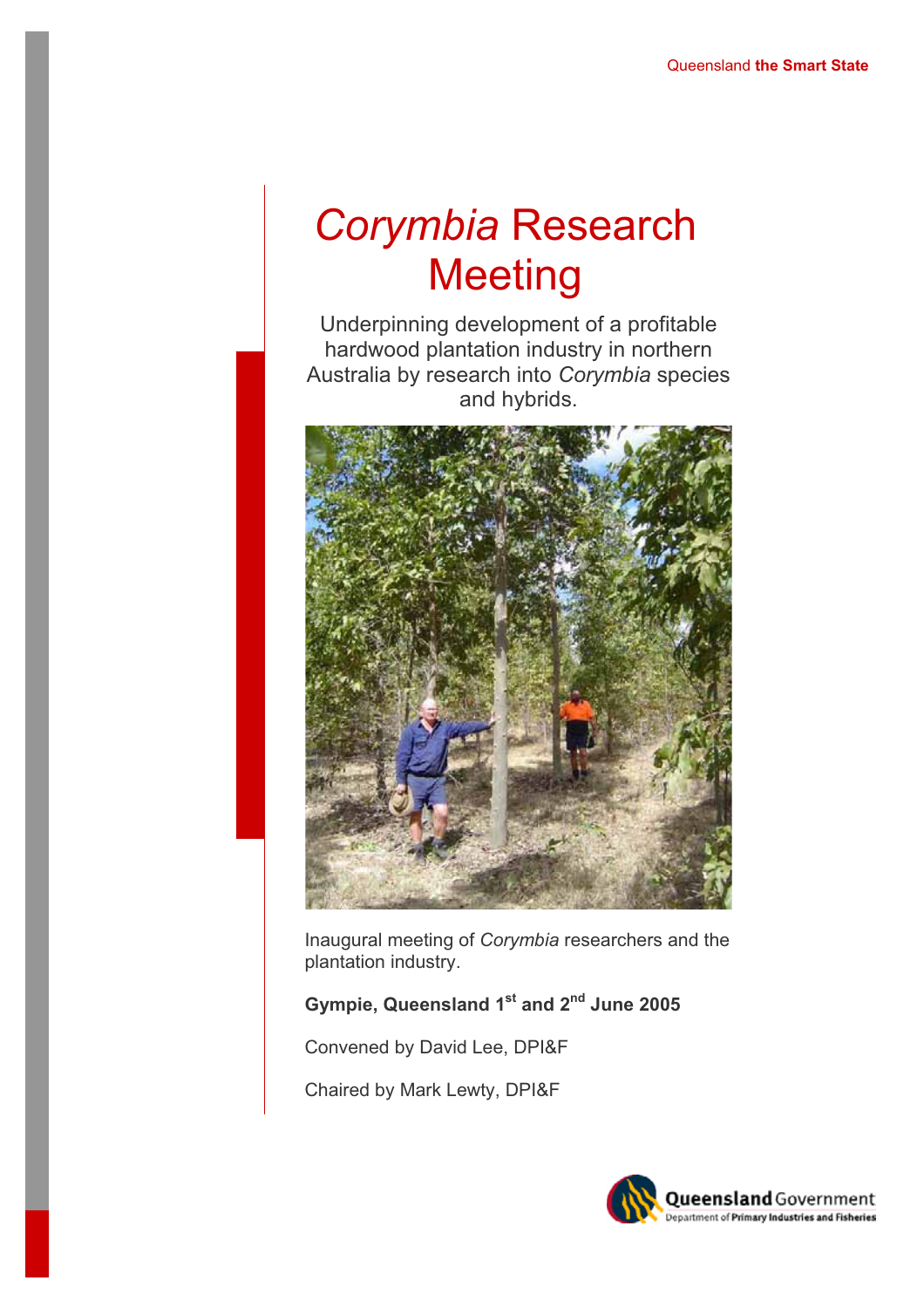Corymbia Research Meeting: Underpinning development of a profitable hardwood plantation industry in northern Australia by research into Corymbia species and hybrids.

The Department of Primary Industries and Fisheries (DPI&F) seeks to maximise the economic potential of Queensland's primary industries on a sustainable basis.

This publication has been compiled by David Lee, Department of Primary Industries and Fisheries, Delivery, Horticulture and Forestry Science.

While every care has been taken in preparing this publication, the State of Queensland accepts no responsibility for decisions or actions taken as a result of any data, information, statement or advice, expressed or implied, contained in this report.

© The State of Queensland, Department of Primary Industries and Fisheries 2005

Copyright protects this publication. The State of Queensland has no objection to this material being reproduced but asserts its right to be recognized as author of its original material and the right to have its material remain unaltered.

We would like to acknowledge the provision of the bus for the field trip and lunch on day one of the meeting by:





**Institute for Sustainability, Health and Regional Engagement**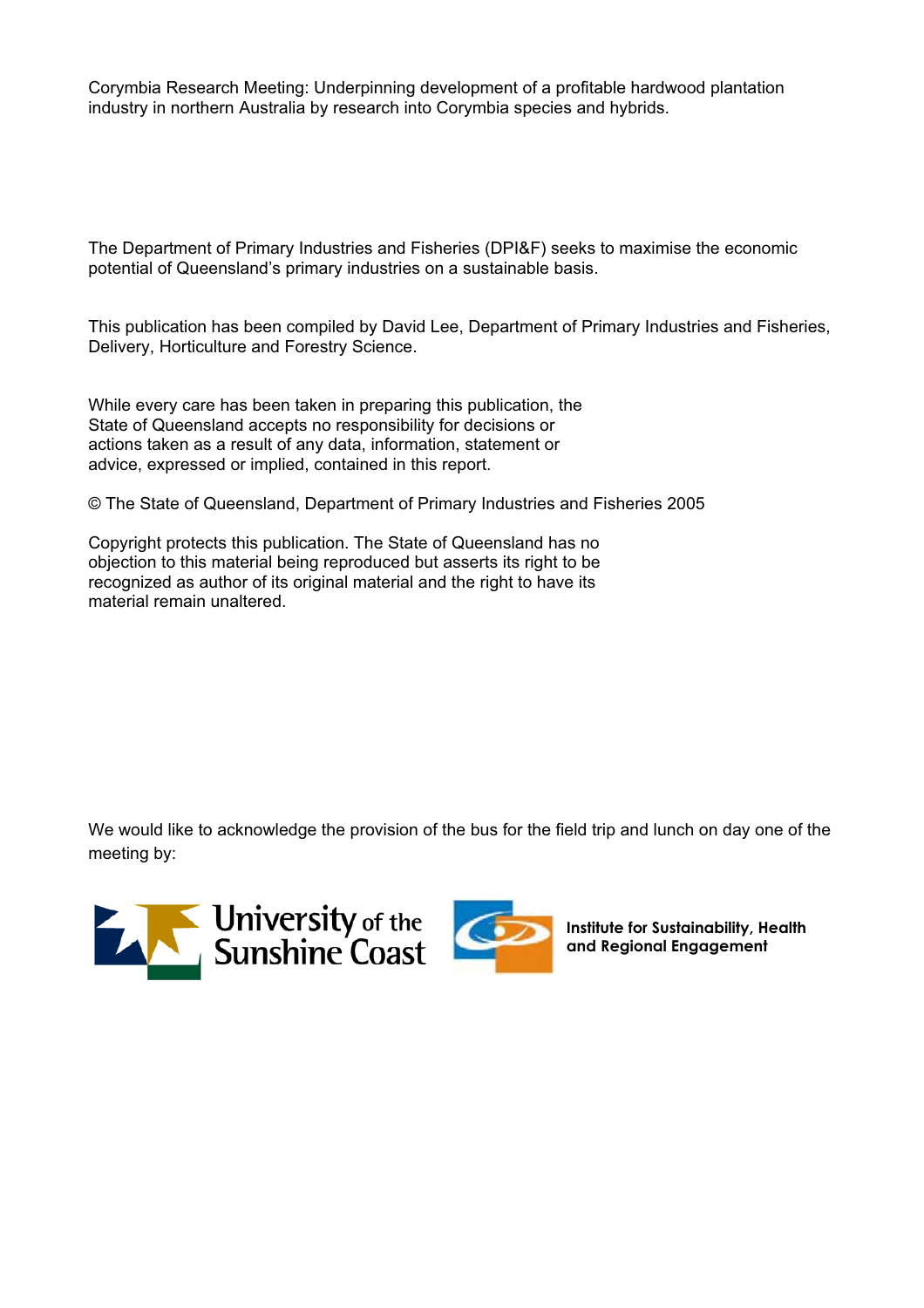## **Contents**

| David Lee, Garth Nikles, Peter Pomroy, Jeremy Brawner, Helen Wallace and Rhonda Stokoe.<br>CORYMBIA SPECIES AND HYBRIDS: A SOLUTION TO QUEENSLAND HARDWOOD                                                                                                                                   | 5  |
|----------------------------------------------------------------------------------------------------------------------------------------------------------------------------------------------------------------------------------------------------------------------------------------------|----|
| Rhonda Stokoe, Malcolm McVey, David Lee and Helen Wallace. GENETIC DIVERSITY<br>AND CROSS-COMPATIBILITY OF CADAGI (Corymbia torelliana): IMPLICATIONS<br>FOR HYBRID BREEDING<br><u> 1989 - Johann Stoff, Amerikaansk politiker (</u>                                                         | 8  |
| Helen Wallace, Rhonda Stokoe, Stephen Trueman and David Lee. CORYMBIA<br>TORELLIANA HYBRIDS FOR HARDWOOD FORESTRY- WITHOUT THE<br><b>WEEDINESS!</b>                                                                                                                                          | 10 |
| Cecile Bacles, Andrew Lowe, Peer Schenk, David Lee and Antoine Kremer. AN<br>INTRODUCTION TO "ADaPtE": A EUROPEAN UNION - FUNDED PROJECT<br>COMPARING THE STRUCTURE AND DYNAMICS OF NEUTRAL AND ADAPTIVE<br>GENES IN QUEENSLAND'S SPOTTED GUMS.                                              | 12 |
| Tim Smith. TREE FORM AND THE ROLES OF BORON AND CALCIUM IN<br>HARDWOODS NARROW CONTROL IN THE SERVICE OF THE SERVICE OF THE SERVICE OF THE SERVICE OF THE SERVICE OF THE SERVICE OF THE SERVICE OF THE SERVICE OF THE SERVICE OF THE SERVICE OF THE SERVICE OF THE SERVICE OF THE SERVICE OF | 13 |
| Geoff Dickinson INTERSPECIFIC HYBRIDISATION OF CORYMBIA SPP.                                                                                                                                                                                                                                 | 17 |
| Simon Lawson and Janet McDonald. EMERGING INSECT PESTS OF CORYMBIA                                                                                                                                                                                                                           | 20 |
| Helen Smith FORESTS NSW CORYMBIA BREEDING AND DEPLOYMENT PROGRAM                                                                                                                                                                                                                             | 22 |
| Mervyn Shepherd, David Lee, Natalie Baker, Shabana Kasam, Joel Ochieng, Chen Bihua, and<br>Robert Henry. CORYMBIA GENETICS AT SOUTHERN CROSS UNIVERSITY                                                                                                                                      | 24 |
| Joel W. Ochieng POPULATION STRUCTURE IN THE SPOTTED GUM                                                                                                                                                                                                                                      | 26 |
| Paul Warburton, R. Arnold, B. Brammall, C. Harwood, J Lamour, M. McDonald, J Owen, S<br>Whitfeld, D. Bush. BREEDING SPOTTED GUMS FOR WINTER-DOMINANT                                                                                                                                         | 27 |
| Angus Carnegie and Michael Henson. CLONAL VARIATION IN SUSCEPTIBILITY OF<br>CORYMBIA CITRIODORA SUBSP. VARIEGATA IN SUSCEPTIBILITY TO RAMULARIA<br>SHOOT BLIGHT AND ERINOSE MITE IN NEW SOUTH WALES 31                                                                                       |    |
| Angus Carnegie MISTLETOES IN YOUNG CORYMBIA SPP. PLANTATIONS IN<br>NORTHERN NEW SOUTH WALES<br><u> 1989 - Johann Stoff, fransk politik (d. 1989)</u>                                                                                                                                         | 32 |
| Dane Thomas and Geoff Smith. INCREASING PLANTING SUCCESS OF CORYMBIA<br><b>VARIEGATA</b>                                                                                                                                                                                                     |    |
|                                                                                                                                                                                                                                                                                              | 33 |
| John Grant, Doland Nichols, Geoff Smith and Jerry Vanclay. SOIL PHYSICAL                                                                                                                                                                                                                     |    |

LIMITATIONS TO GROWTH IN SUB-TROPICAL HARDWOOD PLANTATIONS\_\_35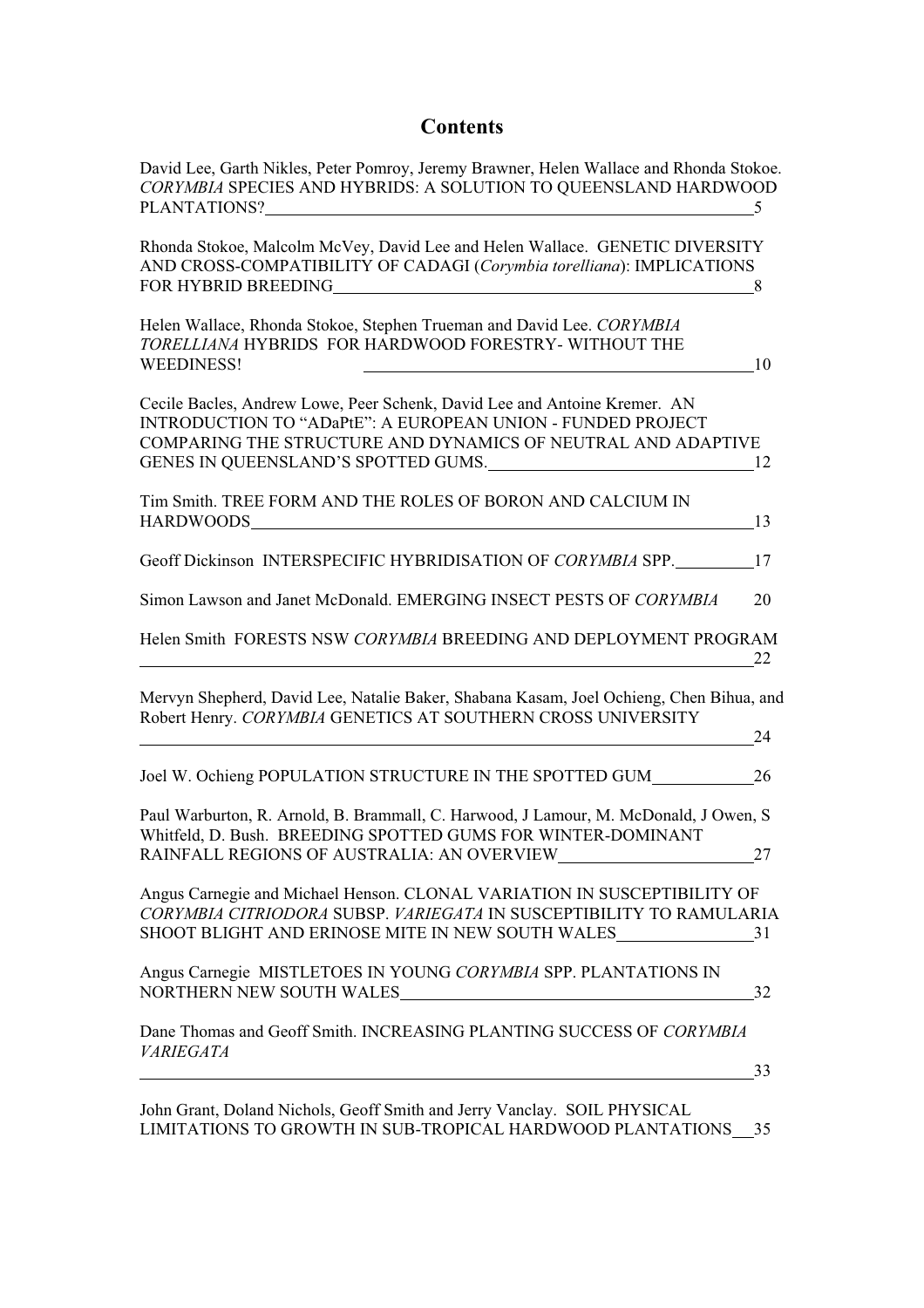Geoff Pegg, A Drenth, and M. Wingfield. *QUAMBALARIA PITEREKA* ON SPOTTED GUM PLANTATIONS IN QUEENSLAND AND NORTHERN NEW SOUTH WALES, AUSTRALIA. 37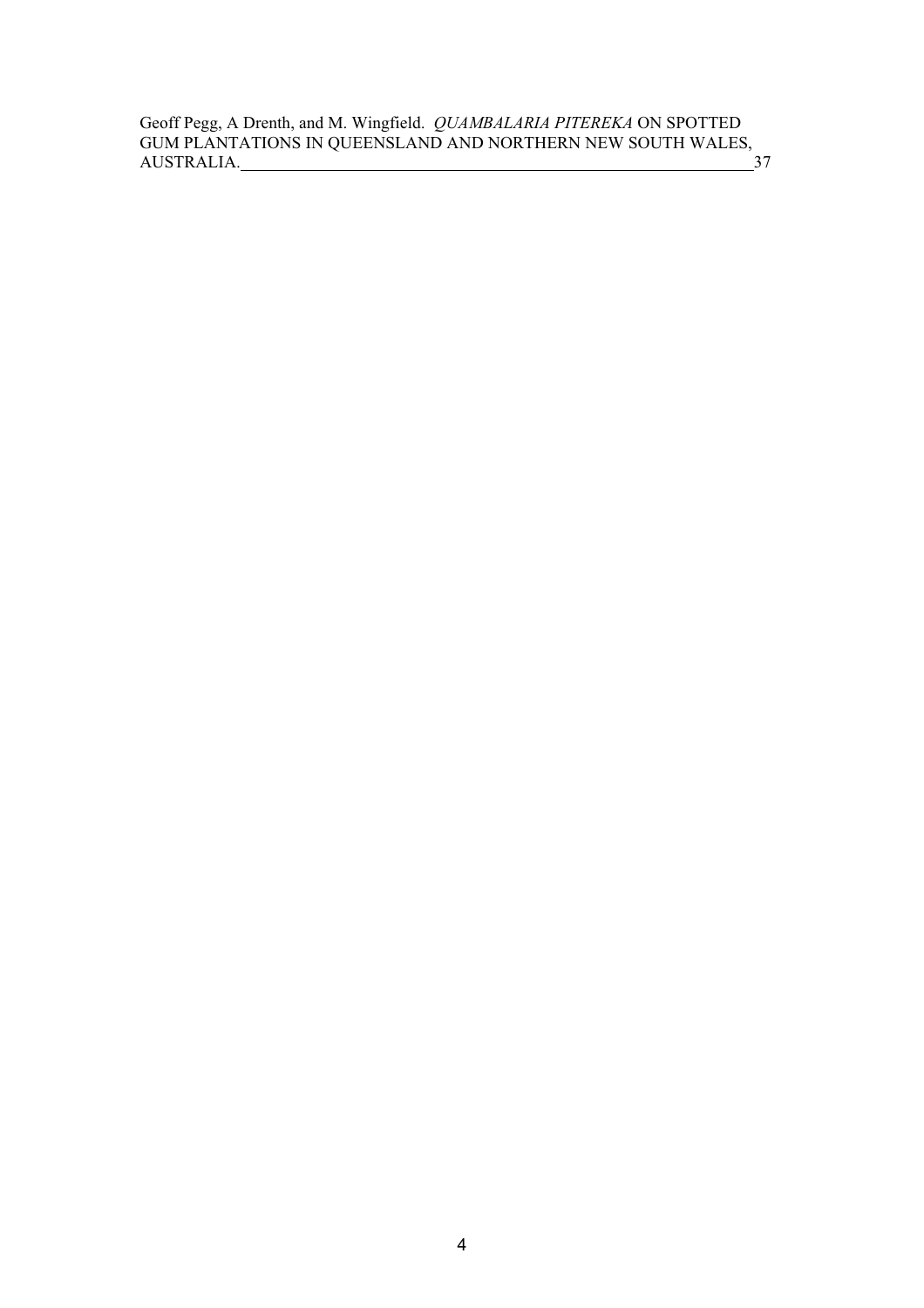## *CORYMBIA* **SPECIES AND HYBRIDS: A SOLUTION TO QUEENSLAND HARDWOOD PLANTATIONS?**

David Lee<sup>1</sup>, Garth Nikles<sup>1</sup>, Peter Pomroy<sup>1</sup>, Jeremy Brawner<sup>2</sup>, Helen Wallace<sup>3</sup> and Rhonda Stokoe<sup>3</sup>

<sup>1</sup> Department of Primary Industry and Fisheries, Horticulture and Forestry Science, <sup>2</sup> Horizon 2, <sup>3</sup> Faculty of Science, Health and Education, University of the Sunshine Coast.

#### **INTRODUCTION**

Hardwood plantations are relatively new in northern Australia. Of the species available, the spotted gums are the most important commercial hardwood plantation taxon for high quality timber in the humid and sub-humid zones of Queensland and northern New South Wales. The domestication and genetic improvement of the spotted gums (*Corymbia citriodora* subsp. *citriodora* (CCC), *C. citriodora* subsp*. variegata* (CCV) and *C. henryi* (CH) however only commenced in Queensland in 1997. Since then seed orchards and progeny trials have been established for all three species. One major failing of these species is all provenances are somewhat susceptible (Dickinson *et al* 2004) to the fungal disease, Ramularia Shoot Blight caused by *Quambalaria pitereka* (Simpson 2000). In amenity plantings and wind breaks of *C. torelliana,* hybrids with the spotted gum species were noticed that had great vigour, good form and resistance to Ramularia Shoot Blight. As a consequence a breeding program has been initiated in Queensland, to hybridise the spotted gum species with *C. torelliana* (CT)*.* This paper reports on the genetic base of each species and presents preliminary result on the performance of these species and hybrids in trials.

#### **THE** *CORYMBIA* **GENETIC BASE IN QUEENSLAND**

A broad genetic base has been developed for the spotted gum species to underpin the long term genetic improvement of the three species that occur in northern Australia (Table 1). The fourth species in the spotted gum complex *C. maculata* has not been included in the program to date due to it's know high level of susceptibility to Ramularia Shoot Blight. A broad genetic base has also been established for *C. torelliana* to underpin further breeding and genetic development of the Corymbia hybrids.

**Table 1.** Genetic base of *Corymbia citriodora* subsp. *citriodora* (CCC), *C. citriodora* subsp. *variegata* (CCV) *C. henryi* (CH) and *C. torelliana* (CT) in seed orchards and progeny trials in Queensland. Ramularia Shoot Blight tolerance or resistance is indicated

| Species    | Number<br>progeny / seed | Number<br>provenances | Number seed<br>parents | Ramularia<br>tolerant   |
|------------|--------------------------|-----------------------|------------------------|-------------------------|
|            | orchards                 |                       | (nominally)            | provenances             |
|            |                          |                       |                        | identified <sup>1</sup> |
| <b>CCC</b> |                          | 17                    | 700                    | Yes                     |
| <b>CCV</b> | 84                       | 44                    | $656 (+27^3)$          | Yes                     |
| <b>CH</b>  |                          |                       | 47 $(+29^{4}$          | No                      |
| <b>CT</b>  |                          | 6                     | 113                    | All field               |
|            |                          |                       |                        | resistant               |

<sup>&</sup>lt;sup>1</sup> For CCC, CCV and CH, more Ramularia tolerant provenances are detailed in Dickinson *et al* 2004

<sup>&</sup>lt;sup>2</sup> Trials range from Gatton, Gympie –Tiaro region, Miriam Vale and the southern Burnett.

<sup>&</sup>lt;sup>3</sup> Four additional provenances are planted in taxa trials with an additional 27 seed parents.

<sup>&</sup>lt;sup>4</sup> Three more provenances are represented in taxa trials with an additional 29 seed parents.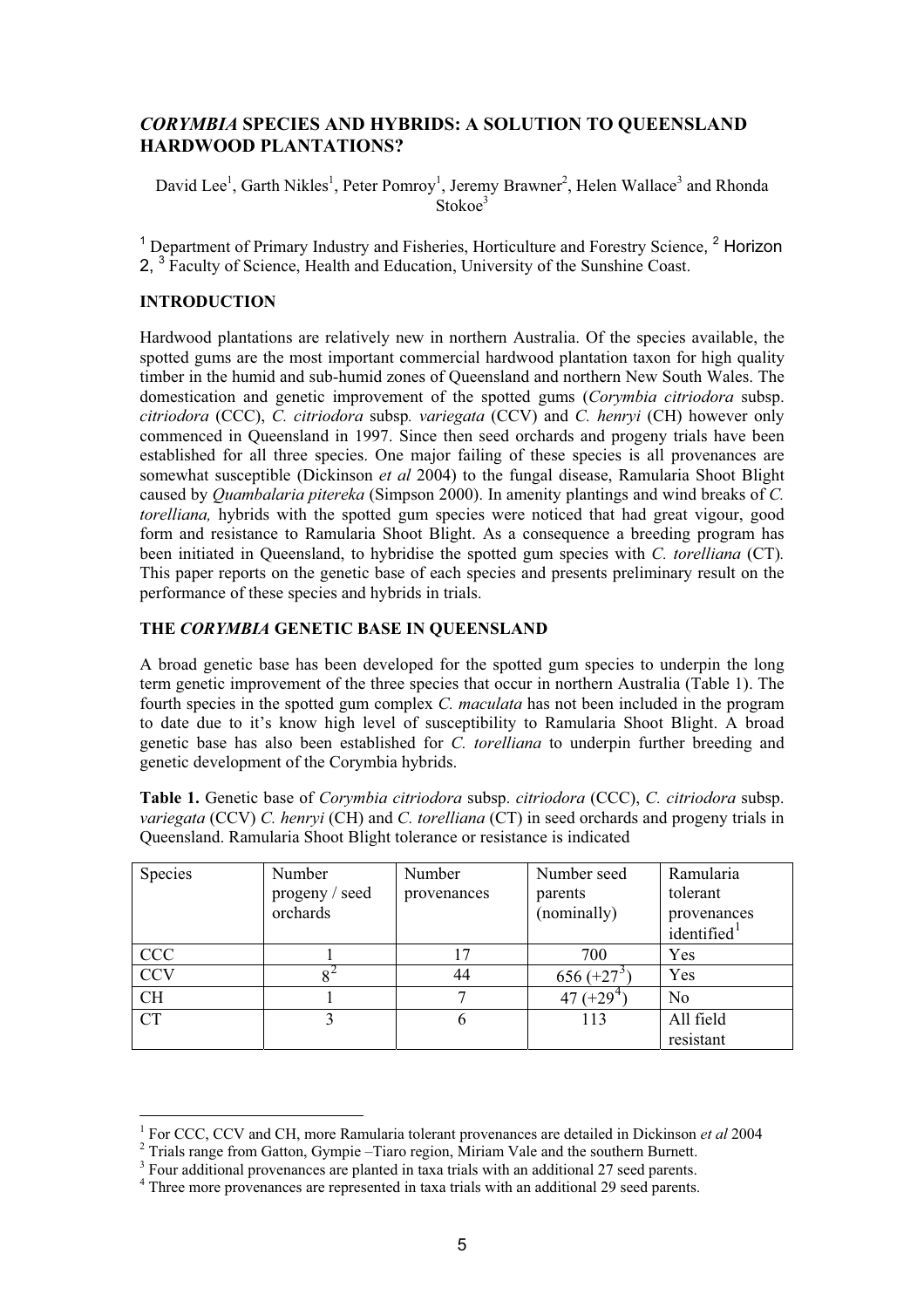### **RESULTS AND DISCUSSION**

#### *Corymbia citriodora subsp. variegata*

CCV height growth and Ramularia shoot blight were found to be highly correlated  $(R^2 =$ 0.83), with the average height growth at 2.8 years being 5.9 m across five progeny trials. These five progeny trials contain a subset (25 provenances and 319 half sib family seedlots) of the genetic base now planted for the species and all focus on high rainfall environments 900+ mm MAR. With the hardwood plantation industry transitioning to more marginal environments it is considered that this genetic base will need expansion to include CCV provenances from lower rainfall environments. This is now being address with the recent planting of progeny trial in the Burnett with further targeted CCV progeny / provenance collections planned. The progeny trial results support Dickinson's *et al*. (2004) findings that Woondum provenance (from the Gympie region) is generally better in terms of Ramularia Shoot Blight tolerance and height growth than lower rainfall provenances, however, in these progeny trials Richmond Range, Grange and additional Gympie region provenances perform as well as the Woondum source.

#### *Corymbia citriodora subsp. citriodora and Corymbia henryi*

Although the genetic base for both CCC and CH is broad, only one seed orchard / progeny trial has been established for each species. To ensure the security of the genetic base of these species, it is essential that further trials testing new environments be established. This will ensure the genetic bases are secure form catastrophic loss such as fire, pest and disease, etc. It is unlikely these species will be planted on a commercial basis however they will form a basis for the further development of the *Corymbia* hybrids.

#### *Corymbia hybrids*

Since 2000 a breeding program has been underway to evaluate the potential of hybrids between *C. torelliana* and the spotted gum species (CCC, CCV, CH and CM). The resulting *Corymbia* hybrids are promising across all sites where they have been planted. Currently progeny trials of the hybrids have been planted across 16 sites (46 hectare of progeny trials) ranging from Walkamin (Queensland) to Grafton (New South Wales). In these trials, the hybrids are exhibiting a range of beneficial growth and performance traits (Table 2), relative to their parental species including:

- Ramularia Shoot Blight tolerance,
- $\bullet$  frost resistance.
- amenability to propagation as rooted cuttings,
- hybrid vigour for growth (height and diameter).

#### *Commercial deployment of Corymbia species and hybrids*

The spotted gum species (CCC, CCV and CH) are not amenable to propagation as rooted cuttings; hence the only practical option to deploy improved germplasm from the breeding program in routine plantations is via seed. However, in the seed orchards wide spread synchronous flowering has not occurred in the last five years. This along with the susceptibility of all species of spotted gum to Ramularia Shoot Blight has lead to a switch away from developing the species for operational development to developing the *Corymbia* hybrids for operational deployment. These hybrids combine the best attributes of the parental species and are amenable to propagation as rooted cuttings.

In three-year-old *Corymbia* hybrid progeny trials, a number of outstanding trees have been selected, based on growth, pest and disease tolerance and form attributes. Currently eight of these selects have been captured as cuttings to commence a clonal testing and deployment program. These hybrids represent the first release from the five-year-old breeding program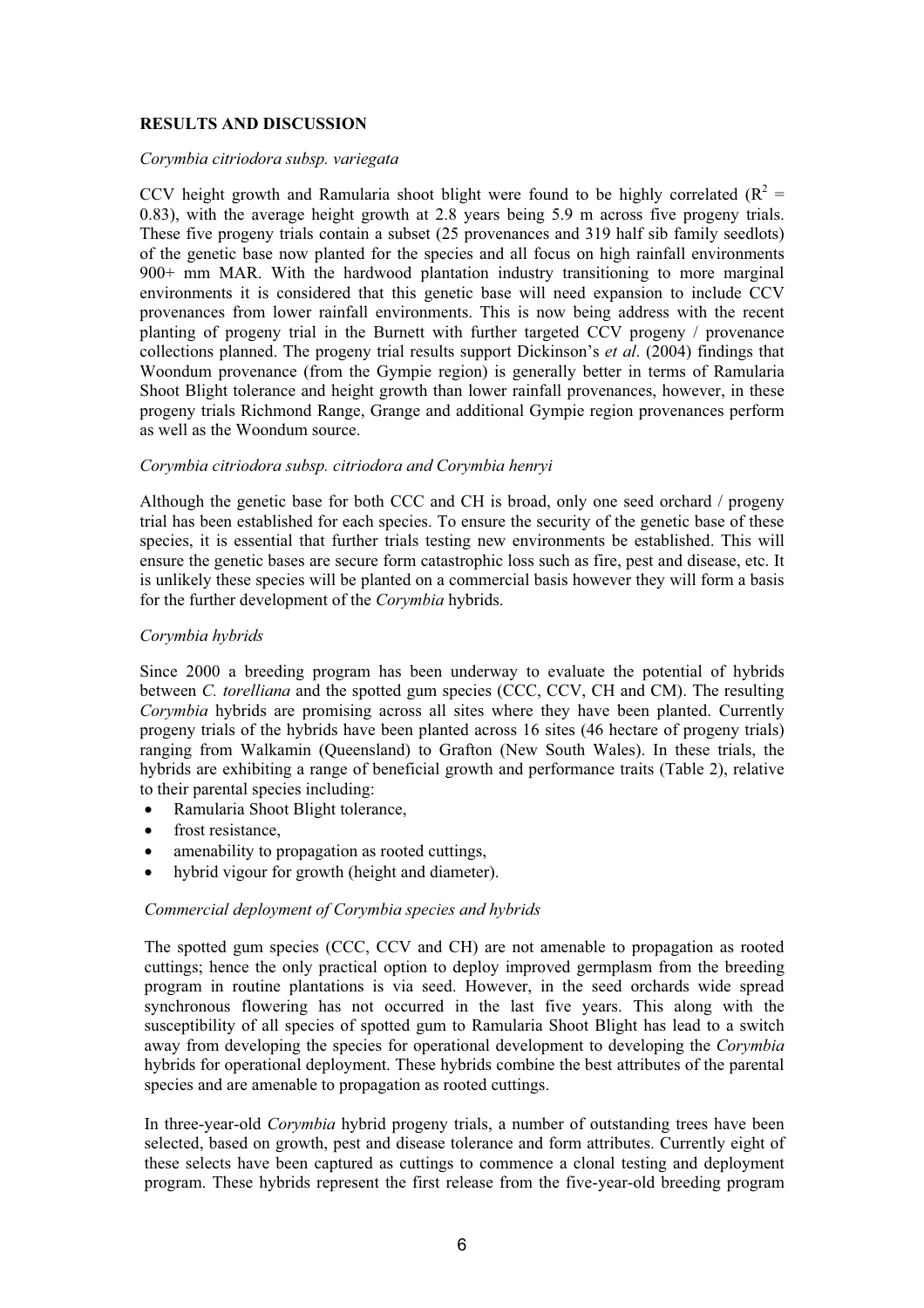and are the best individual trees from five families. They have not been tested as rooted cuttings in clonal tests. Clonal tests are about to be initiated and their results will determine additional clones for commercial propagation in the future. The rolling front breeding program uses controlled crossings between known parents of *Corymbia torelliana* and *Corymbia citriodora* subsp *variegata* to generate improved hybrids. Hybridisation and clonal testing in preparation for commercial release is anticipated to continue over the next 20 years. Part of the breeding program aims to introduce parental varieties currently not under test to improve the growth, frost and pest and disease tolerances of Corymbia hybrids. This work forms part of an integrated program looking at all aspects of growth, silviculture and management of *Corymbia* hardwood plantations.

**Table 2.** Relative performance levels of the parent species and hybrids based on observations in trials at Amamoor Dam and Coolabunia. Taxon included are *C. torelliana* (CT), *C. citriodora* subsp. *variegata* (CCV) and the hybrid between these two species (F1 hybrid).

| Trait × Taxon                                         | CT Kuranda <sup>5</sup> | <b>CCV</b> Woondum <sup>5</sup> | F1 hybrid                         |
|-------------------------------------------------------|-------------------------|---------------------------------|-----------------------------------|
| Ramularia tolerance                                   | Very high (immune?)     | Moderate                        | $High +$                          |
| Erinose mite tolerance                                | Very high (immune?)     | Very low                        | $High +$                          |
| Red Shouldered Leaf Beatle tolerance                  | Low                     | High                            | High                              |
| Longicorn tolerance                                   | Moderate                | High                            | Moderate                          |
| Swarming scarabs tolerance                            | High                    | Low                             | High                              |
| Sooty mould tolerance                                 | Low                     | High                            | Moderate                          |
| Mycosphaerella tolerance                              | High                    | High                            | Moderate                          |
| Height and diameter growth                            | Low to moderate         | Low to high                     | Low to very high                  |
| Straightness level                                    | Moderate                | Moderate                        | High                              |
| Taper (low desirable)                                 | High                    | Low                             | Moderate                          |
| Branch quality, including shedding                    | Low                     | High                            | Moderate to high                  |
| Canopy density (high results in good site<br>capture) | High                    | Low to moderate                 | High                              |
| Per cent abnormal seedlings                           | Very low                | Very low                        | Low to high<br>variable by family |
| Cold, drought hardiness                               | High                    | Low to moderate                 | High                              |
| Environmental plasticity                              | High                    | Moderate                        | High                              |
| Seedling / coppice rootability                        | Moderate                | Very low                        | Moderate                          |

Note: Giant wood moth does not attack *Corymbia*

#### **REFERENCES**

Dickinson G.R., Lee, D.J. and Huth, J.R. (2004). *Aust. For.* **67**(2)122-131. MacDonald and Bean (2000). *Austrobaileya* **5**: 735-736 Simpson J.A. (2000) Aust. Mycol. **19**:57-62

#### **ACKNOWLEDGEMENTS**

We would like to acknowledge the contribution of many staff at DPI&F Horticulture and Forestry Science and the provision of land for trials from DPI-Forestry.

<sup>&</sup>lt;sup>5</sup> Relative level may vary depending on family and provenance.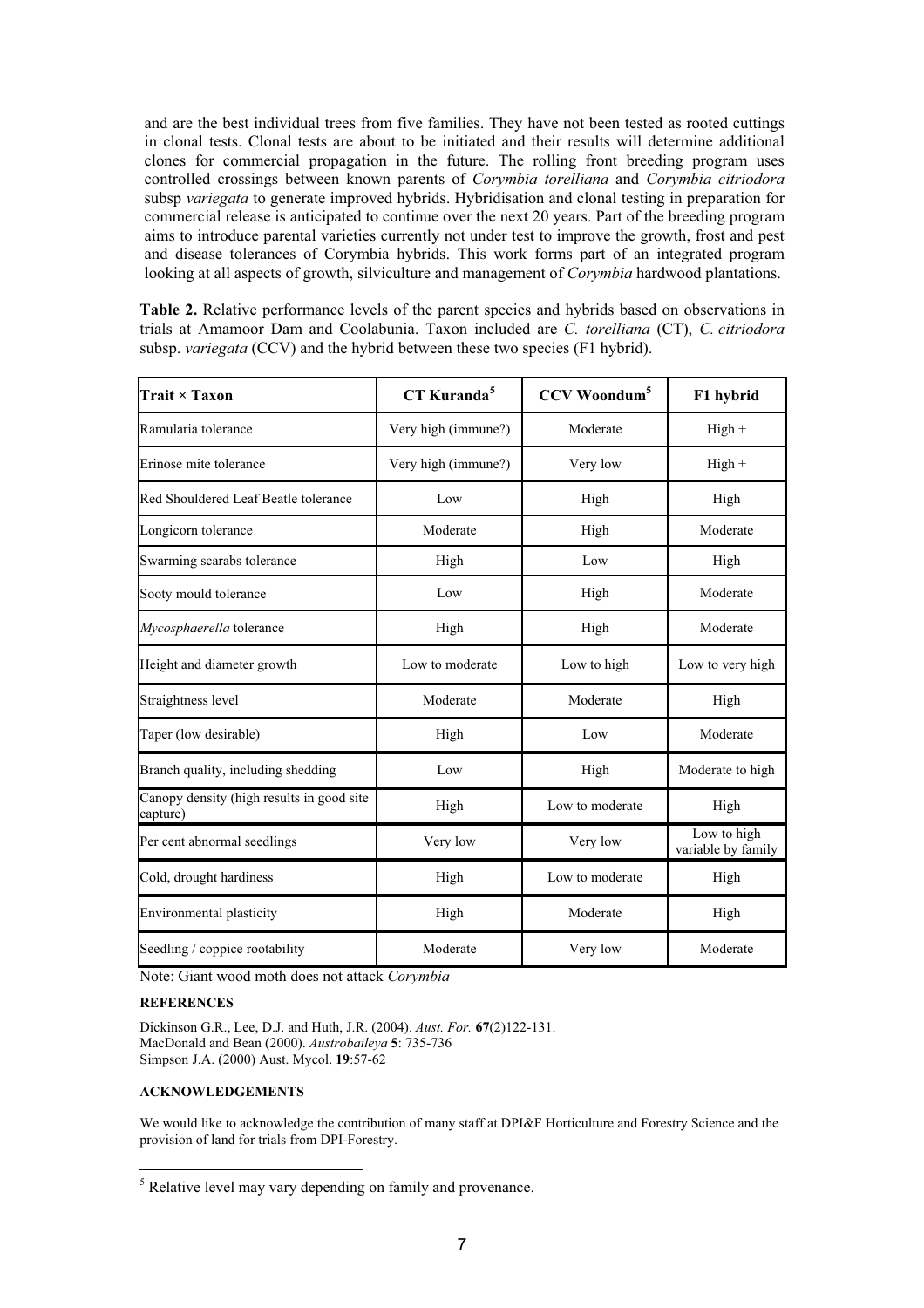#### **GENETIC DIVERSITY AND CROSS-COMPATIBILITY OF CADAGI (***Corymbia torelliana***): IMPLICATIONS FOR HYBRID BREEDING**

Rhonda Stokoe<sup>1</sup>, Malcolm McVey<sup>1</sup>, David J. Lee<sup>2</sup> and Helen Wallace<sup>1</sup>

<sup>1</sup> Faculty of Science, Health and Education, University of the Sunshine Coast, Maroochydore DC 4558, Queensland, Australia

<sup>2</sup> Department of Primary Industry and Fisheries, Horticulture and Forestry Science, Locked Bag 16 MS 483 Fraser Road, Gympie 4570, Queensland, Australia

#### **BACKGROUND**

Cadagi's (*Corymbia torelliana*) natural distribution is restricted to the rainforest margins in North Queensland between Ingham and Cooktown, however, it has been widely planted as an ornamental and in amenity plantings, particularly in southeast Queensland. Hybrids with spotted gum taxa show great potential for hardwood plantation forestry in northern Australia, particularly in marginal rainfall areas.

#### **GENETIC DIVERSITY**

To assess the level of genetic diversity within and between the populations, leaf material from sixteen individuals from each of eight populations of *C. torelliana* were sampled from across the species' geographic range (Figure 1). In addition, 37 *C. torelliana* individuals from amenity plantings around southeast Queensland, that have been used in controlled pollinations with spotted gum taxa, were sampled in order to identify the most likely origin of this material and the level of genetic diversity captured in the breeding program.

 Genomic DNA was extracted from all individuals using Qiagen's Plant DNeasy Mini Kit. Six microsatellite markers developed in *C. citriodora* subsp. *variegata* (Jones *et al*. 2001) and a chloroplast DNA locus  $J_{\text{L}_4+}$ ; Freeman *et al.* 2001) were utilised in order to understand



**Figure 1:** Location of sampled to confirm this. *C. torelliana* populations

both contemporary and historical relationships between populations of *C. torelliana*.

The microsatellite data revealed a high level of genetic diversity within the natural *C. torelliana* populations, with overall expected and observed heterozygosity being 0.808 and 0.766 respectively. The amenity trees also had high levels of heterozygosity  $(H_F=0.832$  and  $H_O=0.788$ ). Inbreeding levels (overall *F*=0.058) were not significant in *C. torelliana* except for the two northern populations (CT1&2).

Although only 5.5% of total genetic variation found using microsatellies was between the natural *C. torelliana* populations, it was geographically structured (Figure 2). A similar pattern of variation was also found using chloroplast DNA (data not shown). The amenity trees were more closely related to *C. torelliana* populations, CT3 & 4, however, individual assignment tests are required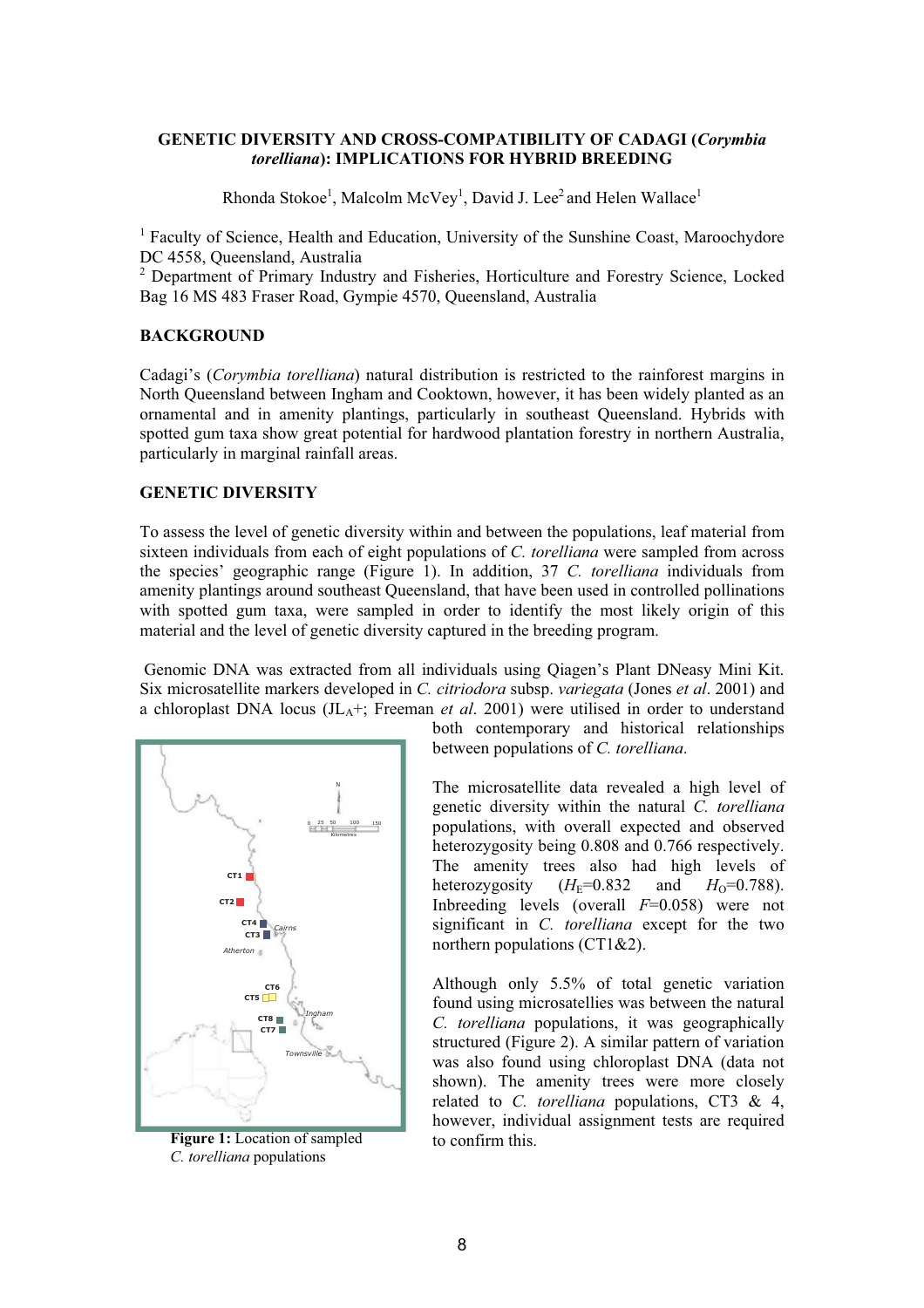

#### **CROSS-COMPATIBILITY**

To examine the cross-compatibility of *C. torelliana* (CT) with spotted gum taxa, controlled pollinations were undertaken using a replicated block design over two flowering seasons. In 2002, eight CT amenity trees were chosen and five pollen treatments (CT self, CT outcross, CCC, CCV, CH) were applied in three replicates of 50 flowers to each tree. Open-pollinated capsules were also collected from the CT trees in the 2002 season. In 2003, nine CT amenity trees were pollinated with three replicates of 35 flowers using five pollen treatments (CT self, CT outcross, CCC, CCV and CX). For each pollen treatment and flowering season, capsule retention, seed weight, total seed yield and seed/capsules were calculated (eg. Figure 3). Preliminary results suggest that pollinations with the spotted gum taxa examined were comparable to those pollinated with outcross CT pollen. Seed from four CT trees per season was tested for germination and the height of seedlings measured prior to planting.

#### **IMPLICATIONS FOR HYBRID BREEDING**

The majority of the genetic variation in *C. torelliana* has been captured in the amenity trees used in creating hybrids with spotted gums. The origin of the amenity trees is most likely to be the Kuranda region. Broadening the genetic base of the breeding population should be targeted towards collection from populations at the southern extremity of *C. torelliana*'s natural range.

Further analysis will provide greater insight into the attrition rates inherent in creating  $F_1$ hybrids. The controlled pollinations undertaken will also allow selection of parents with good breeding values and provide outstanding families and individuals to target for deployment.



Figure 3: Average seed produced per capsule in 2002 crosses on CT trees (n=8) with different pollen parents.

#### **REFERENCES**

Jones *et al*. (2001) Molecular Ecology Notes **1**: 276-278.

Freeman *et al*. (2001) Australian Journal of Botany **49**: 585-596.

#### **ACKNOWLEDGEMENTS**

We thank John Huth, Rigel Jensen, John Oostenbrink, Peter Pomroy, Ken Robson, Scott Swift and Alan Ward for their assistance. Funding was provided by ARC, DPI&F, DPI-Forestry and USC.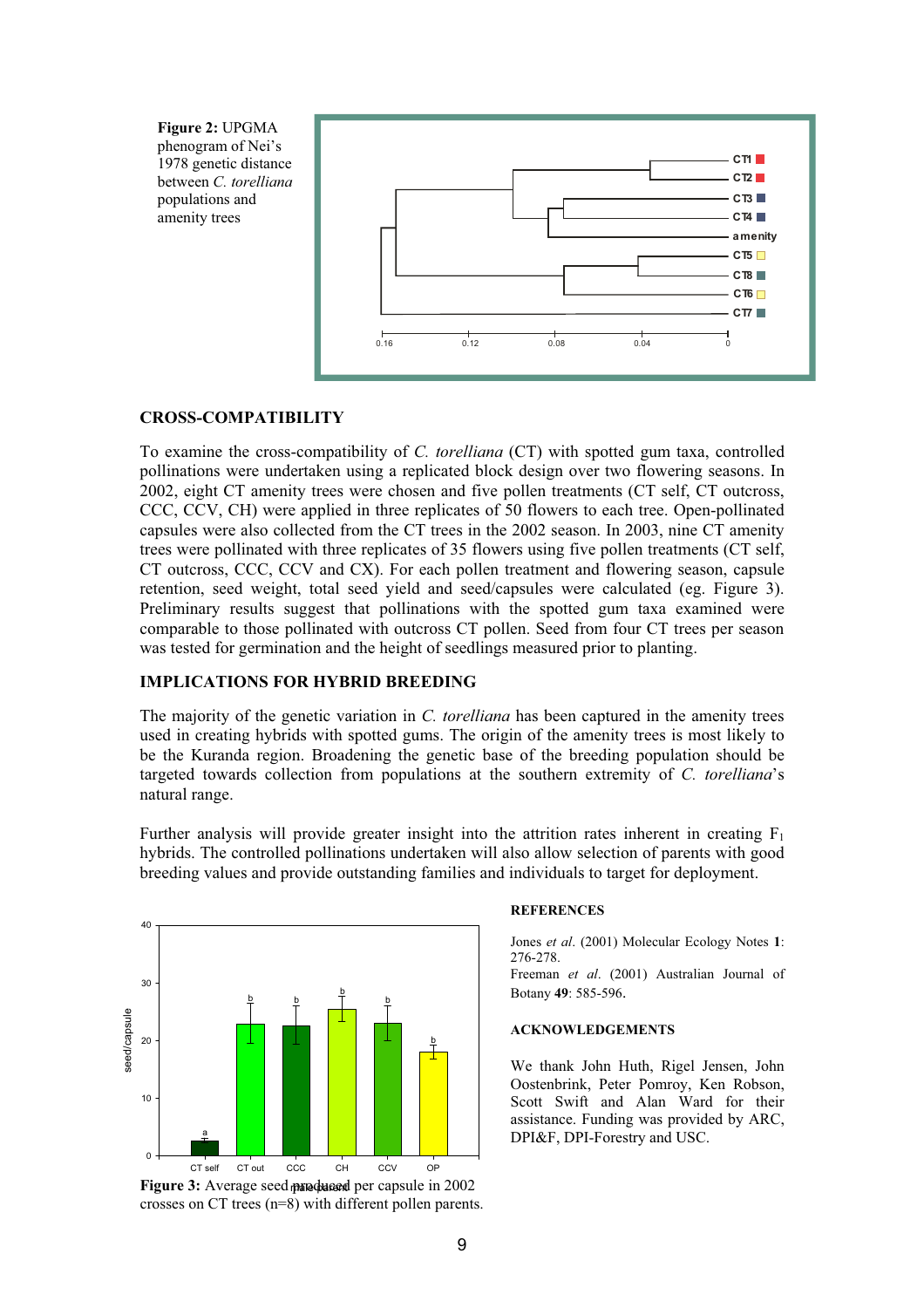## *CORYMBIA TORELLIANA* **HYBRIDS FOR HARDWOOD FORESTRY-WITHOUT THE WEEDINESS!**

Helen Wallace<sup>1</sup>, Rhonda Stokoe<sup>1</sup>, Stephen Trueman<sup>2</sup> and David Lee<sup>2</sup>

<sup>1</sup> Faculty of Science, Health and Education, University of the Sunshine Coast, Maroochydore DC 4558, email hwallace@usc.edu.au

<sup>2</sup> DPI&F, Horticulture and Forestry Science, LB 16, Fraser Rd, Gympie, 4570.

#### **INTRODUCTION**

*Corymbia torelliana* hybrids have great potential for sustainable plantation forestry in many areas of tropical Australia. The species as a parent in hybrid breeding programs confers benefits such as resistance to *Ramularia* shoot blight, environmental plasticity, effective site capture and good rooting ability for clonal forestry.

*C. torelliana* occurs naturally in rainforests and rainforest margins in the wet tropics region of Far North Qld between Shiptons' Flat, near Cooktown and Mt Fox, near Ingham. The species has a tendency to become a weed where it is planted in areas outside of the wet tropics. Consequently, it is now listed as a noxious weed by many local councils between Grafton and Mackay and there are bans on selling, propagating and distributing the species.

*C. torelliana* has a unique seed dispersal syndrome that may contribute to its weediness in areas where it has been introduced. Seeds are dispersed by bees, sometimes up to 300 m from the parent tree (Wallace and Trueman 1995). Native stingless bees of the genus *Trigona* build their nests from plant resins, and *T. carbonaria* forages for resin inside the mature capsules of *C. torelliana*. When the bees forage for resin, *C. torelliana* seeds become attached to the resin droplets carried by bees. The bees eventually discard the seeds outside their nests. Seeds dispersed by bees are almost all viable, and abundant germination and establishment occurs around hives and wild nests. Some beekeepers claim that *C. torelliana* is harmful to stingless bees. Claims are that the seed "clogs" the nest and prevents bee movement, and that the resin from *C. torelliana,* when used in nest structures, tends to collapse, causing death of the colony. In spite of no scientific study on the weediness of *C. torelliana* or the effect on stingless bees*, C. torelliana* has been banned from new plantings and actively removed by local councils from amenity plantings.

In this study, we examined the interaction between stingless bees and *C. torelliana* and its hybrids in the natural range of *C. torelliana* in the Wet Tropics *.* Here we report the structure of hybrid capsules and their attractiveness to stingless bees.

#### **METHODS**

We examined capsule structure and attractiveness to bees of an amenity planting of *C. torelliana*, *C. citriodora* subsp. *citriodora* and hybrids of the two species near Walkamin, Qld. All hybrids were full sibling F1's, of reproductive age. We examined the structure of the capsules to determine characteristics that may influence seed dispersal by bees. This included whether resin was present, whether the column had collapsed, the external and internal size and length /width ratio of the capsule, the placement of seeds in resin, and the weight of the seeds.

C*. torelliana, C. citriodora* subsp. *citriodora* and hybrids were examined for 10 days over 3 fruiting seasons between 2002 and 2005 to determine whether bees foraged for resin on the capsules and whether bees subsequently dispersed seeds. All observations were carried out between 09.30 and 16.30 H during sunny weather conducive to bee activity. Each tree was initially examined to determine the maturity of the capsules. Where trees had capsules showing signs of opening, e.g. mottled green/brown in colour, valves opening, the capsule clusters were examined for 5 minutes for bee activity using Zeiss 8 X 30 binoculars.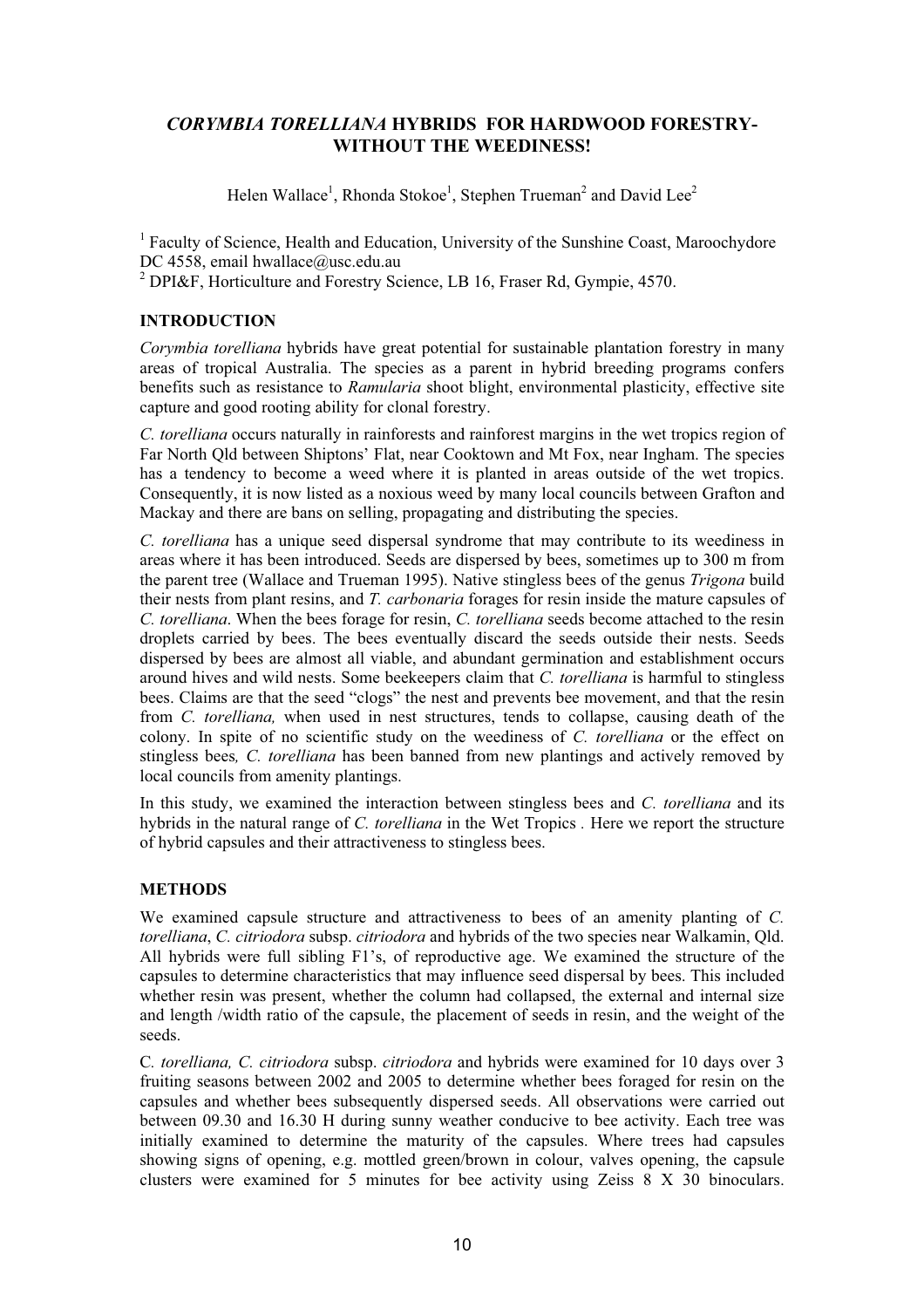Observations on all trees were repeated every 2-4 days over 2-3 weeks in 2004 and 2005. In preliminary observations we found that bees foraged on hybrid capsules that had been chewed and discarded by red tailed black cockatoos. Where trees had capsules that had been discarded on the ground we conducted further observations of bee activity on the ground for a 5 minute period.

## **RESULTS AND DISCUSSION**

In ten days of observations, there were no bee visits to capsules on trees of any hybrids or to *C. citriodora* subsp. *citriodora*. In contrast, at the same site, there were on average 2.75 bee visits per 5 minutes to the *C. torelliana* capsules (Table 1). Bees frequently visited broken hybrid capsules on the ground to collect resin from the wound tissue (Table 1). Bees were observed dispersing chaff from these capsules but seed dispersal by stingless bees from these capsules was not observed.

**Table 1.** Attractiveness of *C. citriodora* subsp. *citriodora, C. torelliana* and hybrids to stingless bees.

| <b>Species</b>                     | <b>Location of</b><br>capsules | <b>Mean bee visits</b><br>(se) | No. of trees   | No. of obs. |
|------------------------------------|--------------------------------|--------------------------------|----------------|-------------|
| C. citriodora subsp.<br>citriodora | Tree                           | 0                              | 6              | 45          |
| C. torelliana                      | Tree                           | 2.75(0.48)                     | $\overline{4}$ | 32          |
| <b>Hybrids</b>                     | Tree                           | $\Omega$                       | 25             | 167         |
| Hybrids                            | Ground                         | 3.24(0.74)                     | 7              | 29          |

All hybrid capsules contained some resin. However, they did not have the other characteristics of *C. torelliana* that are necessary for bee dispersal. For example, in many cases the central column had not collapsed sufficiently to allow bees to enter the capsules. Seeds were often much larger than those of *C. torelliana* and were not presented in resin inside the capsule.

## **KEY FINDINGS:**

- **•** Bees were not attracted to hybrid capsules at this site unless they had been damaged by red tailed black cockatoos. Seed dispersal of the hybrids by stingless bees at this site was not observed.
- x **Hybrid capsule structure did not allow bees to disperse seeds**.
- x **Weed risk of** *C. torelliana* **hybrids can be managed with careful checking.**

#### **REFERENCES**

Wallace, H.M. and Trueman, S.J. 1995. Dispersal of *Eucalyptus torelliana* seeds by the resin-collecting stingless bee, *Trigona carbonaria*. Oecologia 104(1):12-16.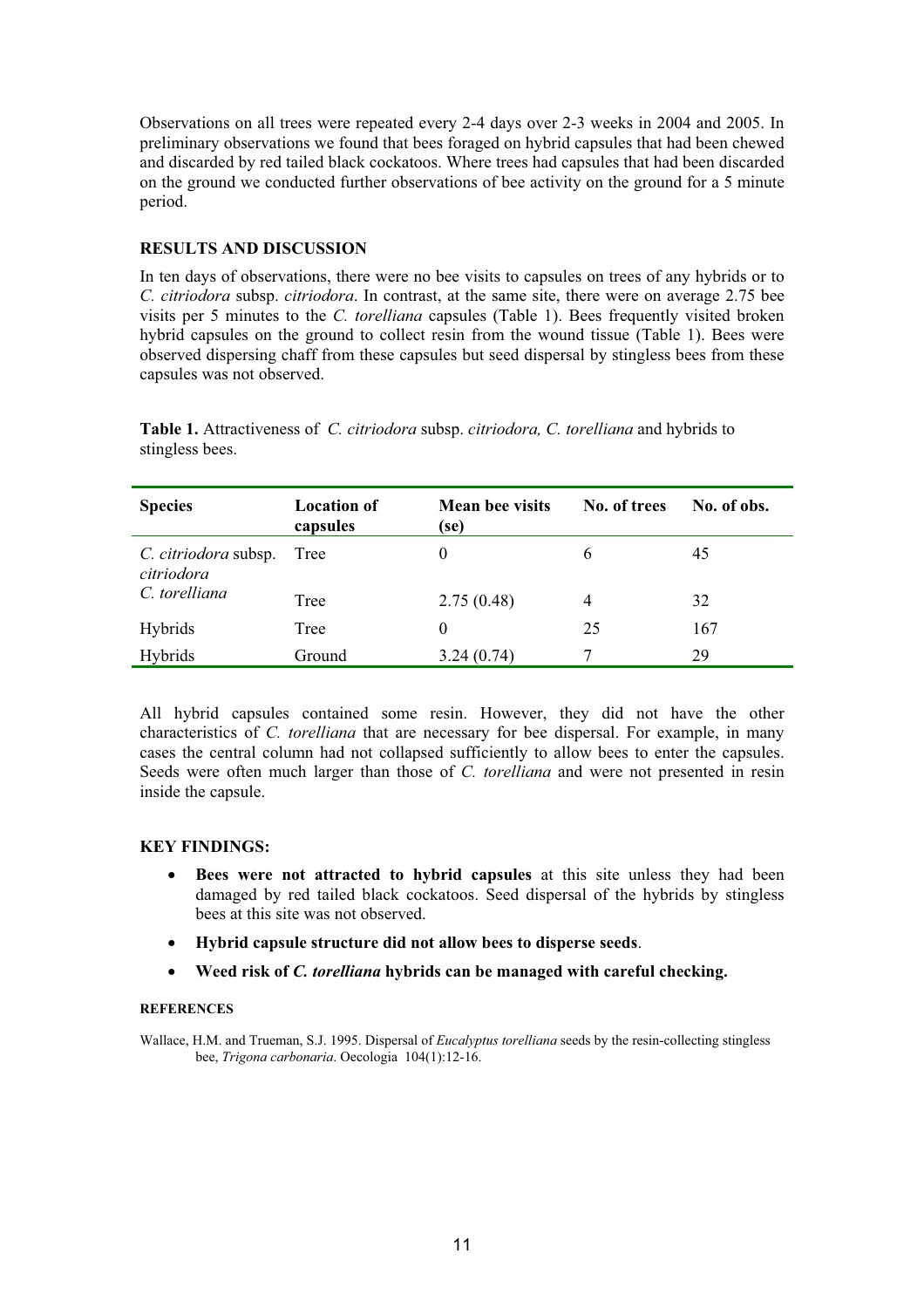## **AN INTRODUCTION TO ADaPtE: A EUROPEAN UNION - FUNDED PROJECT COMPARING THE STRUCTURE AND DYNAMICS OF NEUTRAL AND ADAPTIVE GENES IN QUEENSLAND'S SPOTTED GUMS.**

Cecile FE Bacles<sup>1,2</sup>, Andrew J. Lowe<sup>1</sup>, Peer M Schenk<sup>1</sup>, David Lee<sup>3</sup> and Antoine Kremer<sup>2</sup>

<sup>1</sup>School of Integrative Biology. The University of Queensland, Brisbane QLD 4067 2 INRA-UMR BIOGECO. 69 route d'Arcachon 33612 Cestas Cedex France  $3$ Department of Primary Industries & Fisheries, Horticulture and Forestry Science. Gympie QLD 4570

In plants, the dynamic interactions of migration and selection act to establish genetic structure within and between populations of a species. It is this variation and its distribution within and amongst population that ultimately defines the ability of a species to respond to a changing environment and shifting selection pressures. Traditionally genetic diversity on forest tree species is measured at molecular markers which are neutral. There is however concern among forest scientists that the extent of genetic variation at such markers does not reflect that of adaptive traits and therefore may be of little value for genetic resource improvement and forest management.

Indeed, the description of genetic variation encoding adaptive traits within natural populations has been problematic. In the past, some well-characterised morphological and phenotypic traits known to confer fitness advantages and to be under single -locus control following Mendelian segregation analysis (e.g. flower colour) have been available. However, such systems tended to be the exception not the rule and, since only a few such characters were available, they defined the extent of the ecological questions that could be posed. The recent scientific revolution in the fields of genomics and transcriptomics has allowed a paradigm shift for the field of ecological genetics, and now these new techniques offer the potential of studying the distribution of genetic variation encoding for ecologically important and relevant traits (Schenk et al. 2000), i.e. those that have evolved in response and are maintained by environmental extremes and selection pressures.

ADaPtE (Adaptive Diversity and Population Structure in Eucalypts) is a recently started EUfunded project which therefore aims at producing a fine scale map of the distribution of neutral and adaptive gene variation in spotted gum populations distributed across a steep cline of water availability in central Queensland by 1) Quantifying neutral genetic structure and dispersal parameters using available microsatellite markers and well characterised population genetics analytical methods. 2) Identifying gene markers for drought tolerance using state-ofthe-art functional genomics tools and mapping their distribution across the region. The empirical work will be complemented with simulation modelling to improve our understanding of the role of selection in shaping the distribution of genetic and phenotypic variation across environmental gradients (Bacles et al. 2004).

#### **REFERENCES**

- Bacles CFE, Lowe AJ, Kremer A. 2004. ADaPtE: a Marie Curie Outgoing International Fellowships (OIF) proposal submitted to the Human resource and Mobility activity of the European Community. 6<sup>th</sup> Framework Programme.
- Schenk PM, Kazan K, Wilson I, Anderson J, Richmond T, Somerville SC, Manners JM. 2000. Coordinated plant defense responses in Arabidopsis revealed by microarray analysis. *Proc. Nat Acad. Sci. USA.* 97 (21) 11655-11660.

#### **ACKNOWLEDGEMENTS**

This research is supported by a Marie Curie Outgoing International Fellowship awarded to Cecile Bacles within the 6<sup>th</sup> European Community Framework Programme.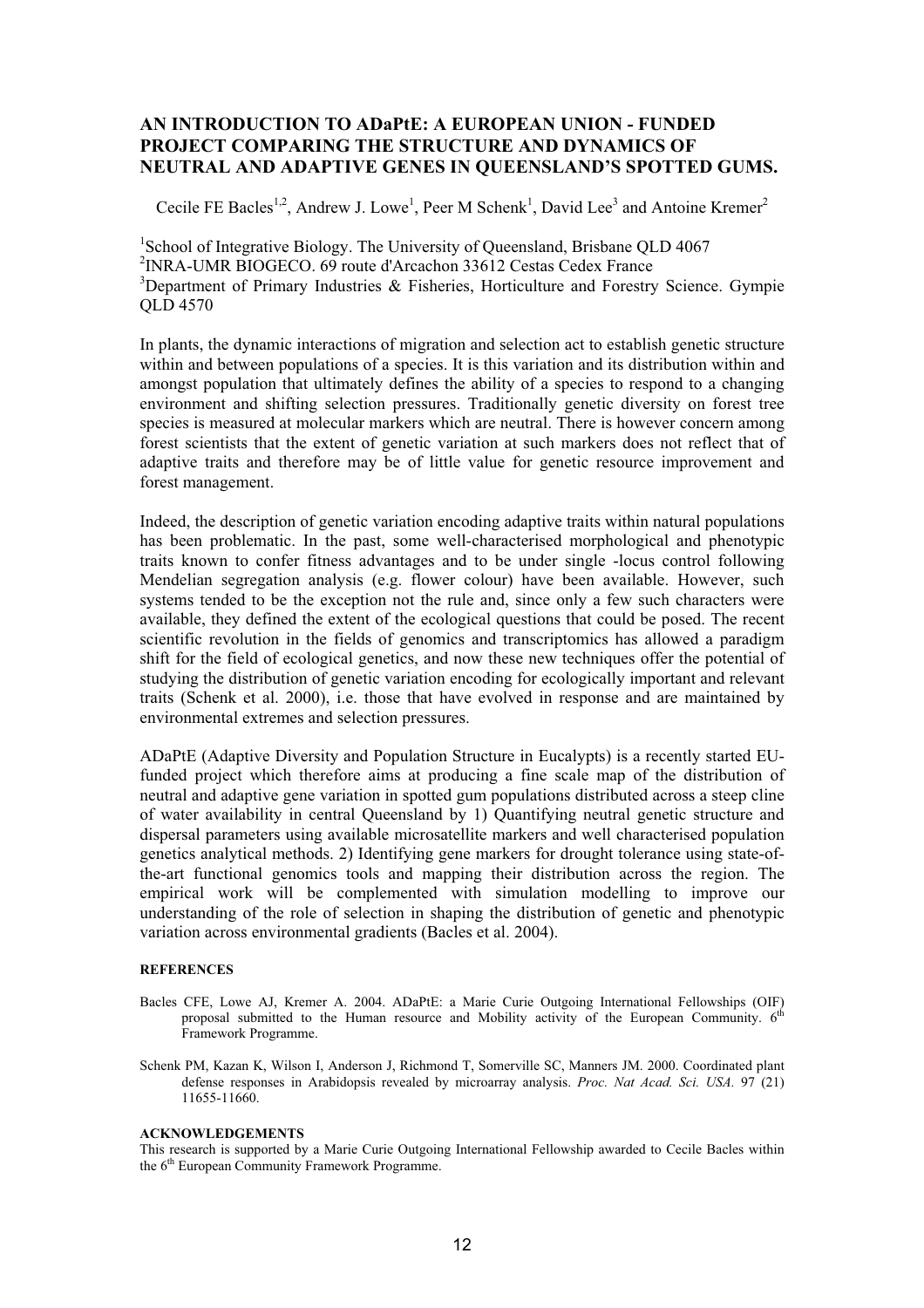## **TREE FORM AND THE ROLES OF BORON AND CALCIUM IN HARDWOODS**

#### Tim E. Smith

Department of Primary Industry and Fisheries, Horticulture and Forestry Science, Gympie Queensland.

A balanced nutrition is essential for the healthy growth and form of tree species. In the absence of the micronutrient boron (B) and/or the macronutrient calcium (Ca) loss of apical dominance occurs rapidly resulting in the onset of poor tree form. Knowledge of specific roles of these elements helps to explain their importance and why tree form deteriorates when their supply becomes limited.

#### **ROLES OF CALCIUM AND BORON**

Calcium and B have essential roles in the binding of pectin in the primary cell wall of all cells within the tree. The primary cell wall is a three dimensional network of: cellulosic microfibrils bundled together as macrofibrils; hemicellulose; and pectin. The pectin is a network of polysaccharide chains bound together with a series of loops. There are three types of polysaccharide chains that make up pectin, namely homogalacturanon, rhamnogalacturonan I (RGI) and rhamnogalacturonan II (RGII). The homogalacturanon has been referred to as the smooth regions and the latter two as the hairy regions of pectin chains (de Vries *et al*., 1982; Grant Reid, 1997). The role of Ca in the pectin network is through the formation of Ca-bridges between chains of homogalacturanon. The role of B has been isolated to the formation of a borate-diester bond in the RGII region of the pectin network as a dimer (dRG-II-B) (Kobayashi, *et al*., 1996; Ishii and Matsunaga, 1996; O'Neill, *et al*., 1996). These bonds between homogalacturanon and RGII units are thought to be critical for the formation of loops to bind the pectin network with the cellulose microfibrils (Fry, 1986), thereby providing strength and flexibility to the cell wall. Calcium has additional roles in forming Cabridges in the middle lamella (between cells) and along with B in stabilising the cell membranes. Boron has a secondary role in the synthesis of lignin for rigidity of the secondary cell wall (Marschner, 1995). Thus in the absence of Ca and/or B, growth of the apical shoots slow or cease due to impaired cell wall development, setting up the tree for a loss of apical dominance.

#### **SUPPLY OF CALCIUM AND BORON**

A number of factors influence the supply of Ca and B for growth. Firstly, Ca and B are passively taken up by the plant, meaning that they are naturally absorbed into roots with the uptake of water and moved around the plant in the xylem. Thus, actively transpiring tissues receive greater amounts of these elements than shoot tips and reproductive structures. They then become trapped in the target tissues with little or no retranslocation to areas of need such as rapidly growing shoot and root tips. There is an exception to this rule for B amongst a small number of species that have evolved with a defacto system of remobilisation of B through cis-diol bonds with sugar alcohols (Brown and Hu, 1996). Therefore in the vast majority of species, disruptions to water uptake and/or nutrients in the soil solution result in rapid effects on cell wall growth in growing tissues such as shoot and root tips.

Soil types vary considerably in both B concentrations and their B availability to trees. Soils with sandy loam A horizons (classified as Chromosols, Kurosols and Kandosols under Isbell, 1996) only required 0.4-0.6 mg B kg<sup>-1</sup> Hot CaCl<sub>2</sub> extractable soil B for adequate foliar B in avocados compared to 7.2-11.2 mg B kg<sup>-1</sup> Hot CaCl<sub>2</sub> extractable soil B for Ferrosol soils (as classified under Isbell, 1996) (Smith, 2004). Variations in B supply between soil types are due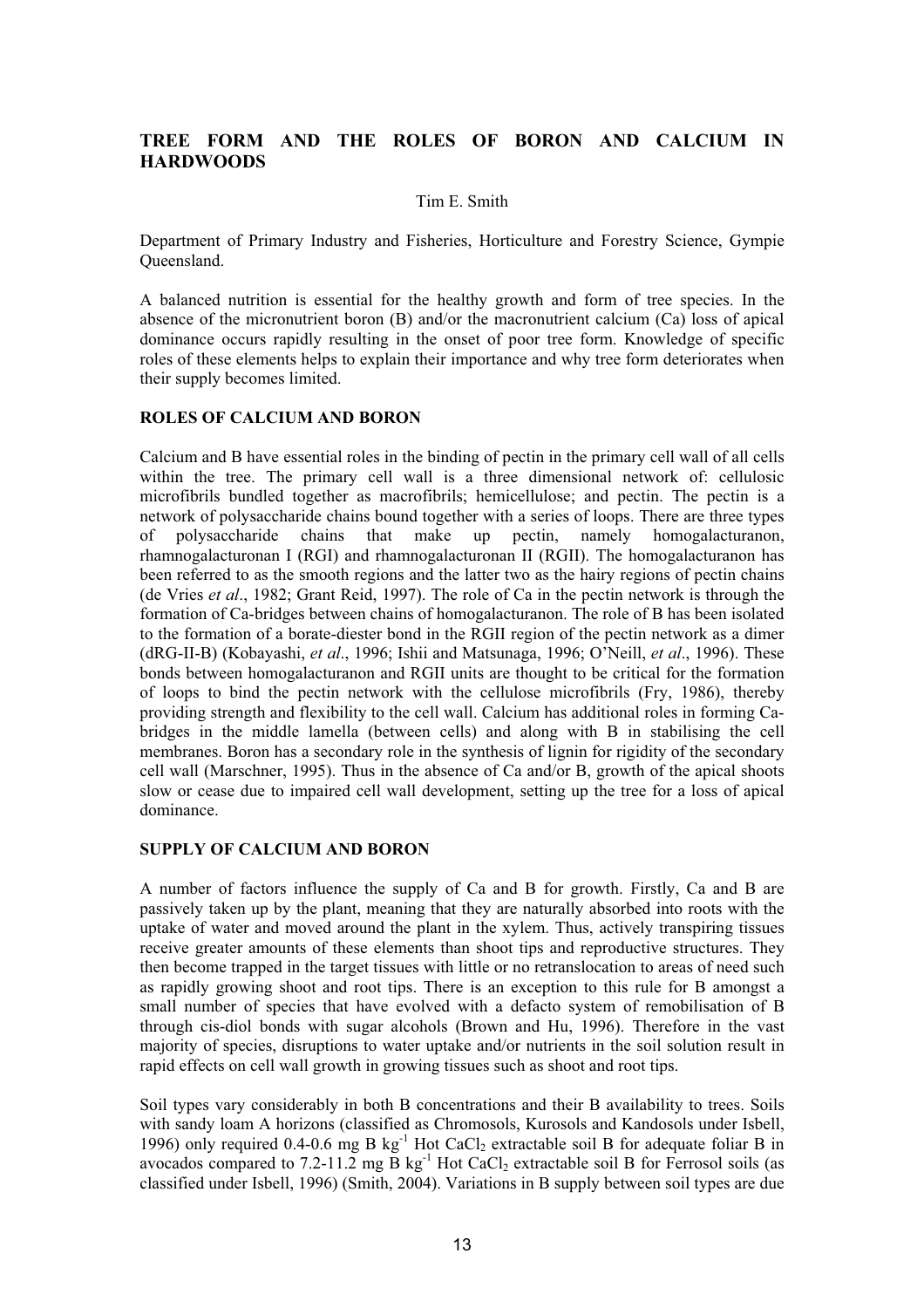to factors such as clay content, sesquioxides (iron and aluminium oxides), organic matter, soil pH and soil water. Thus, soil type differences need to be accounted for when interpreting soil chemical data and determining fertilizer application rates.

## **IMPLICATIONS FOR WOOD QUALITY**

We are not necessarily going to see declines in vegetative tree growth with marginal or temporary deficiencies of these elements as they are not major drivers of metabolic reactions for growth, like elements such as nitrogen and phosphorus. However, declines in tree form and wood quality are the most likely factors to be affected by shortfalls in these elements through direct effects on cell walls. Wood quality assessments are currently being planned to assess the effects of treatments on a range of hardwood species growing in Ca and B field trials.

In our experiments to date there have been -B treatment effects on tree form in *Corymbia citriodora* sub sp. *variegata*, *Eucalyptus pilularis* (Plates 1a & 1b, respectively and Figures 1&2, respectively), and *E. nitens* (Plate 1c) and -Ca and -B treatment effects on tree form of the *Corymbia* complex hybrid (Plate 2).



**Plate 1**: Loss of dominance effects on (a) *Corymbia citriodora* sub sp. *variegata* at Tingoora*,* Qld (b) *E. pilularis* at Blackbutt, Qld and (c) *E. nitens* at Nowendoc, NSW in –B treatments

Boron deficiencies are likely in the Queensland hardwood plantations due to low total and available soil B levels along the east coast of Australia, and the greater adsorption of B on Ferrosol soils leading to low plant available B. Unless this issue is addressed through corrective fertilizer additions, then tree form issues are likely to undermine the continued success of these plantations and the value of products at harvest. Similarly, areas of low Ca need further investigation regarding wood quality issues.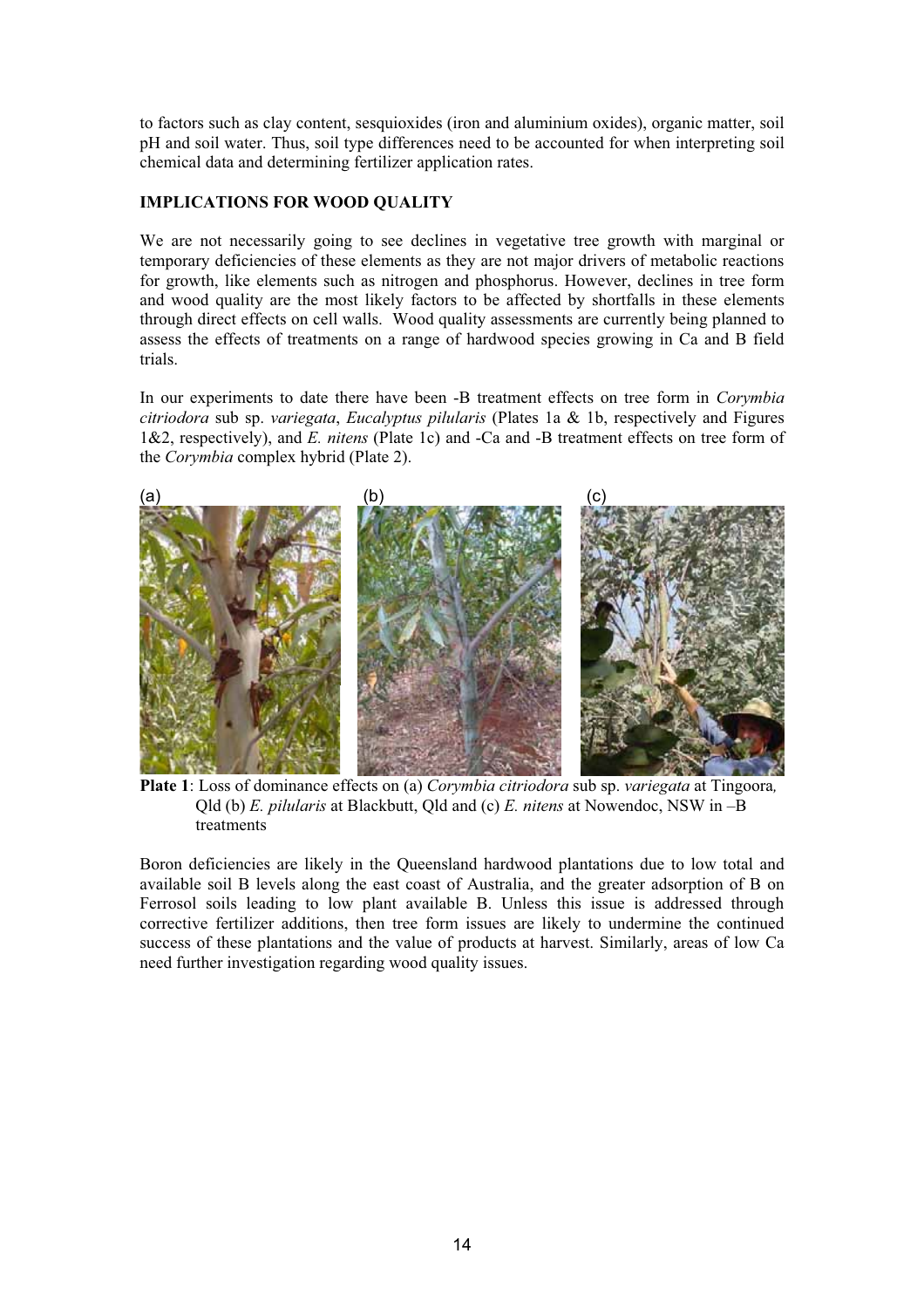

**Figure 1**: Loss of apical dominance (LAD) in *Corymbia citriodora* sub sp. *variegata* in low B treatments at age 2 years. Score:  $1 = 0$  LAD,  $5 =$  Severe LAD



**Figure 2**: Loss of apical dominance (LAD) in *E.pilularis* in low B treatments at age 2 years. Score:  $1 = 0$  LAD,  $5 =$  Severe LAD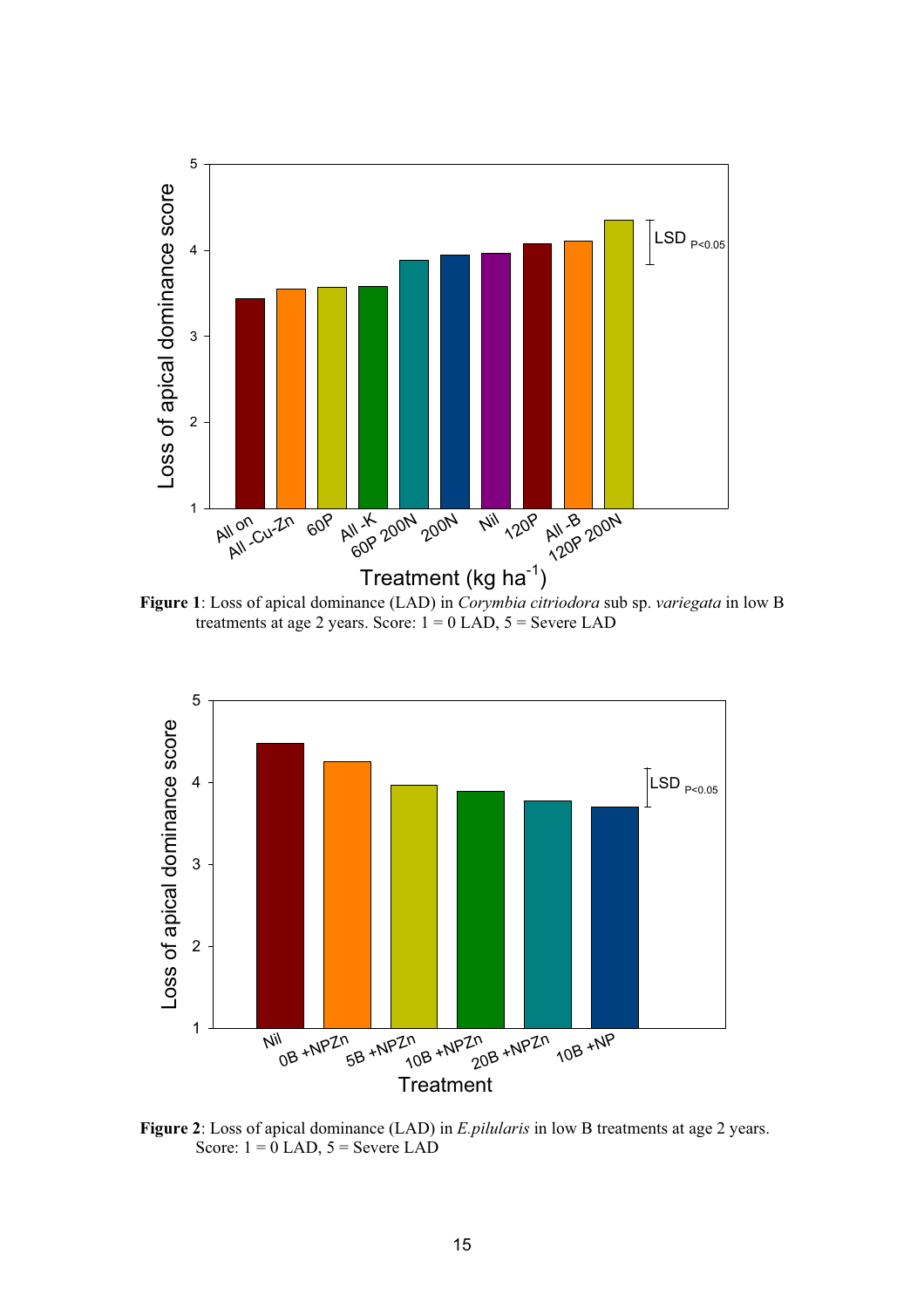

**Plate 2**: Loss of dominance effects in the *Corymbia* complex hybrid grown in (a) complete (All), (b) All –Ca and (c) All –B hydroponic solution treatments at age 5 months

#### **ACKNOWLEDGEMENTS**

I would like to acknowledge: the financial and staff support of DPIF, in particular the assistance of Paul Keay with experimental work; DPIF Hardwoods and Forest Enterprises Australia for providing land and assistance for field trials; and the assistance of John Huth of DPI&F, Delivery, Horticulture and Forestry Science.

#### **REFERENCES**

Brown, P.H. and Hu, H. (1996). *Annals of Botany* **77:** 497-505

- de Vries, J.A., Rombouts, F.M., Voragen, A.G.J. and Pilnik, W. (1982). *Carbohydr. Polym*. 2: 25-33
- Fry, S.C. (1986). *Annual Review of Plant Physiology*. **37:** 165-186
- Grant Ried, J.S. (1997). Carbohydrate metabolism: structural carbohydrates. Plant Biochemistry, Academic Press. pp 205-236
- Isbell, R.F. (1996). "The Australian Soil Classification". CSIRO Publishing, Collingwood, Victoria.

Ishii, T. and Matsunaga, T. (1996). *Carbohydrate Research*. **284:** 1-9

Kobayashi, M., Matoh, T., and Asuma, J, (1996). *Plant Physiology*. **110:** 1017-1020

Marschner, H. (1995). Mineral Nutrition of Higher Plants. (2nd Edition) Academic Press, San Diego, USA. pp. 379-396

O'Neill, M.A., Warrenfeltz, D., Kates, K., Pellerin, P., Doco, T., Darvill, A.G. and Albersheim, P. (1996). *Journal of Biological Chemistry*. **271:** 22923-22930

Smith, T.E. (2004). Boron nutrition of Hass avocado (*Persia americana* Mill.). PhD Thesis, The University of Queensland.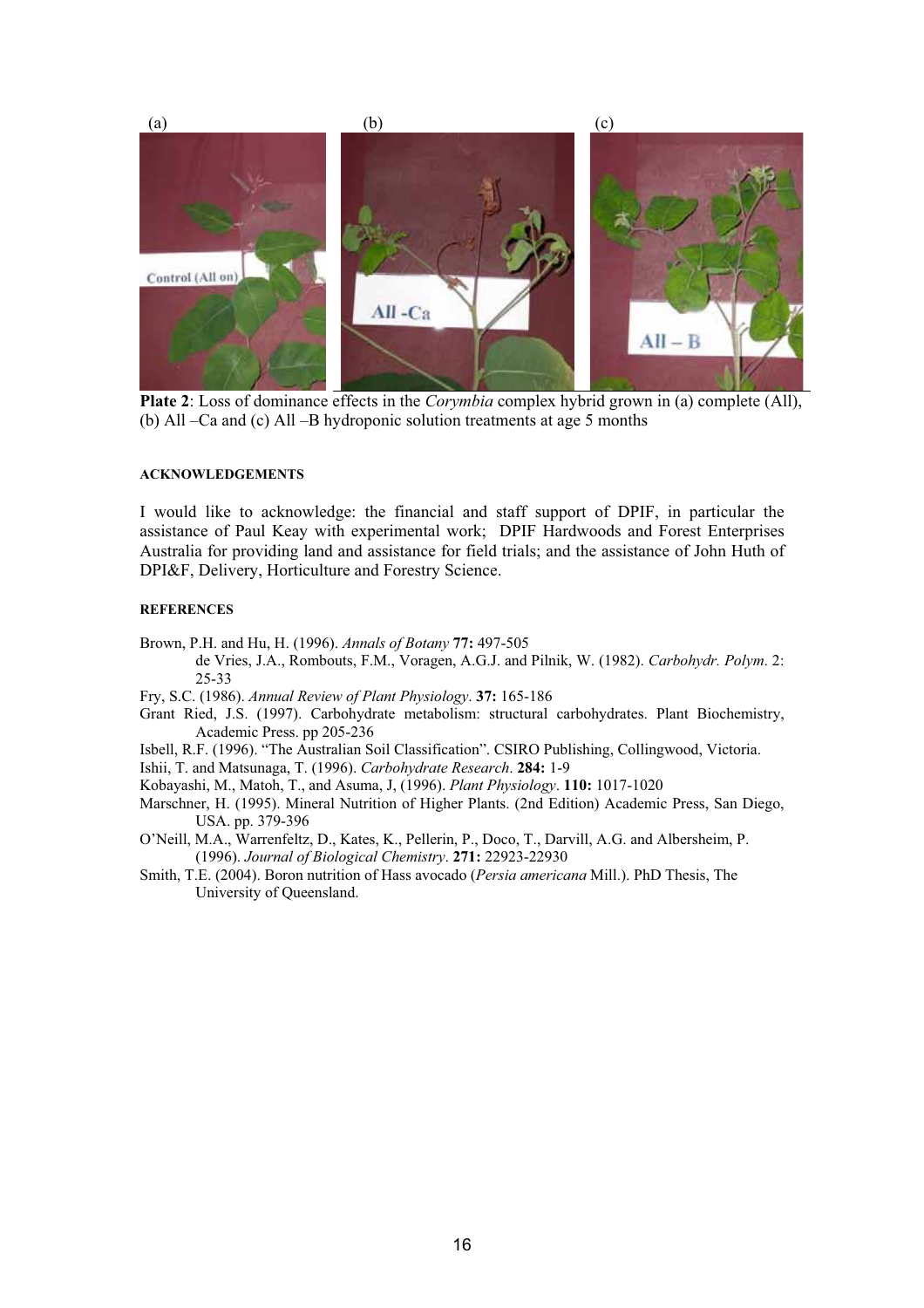## **INTERSPECIFIC HYBRIDISATION OF** *CORYMBIA* **SPP.**

#### Geoff Dickinson

Department of Primary Industry and Fisheries, Horticulture and Forestry Science, Walkamin Queensland. Email: geoff.dickinson@dpi.qld.gov.au

This presentation summarises the proposed experimental activities as described in my 'Research Proposal for Confirmed Candidature – Doctor of Philosophy' to be submitted for adjudication with the University of the Sunshine Coast in mid June 2005. I acknowledge the supervision and support from my PhD supervisors Dr. Helen Wallace (SCU) and Dr. David Lee (DPI&F).

The *Corymbia* are a related but phylogenetically separate group from the *Eucalyptus* (Hill and Johnson 1995), yet have had comparatively little research published in the fields of reproductive biology, breeding systems and inter-specific hybridisation. Over the past 10 years, interest in the use of *Corymbia* species for plantation establishment in the tropics and sub-tropics has increased, and this has resulted in the gradual emergence of supporting research programs in these regions (Nikles *et. al.* 2000; Dickinson and Lee 2005). Initial *Corymbia* tree improvement activity focussed primarily on the improvement of pure species lines, with particular selection for disease tolerance to *Quambalaria pitereka* (Dickinson *et. al*. 2004). In more recent times, the great potential of *Corymbia* hybrids as first observed as spontaneous hybrids within pure-species planting, but more recently within DPI&F controlled pollination trials has been recognised, resulting in the initiation of an inter-specific *Corymbia* hybrid program (Lee *et. al*. in press). While existing *Corymbia* hybrids show grow potential, investigations to date have involved hybrid crossing between relatively few parent individuals of only a few *Corymbia* species, with variable success.

The research objectives and activities within this PhD research proposal investigate a range of innovative research questions within the field of *Corymbia* hybridisation. This research will form an important component within the existing DPI&F *Corymbia* hybridisation program and will provide original results to identify the factors which influence the compatibility, incompatibility or incongruity of different *Corymbia* hybrid crosses. It will also improve the understanding of paternal and specific factors which influence the heritability of desirable traits amongst *Corymbia* hybrid progeny. This information will be utilised to develop new methods and strategies to support the DPI&F *Corymbia* hybridisation program, increasing the available genetic resource of useful character combinations and potentially producing superior F1 hybrid and advanced generation hybrid individuals.

The five primary objectives of this Doctor of Philosophy research project are detailed below and will be investigated in a series of five coordinated experiments.

- 1. To quantify the effects of taxonomy and species relatedness on the hybridising potential of the main *Corymbia* species, sections and related genera.
- 2. To quantify maternal and paternal effects on the heritability of morphological traits within *Corymbia* hybrids.
- 3. Identify efficient and effective controlled-pollination techniques for the commercial hybridisation of the *Corymbia* group.
- 4. To identify the factors which influence the compatibility, incompatibility or incongruity of a range of inter-specific *Corymbia* hybrid crosses.
- 5. To assess the suitability of a basic range of advanced generation hybrid crosses, to maximise the heritability of desirable traits within progeny.

Experiments investigating objectives 1, 2 and 3 will be initiated in Spring 2005, with experimental methodologies presently well advanced. Experiments investigating objectives 4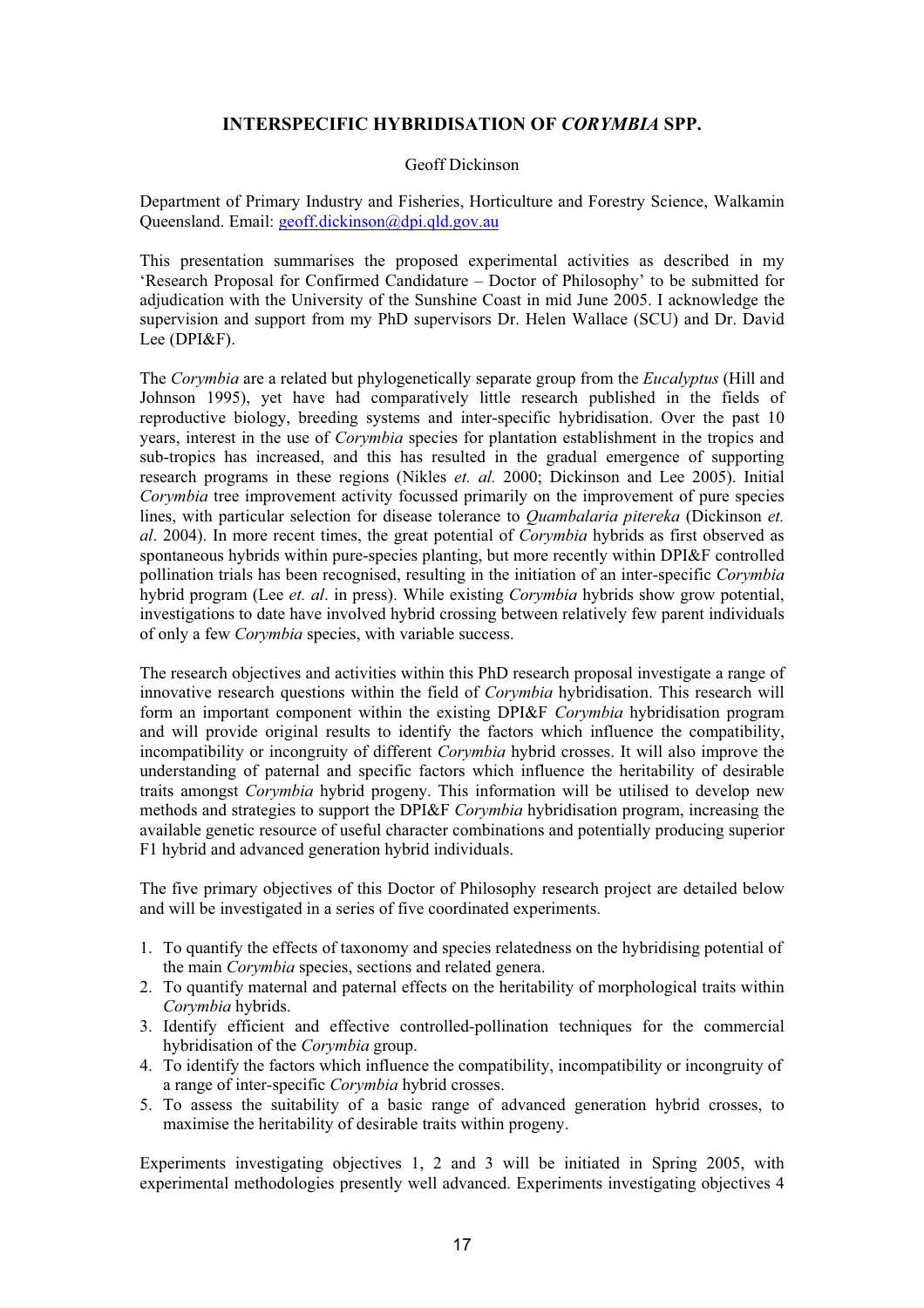and 5 follow-on from the activities in the preceding three experiments and will be initiated in Spring 2006. Hence experimental methodologies for these two experiments are currently in the early development stage. A brief description of the three experiments planned for establishment this year is presented below.

## **EXPT. 1: INTERSPECIFIC HYBRIDISATION WITHIN THE CORYMBIA AND RELATED SPECIES**

Where possible, pollen will be collected or sourced for individual species (3 parents/species), representing six of the seven sections within the *Corymbia* group, as well as one or two individual species from the closely related *Angophora* and *Eucalyptus* genus. As the *Corymbia* sections *Rufaria, Politaria* and *Blakearia* contain a greater number of commercial timber species, it is planned to include a greater number of species from these sections in this experiment. Controlled pollinations will be conducted using the one-stop pollination technique with *C. torelliana* as the mother for all treatments. Fertilisation success will be monitored through assessment of % capsule set, seeds/capsule and seed viability. Germinated seedlings will be grown through to age 12 months and will be assessed for growth, survival and seedling morphology.

## **EXPT. 2: PATERNAL EFFECTS ON HERITABILITY OF TRAITS WITHIN HYBRID PROGENY**

This experiment will investigate reciprocal interspecific hybridisation between the two species *C. torelliana* and *C. citriodora* subsp. *variegata*. Reciprocal crosses will be made between a minimum of two unrelated parents of each species. Additional controls of openpollination, controlled self-pollination and intra-specific pollination will be conducted for each of the four parent individuals. Assessments of fertilisation success and early seedling morphological and growth traits (disease tolerance, clonal propagation) will be conducted for each treatment to an age of 12 months. The results for each hybrid combination will be compared with those measured for pure parent species to quantify the relative influences of paternity or species, on trait heritability.

## **EXPT. 3: CONTROLLED POLLINATION TECHNIQUES FOR THE CORYMBIA**

In recent years controlled pollination operations for eucalypts have been conducted using two main methods; three-stop pollination (Van Wyk 1977) and one-stop pollination or OSP (Harbard *et. al.* 1999). In recent years a third method; artificially induced protogyny (AIP) has been developed which does not involve flower emasculation (Assis *et. al.* 2005). In the limited trials with *Eucalyptus* spp., AIP has proven to be considerably faster than the traditional techniques, achieving similar seed yields, with low contamination levels.

This trial will investigate the efficiency and effectiveness of the AIP technique for a range of inter-specific *Corymbia* hybrid crosses. For each inter-specific hybrid combination, pollination treatments will include the standard 3-stop and OSP methods and the application of the AIP technique on a range of bud maturity classes. The time required for the operator to conduct each pollination technique will be closely monitored. After pollination, measurements of % capsule set, seed viability and contamination levels will be conducted for each treatment. Analysis of these results will determine the efficiency and effectiveness of the AIP technique as compared to the traditional methods, for use in a range of *Corymbia* hybrid crosses

#### **REFERENCES**

• Assis T. Warburton, P. and Harwood, C. (2005). Artificially induced protogyny: an advance in the controlled pollination of *Eucalyptus*. *Australian Forestry* **68** (1), pp 27–33.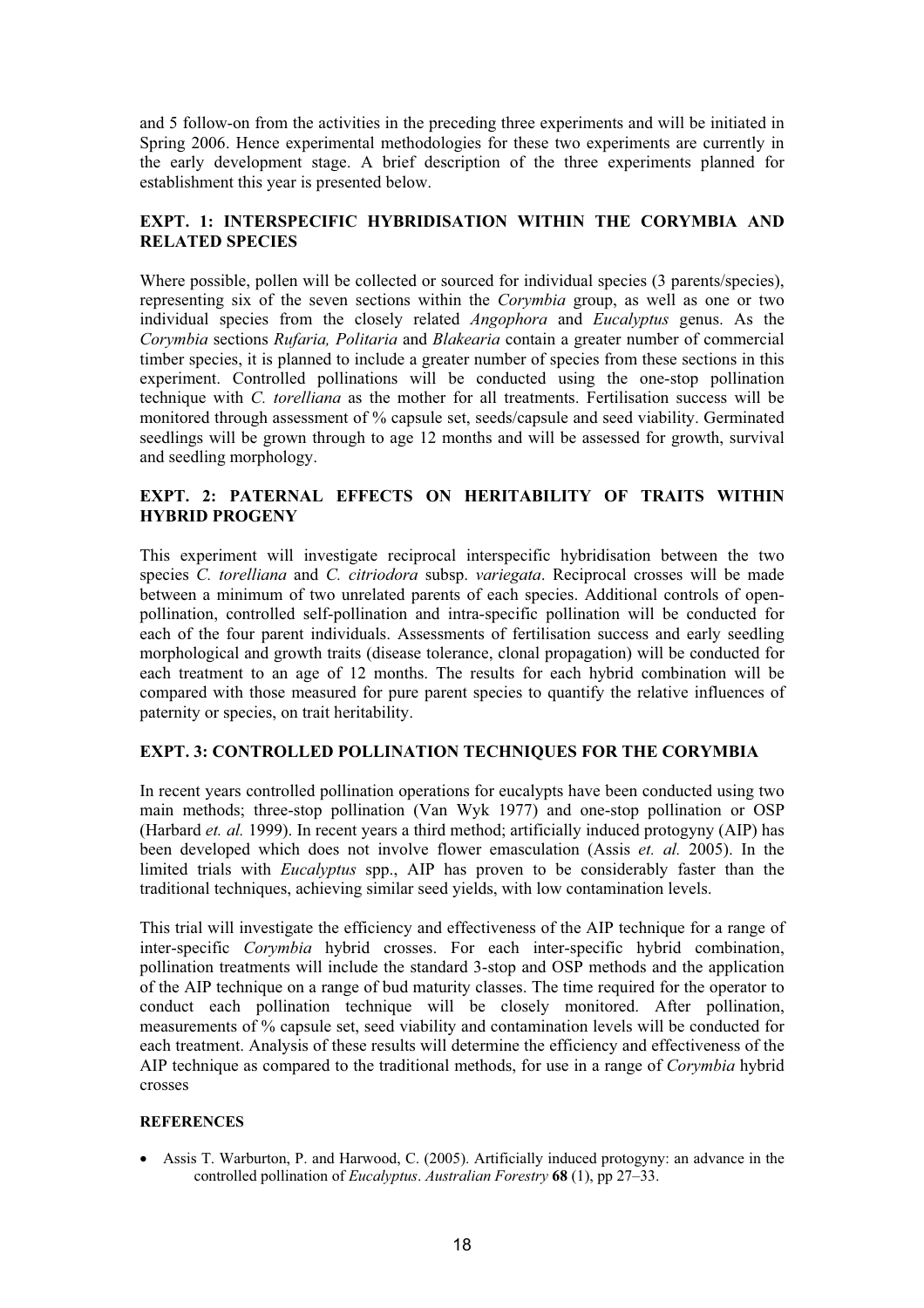- Dickinson, G.R. Lee, D.J. and Huth, J.R. (2005). Early plantation growth and disease tolerance to ramularia shoot blight of provenances of three spotted gum taxa on a range of sites in Queensland. *Australian Forestry* **67**, (2), pp 122–130.
- x Dickinson, G.R. and Lee, D.J. (2005). Plantation forestry in Queensland's dry tropics. *Australian Forest Grower*, 27 (4), Special Lift-out No. 70. 8pp.
- x Harbard, J.L., Griffin, A.R. and Espejo, J.E. (1999). Mass controlled pollination of Eucalyptus globulus: a practical reality. *Canadian Journal of Forestry Research* **29**, pp 1457–1463.
- Hill, K.D. and Johnson, L.A.S. (1995). Systematic studies in the eucalypts. 7. A revision of the bloodwood genus *Corymbia* (Myrtaceae). *Telopea* **6**, pp 185–504.
- x Lee, D.J., De Buse, V.J., Pomroy, P.C., Robson, K.J. and Nikles, D.G. (In press). *Developing eucalypt hybrids for plantations in marginal areas of northern Australia*. RIRDC Publication.
- x Nikles, D.G., Lee, D.J. Robson, K.J., Pomroy, P.C. and Walker, S.M. (2000). Progress on species selection trials and genetic improvement of hardwoods for commercial plantings in Queensland. *Opportunities for the new millennium.* Proceedings of the Biennial Conference of the Australian Forest Growers, Cairns, September 2000, pp 23–31.
- x Van Wyk, G. (1977). Pollen handling, controlled pollination and grafting of *Eucalyptus grandis*. *South African Forestry Journal* **101**, pp 47–53.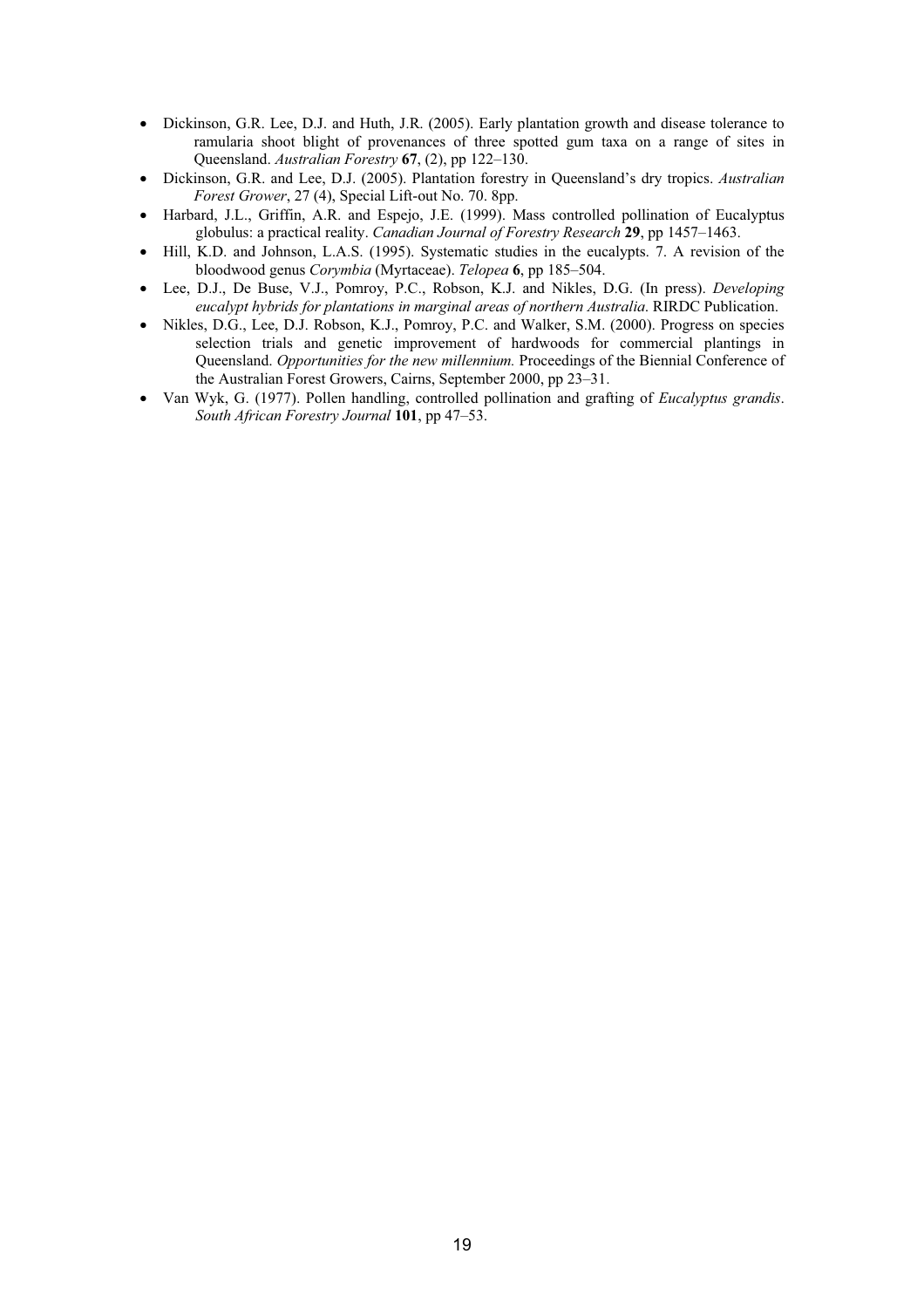## **EMERGING INSECT PESTS OF CORYMBIA**

S.A. Lawson and J. McDonald,

Department of Primary Industry and Fisheries, Horticulture and Forestry Science, Brisbane, **Oueensland** 

### **INTRODUCTION**

Ramularia shoot blight, caused by the fungus *Quambalaria pitereka*, was the major pest or disease to cause significant losses to spotted and lemon scented gums (CCV and CCC) and other *Corymbia* spp. in SEQ in early plantings. In recent years several new pests such as the eriophyoid mite *Rhombacus* sp., the leaf beetle *Paropsis atomaria* and the bronzing bug *Thaumastocoris* sp. have emerged as important or potential pests of spotted gum and other *Corymbia* spp. Longicorn beetles are also potentially important threats to plantation productivity. The commercialisation of *Corymbia* hybrids and their imminent planting in large scale monocultures is likely to continue this trend of new pests emerging over time.

## **MAJOR PESTS & CURRENT RESEARCH**

#### **Erinose mite**

This mite was first detected in 1999/2000 near Somerset Dam and outbreaks have been observed each year in an increasing proportion of the plantation estate. The mite also occurs on spotted gums in northern NSW, but until recently had not been recorded causing significant damage. Growth can be severely affected, with losses of up to 55 per cent height growth and 35 per cent diameter growth recorded over 18 months depending on site and climatic factors. Loss of stem form is also potentially associated with infestations of the mite. Significant differences in susceptibility to the mite have been found between provenances of spotted gum and other *Corymbia* species. Some N-NSW CCV provenances, *C. torelliana*, *C. henryi* and the CCV x CT hybrid all show high levels of tolerance to the mite compared to Woondum CCV, which is highly susceptible. A large scale quarterly survey of the incidence and severity of mite damage has been carried out in all DPIF plantations over the past 12 months and the data is currently being spatially analysed for trends in the epidemiology of this mite. A preliminary survey of a smaller number of plantations in May 2004 showed that: (a) damage was widespread over all regions where spotted gum is planted in SEQ, (b) western and southern plantings had a higher proportion of severe and moderate damage than other regions, and (c) severe damage was recorded only in two- and three-year old plantings.

#### **Paropsis atomaria**

This beetle has a very wide geographical distribution extending from central Queensland along the east coast to southern Victoria and west to South Australia, and broad host range of around 20 eucalypt species. From 1997 to 2002 it was mostly observed defoliating plantations of *E. cloeziana* (and to a lesser extent *E. pilularis, E. dunnii* and *E. grandis*), but in 2003 caused significant defoliation for the first time to a number of CCV plantations. It has also recently been recorded causing severe defoliation to *E. grandis* x *E. camaldulensis* hybrid eucalypt plantations in the Miriam Vale area. With its wide host range and distribution it seems to have the ability to switch to whatever is the most widely available resource in a particular area, and is therefore a threat to spotted gums and other *Corymbia* spp plantations. Current research on this beetle is focussing on (a) refining a population model to assist in defining risk and evaluating management methods and (b) investigating methods of enhancing natural control mechanisms in plantations.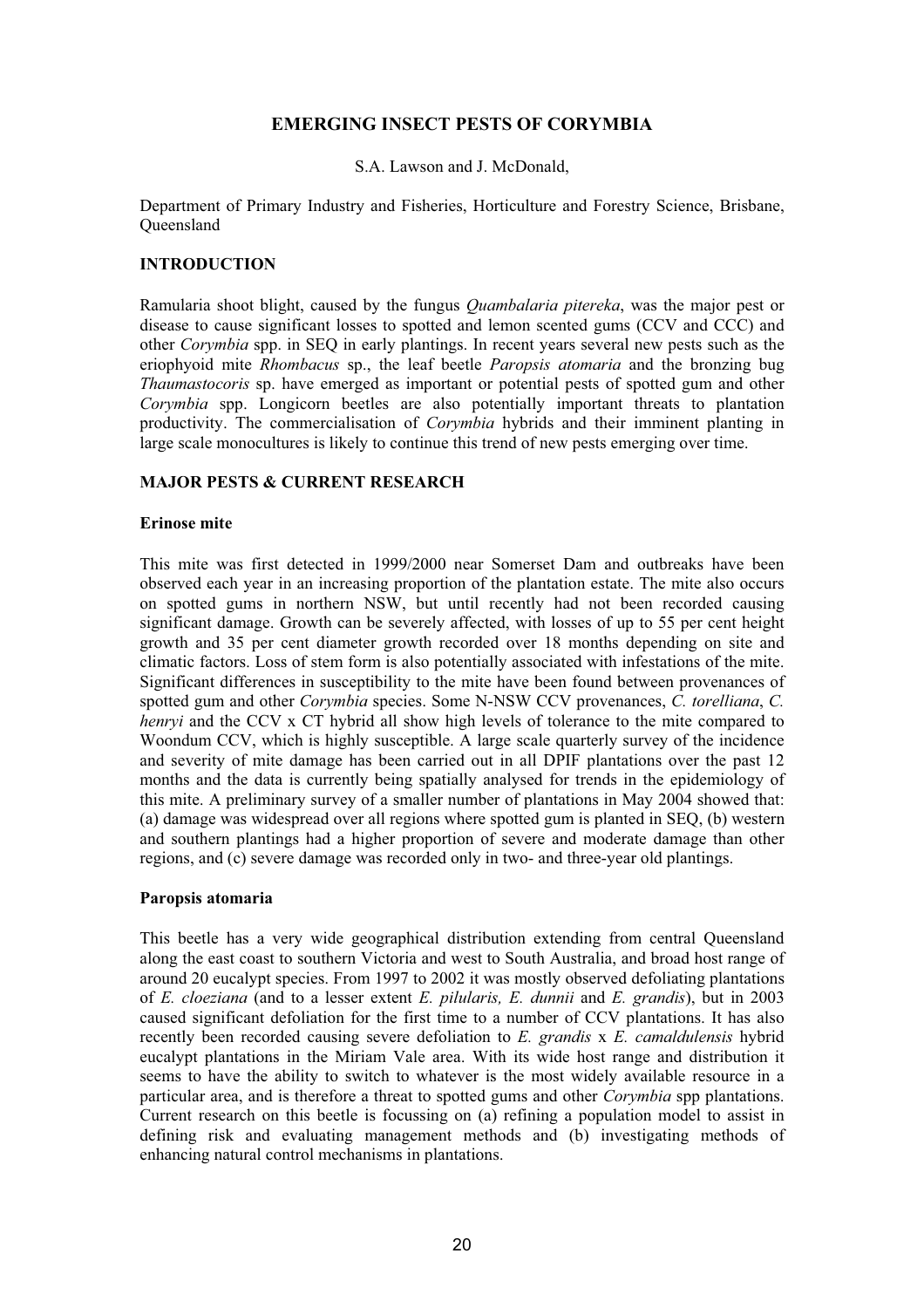### **Winter Bronzing Bug**

*Thaumastocoris* sp. bugs were first recorded damaging a spotted gum planting in the Burnett in May 2004. These bugs are capable of causing significant defoliation (foliage "bronzing") to trees, and have been outbreaking on a number of eucalypts in the Sydney region in recent years, including on some *Corymbia* spp. Little is known about the biology of this insect or its host range. Plots were set up in August 2004 at the most severely affected site to monitor effects of the bug on growth and will be reassessed over the next month. Susceptibility of other *Corymbia* taxa is yet unknown.

#### **Stem Borers**

CCV and CCC in trials and plantations established since 1997 have shown very good resistance to stem borers. *Corymbia* is generally not considered to be a host for the giant wood moth (*Endoxyla cinerea*) but can be attacked by longicorn beetles, especially if trees are highly stressed. In assessments of nine trial plantings over a wide range of sites mean incidence of attack on 2.5 to 3 y.o. CCV by the two-hole borer, *Phoracantha solida*, averaged only 0.6% with a maximum of 9.5% at a particularly harsh site. Trials of the *Corymbia*  hybrids have yet to be intensively assessed for borer damage but anecdotal evidence suggests they may be more susceptible to borers than is CCV. Although not yet observed in plantations, another longicorn, *P. mastersi*, has been recorded doing extensive damage to *Corymbia* in native forests.

## **Red-shouldered leaf beetle (RLB)** *Monolepta australis*

Although not recorded as a significant pest in plantations of CCV in SEQ, *C. torelliana* is known to be highly susceptible to damage by RLB and is often planted in orchards as a windbreak and trap tree for RLB. In a trial planting of CCV, CCC, *C. torelliana* and hybrids established at Walkamin in 2000, only *C. torelliana* was severely attacked by RSB – the hybrids were not attacked at all, even in plots adjacent to *C. torelliana*. However, it is possible that different crosses/families of the hybrid may differ in their susceptibility of this insect, so monitoring of trials and future operational plantings will be required.

## **Mistletoe**

These parasitic plants have been flagged as a potential health issue in plantations and Dr Angus Carnegie will address this pest in detail elsewhere in this workshop. In monitoring plots set up for bronzing bug in a four-year old plantation (see above) 11/80 trees (14%) had mistletoe associated with them.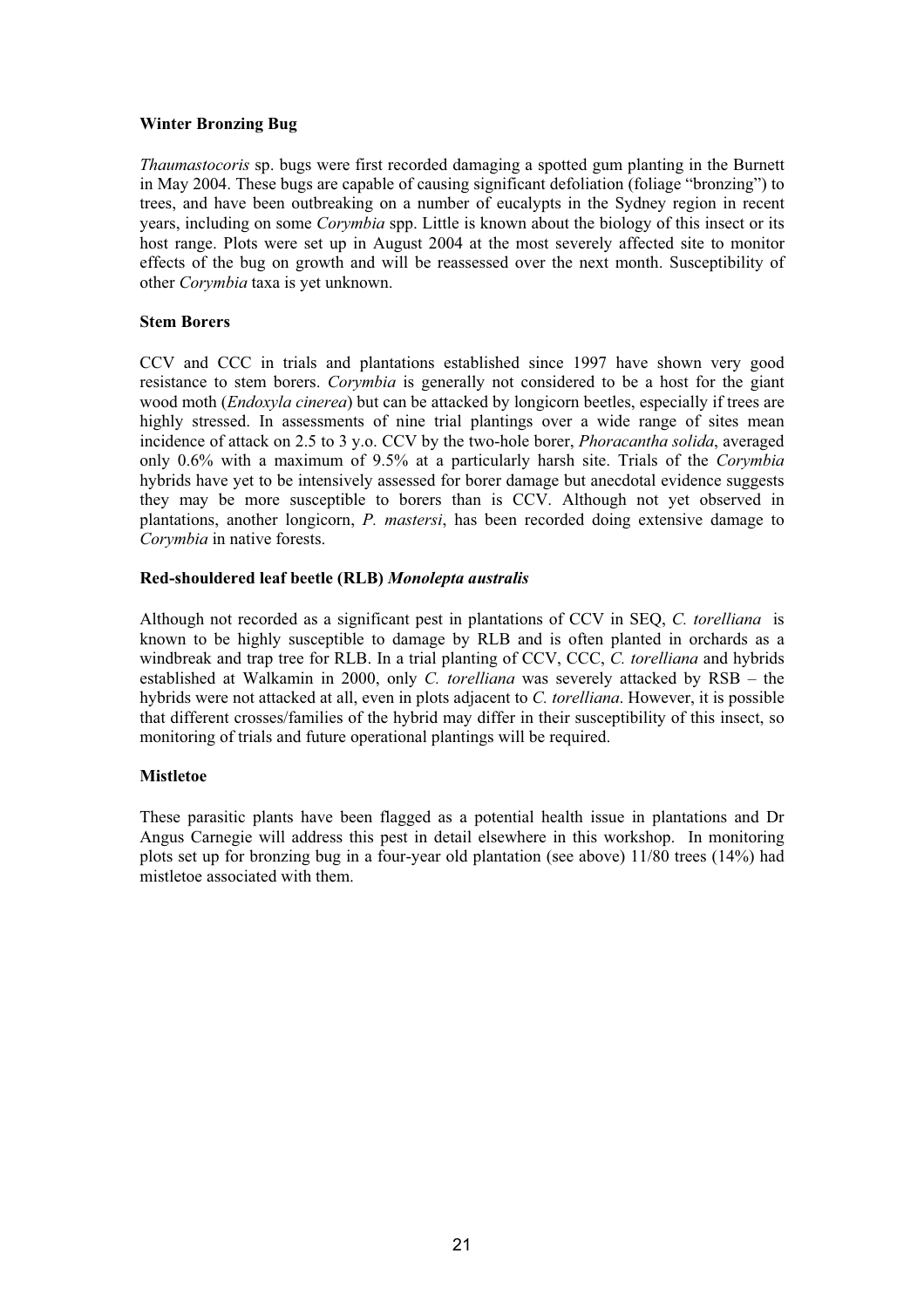## **FORESTS NSW** *CORYMBIA* **BREEDING AND DEPLOYMENT PROGRAM**

#### Helen Smith



Tree Improvement Program, Land Management and Technical Services, Forests NSW.

Forests NSW, a part of the NSW Department of Primary Industries, currently manages approximately 50 000 ha of hardwood plantations. *Corymbia* species comprise around 8 000 ha of the young (post-1994) plantations. In 1995 a breeding program was initiated to support the renewed operational eucalypt planting program. Problems that have limited the productivity of the plantations have included susceptibility to frost, Ramularia shoot blight caused by *Quambalaria pitereka* and more recently susceptibility to the erinose mite *Rhombacus* sp. Selection of superior individuals in the tree improvement program is aimed to address these problems, as well as select for good growth and form.

#### **PROGENY TRIALS**

Phenotypic selection of plus trees in native forests throughout the range of *Corymbia citriodora* subsp. *variegata* (CCV) in NSW and south-east Queensland commenced in 1995. In March 1999, a progeny trial of CCV, containing 194 families, 113 from NSW and 81 from south-east Queensland, was established at a site near Bonalbo, north-west of Casino. Concurrently a planting was made on a property west of Casino, of seedlings of 17 families of Woondum provenance, with the intention of using it in the future as selection blocks and potentially a seed production stand.

In early 2001, two further progeny trials were established, at sites south of Grafton and west of Casino, to supplement the earlier breeding population. Each site contained 85 families; these trials also had 29 and 30 families in common with the 1999 trial. The trials were predominantly comprised of families from Woondum provenance, plus 22/23 families (from 12 NSW provenances) that had shown field tolerance to Ramularia leaf blight during assessment of the 1999 progeny trial.

During 2004, a further series of four progeny trials of CCV was established, each comprising of between 526 and 544 families. A total of 251 families were from 26 NSW provenances and 293 families were from 16 Queensland provenances. These have 104 families in common with the 1999 trial and 22 families in common with the 2001 trials.

This has resulted in Forests NSW breeding population of CCV comprising of approximately 687 families in pedigreed trials over seven sites in northern NSW. In addition, in early 2004 progeny trials of *Corymbia maculata*, containing up to 140 families, were established on three sites.

This season, it is planned to plant progeny trials containing the four main *Corymbia* species, CCV, *C. maculata*, *C. henryi* and *C. citriodora* subsp. *citriodora* on two sites. These trials will comprise of over 460 families, including some new collections of CCV from Richmond Range.

#### **CLONE TRIALS**

Along with the planting of progeny trials, clone trials of CCV were established on multiple sites to allow selection of clones for commercial deployment and to study clone by site interaction. During 1999, four sites were planted to clone trials containing 69 clones from 9 selected plus trees families from 5 NSW provenances. Plants were propagated by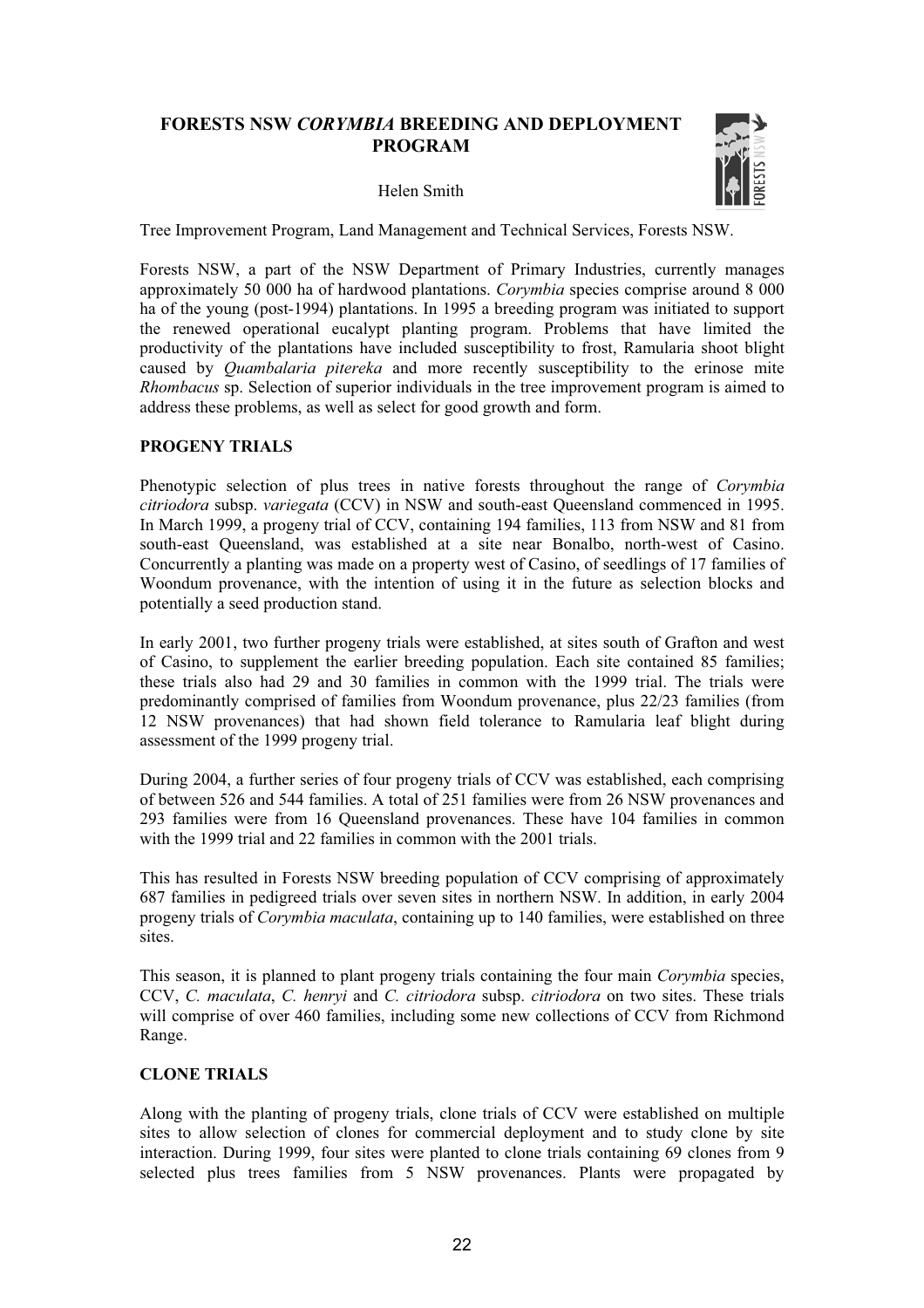micropropagation from aseptically germinated seedlings. After assessment in 2001 and 2002, a subset of 33 clones was selected on growth, Ramularia incidence and Crown Damage Index (CDI) for further testing. In 2003, these clones were planted in a series of four trials, the plants again being propagated by micropropagation. Seven of the best performing clones were selected for further multiplication for commercial plantations.

## **COMMERCIAL DEPLOYMENT**

For the past two planting seasons, propagation of selected tested CCV clones has been underway to produce plants for operational plantings. In the first season, approximately 1.1 ha was planted to CCV clones, but in the past planting season this was increased to more than 10 000 plants (10 ha) being produced for operational plantations. A similar propagation and planting program is planned for next season.

Selected trees from the three earliest progeny trials have been grafted over the past two years and Forests NSW first clonal seed orchard has just been established. Selections were made on growth, form (straightness), Ramularia shoot blight tolerance and frost tolerance. Another clonal seed orchard will be planted next spring on a different site, to manage risk.

Future deployment of improved material will be via two sources. Selected tested clones will continue to be propagated for operational plantations. In addition, a program of Improved Family Forestry will be initiated using the improved seed produced from the clonal seed orchards. Techniques for screening very young seedlings for traits such as Ramularia shoot blight tolerance are being investigated. Propagation of plants is by micropropagation and rooted minicuttings and significant effort is currently being made to improve these techniques to make them more cost effective.

### **HYBRID CLONES**

Hybrids between *C. torelliana* and other *Corymbia* species have become of interest in recent years due to traits that *C. torelliana* are thought to impart in the other species. These include field resistance to Ramularia shoot blight and frost, faster growth rates that lead to more rapid capture of the site, reducing weed and pest problems, and good rooting of hybrids with *C. torelliana* as the mother. During 2005, Forests NSW has established two trials to examine the potential for these hybrids on NSW sites. One of these is in conjunction with DPI&F, Horticulture and Forestry Science Qld, testing some of their *Corymbia* hybrids.

#### **DRYLAND TRIALS**

Forests NSW has been involved in the Australian Low Rainfall Tree Improvement Group (ALRTIG). Under the auspices of this project a progeny trial of CCV was established in the Upper Hunter Valley in October 2001, to test the performance of CCV in lower (600-700 mm) rainfall areas on a northern inland NSW site and to potentially be developed into a seedling seed orchard, producing seed for inland commercial plantings. The trial contained 120 families, 83 from 13 Queensland provenances and 37 from 5 NSW provenances. Unfortunately, severe drought and frost conditions during 2002 resulted in very poor survival and the trial being written off.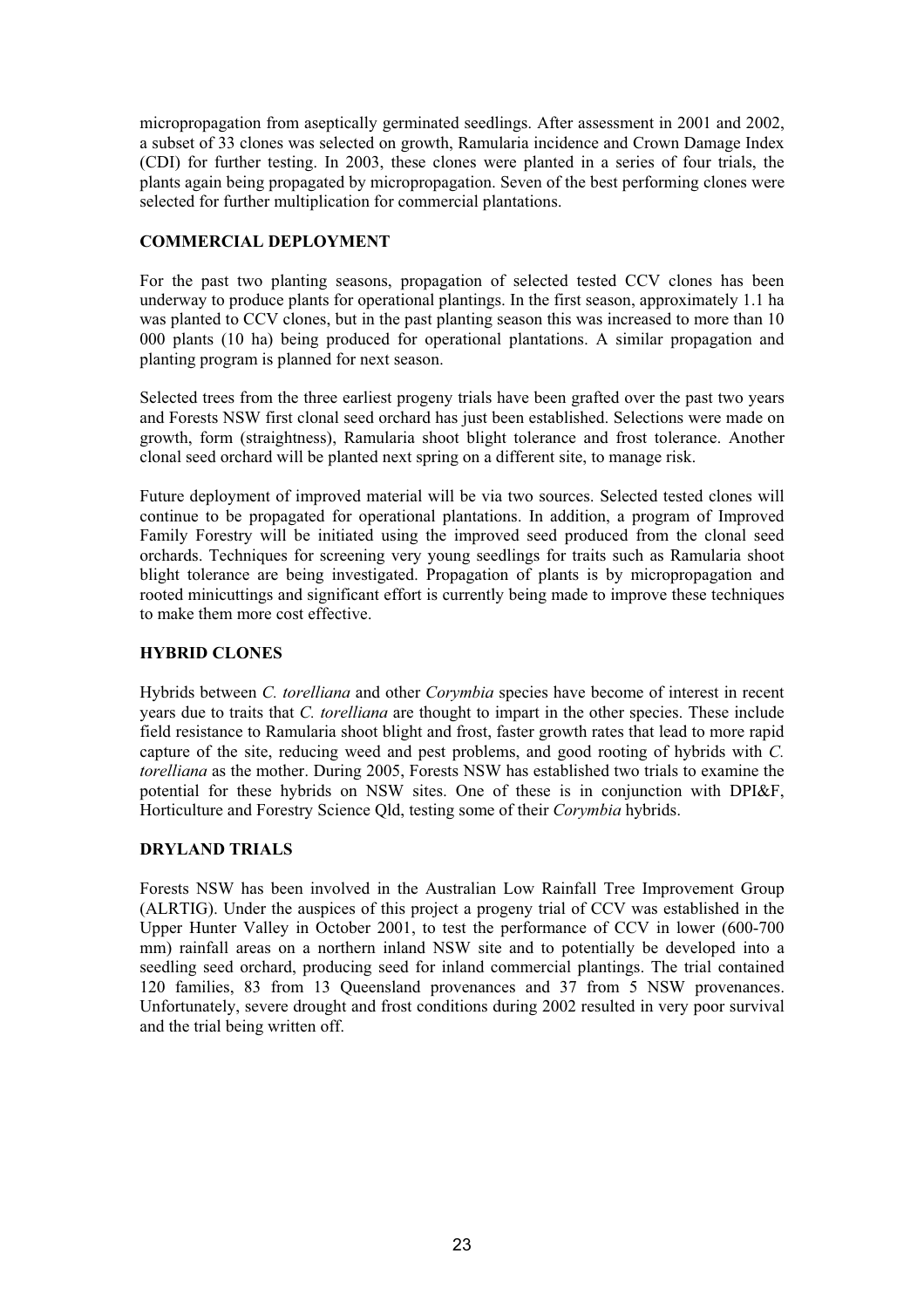## **CORYMBIA GENETICS AT SOUTHERN CROSS UNIVERSITY**

Mervyn Shepherd<sup>1&2</sup>, David Lee<sup>3</sup>, Natalie Baker<sup>1&2</sup>, Shabana Kasam<sup>1</sup>, Joel Ochieng<sup>1</sup>, Chen Bihua<sup>1</sup> and Robert Henry<sup>1&2</sup>

<sup>1</sup> Centre for Plant Conservation Genetics, Southern Cross University,

<sup>3</sup> DPI&F Horticulture and Forestry Science

Research on *Corymbia* spp. genetics at Southern Cross University focuses on molecular tree improvement but also encompasses studies on population structure, comparative mapping and phylogenetics. The Politaria section (Spotted gums) of *Corymbia* contains four taxa including *C. maculata* and *C. citriodora* ssp *variegata (CCV)*. The first of these is one of the top ten planted eucalypts worldwide, whilst CCV is a priority plantation species for saw logs in Queensland and NSW. Two projects are underway to support improvement programs for spotted gums and their hybrids. The first project will study the genetics of propagation characteristics in an intersectional *Corymbia* hybrid (*C. torelliana* x CCV, a taxon of emerging importance for forestry in subtropical regions of eastern Australia. The approach taken here is to develop models of genetic architecture from genetic mapping and quantitative trait loci (QTL) analysis in a segregating family. In a second project, association tests will be used to establish genotype-phenotype links between candidate genes for solid wood characters in "natural" populations of CCV. A project examining the population structure of the spotted gum complex is being undertaken to support association studies (this will be reported upon separately by Joel Ochieng).

Cytologically *Corymbia* may be distinguished from *Eucalyptus* by a more symmetrical karyotype and a genome with around  $\frac{1}{2}$  the DNA content. We are examining the extent of genome size variation within the *Corymbia*, *Angophora* sp. and hybrids to explore the taxonomic value of this character. We will also use comparative mapping to study whether structural rearrangements (translocations and inversions) or gross genome organisation (the grouping and ordering of genes within its genome) changes have accompanied the change in DNA content during the evolution of the *Corymbia* genome since its divergence with *Eucalyptus*.

Once considered a subgenus of *Eucalyptus*, the relationship of the *Corymbia* genus (bloodwoods and the "ghost gums") within eucalypts in the broadest sense (*Angophora*, *Corymbia* and *Eucalyptus*) remains controversial. The existence of a dichotomy, the Angophoroid clade (*Angophora* and *Corymbia*) and a non-Angophoroid clade (*Eucalypts ss*), is widely accepted; however the relationships within the Angophoroid clade remain much less clear, with incongruence between morphological and DNA sequence data. A key issue is whether the *Corymbia* genus is monophyletic. In collaboration with researchers from the University of Tasmania, we propose to extend the intergenic transcribed sequence (ITS) phylogeny within the Angophoroid clade and identify new loci to provide additional characters to increase the confidence of the molecular phylogeny.

#### **COMPARATIVE MAPPING**

Orthogonal microsatellite loci are being identified as a foundation for comparative mapping. A set of around 105 polymorphic microsatellite loci have been identified for the development of a framework map in *Corymbia*. These loci were identified from either *Corymbia citriodora* subsp. *variegata* (n=28) or from either *Eucalyptus grandis* or *E. globulus* (n=272). Of these, around 90 are highly conserved and amplify in both *Corymbia* and *Eucalyptus* and will facilitate comparative analysis. A downside to transferring loci from *Eucalyptus* to *Corymbia*

<sup>&</sup>lt;sup>2</sup> CRC for Sustainable Production Forestry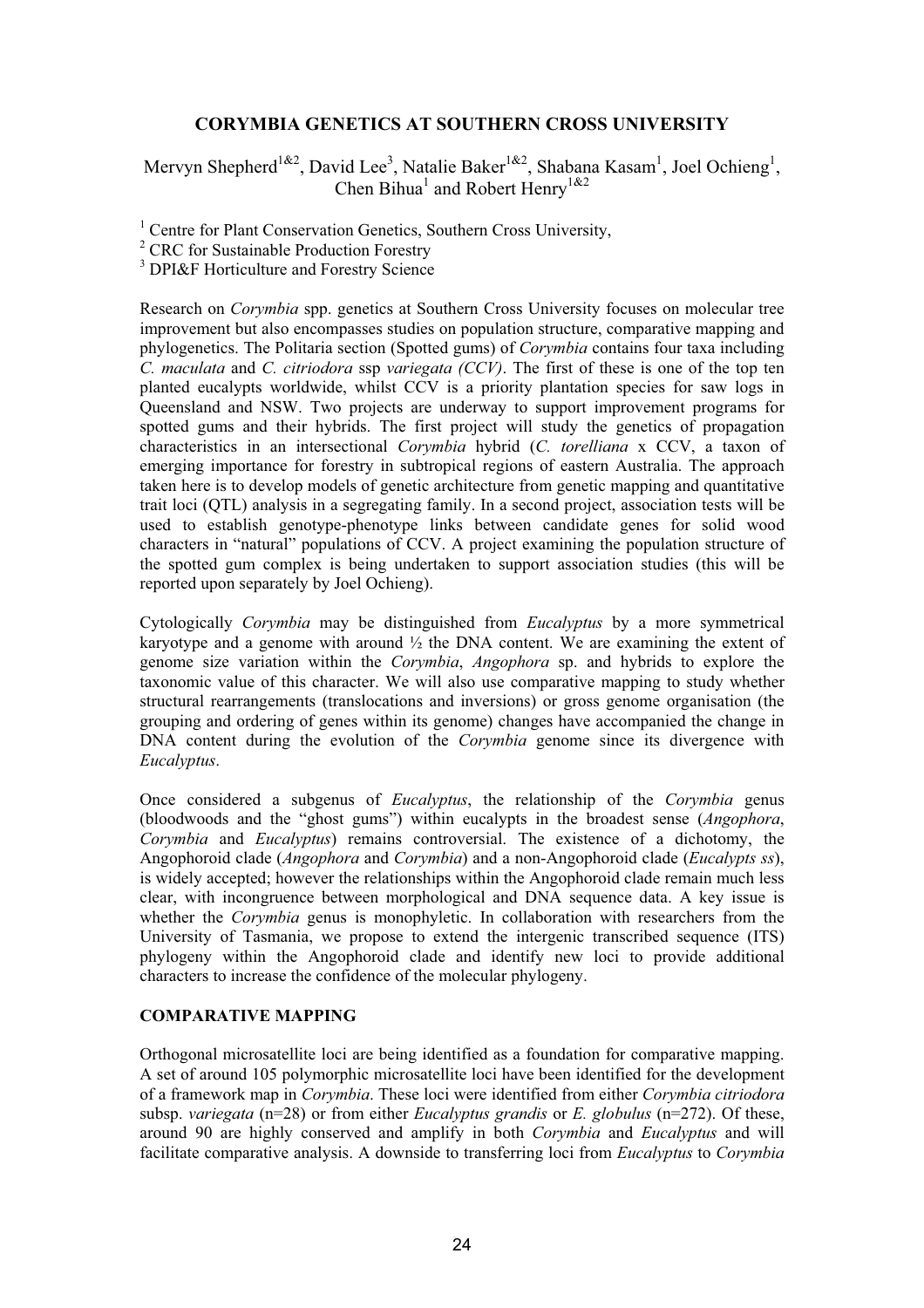was a reduction in polymorphism (PIC value reduced from 0.8 to 0.6 for transferred loci) but if a locus transferred, it had a low rate of single-allele nulls in a CT x CCV mapping cross.

## **GENETIC MAPPING OF VEGETATIVE PROPAGATION CHARACTERS IN A** *C. TORELLIANA* **X** *C. CITRIODORA* **SUBSP.** *VARIEGATA* **F2 HYBRID**

Segregation analysis is being conducted in an  $F_2$  population (n=208) generated from parents divergent in propagation characteristics. Genotyping of around 25 microsatellite loci has been completed. Nursery trials to evaluate shoot production, rooting percentages and root quality of stem cuttings are also underway. Seedling germination and rooting of stem cuttings was low in this second generation hybrid compared to  $F_1$ , perhaps indicating outbreeding depression. However, while the family average was low  $(-15\%$  for rooting percentage), variation within the family was extensive and clonal repeatabilities were moderate and highly significant  $(r=0.48 \text{ p-value} \leq 0.01)$ . Shoot production also appears to be under strong genetic control  $(r=0.75; p-value < 0.01)$ .

## **MOLECULAR PHYLOGENY**

We have collected material from an additional 36 species from *Corymbia* and 2 *Angophora* to extend the ITS phylogeny. Sequencing has been completed for 5 species to date but we are encountering difficulties due to fungal contamination and universal ITS primers. We are currently attempting to re-design more specific primers to complete this work.

### **MOLECULAR VARIATION IN CCR IN THE SPOTTED GUMS: A PRECURSOR FOR ASSOCIATION STUDIES**

Cinnamoyl CoA Reductase (CCR) is involved in lignin biosynthesis and has been associated with cell wall stiffness and strength properties in *Arabodopsis* and *Eucalyptus globulus* and therefore is a leading candidate gene for control of solid wood characters in spotted gums. We are currently characterising variation in this 3.2 kb gene in spotted gums.

#### **ACKNOWLEDGEMENTS**

This research is funded by the ARC, DPI-Forestry and the CRC for Sustainable Production Forestry with in-kind support from the Centre for Plant Conservation Genetics SCU and DPI&F Horticulture and Forestry Science. We also thank the following people and organisation for assistance with material and advise; John Oostenbrink, Peter Pomery and Garth Nikles (DPI/F) Rhonda Stokoe (USC), Dean Nicolle (Currency Creek Arboretum), Micheal Henson (Forests NSW), David Kleinig (Dendros Seed), Rachel King (Griffith Uni), Dot Steane, Rene Vaillancourt and Brad Potts (CRC SPF and U of Tas), ATSC, Lana Little (QNP&W), Tim Willing (CALM), Don Rielly (DBIRD), John Woinarski (DIPE) and Kings Park Botanical Gardens.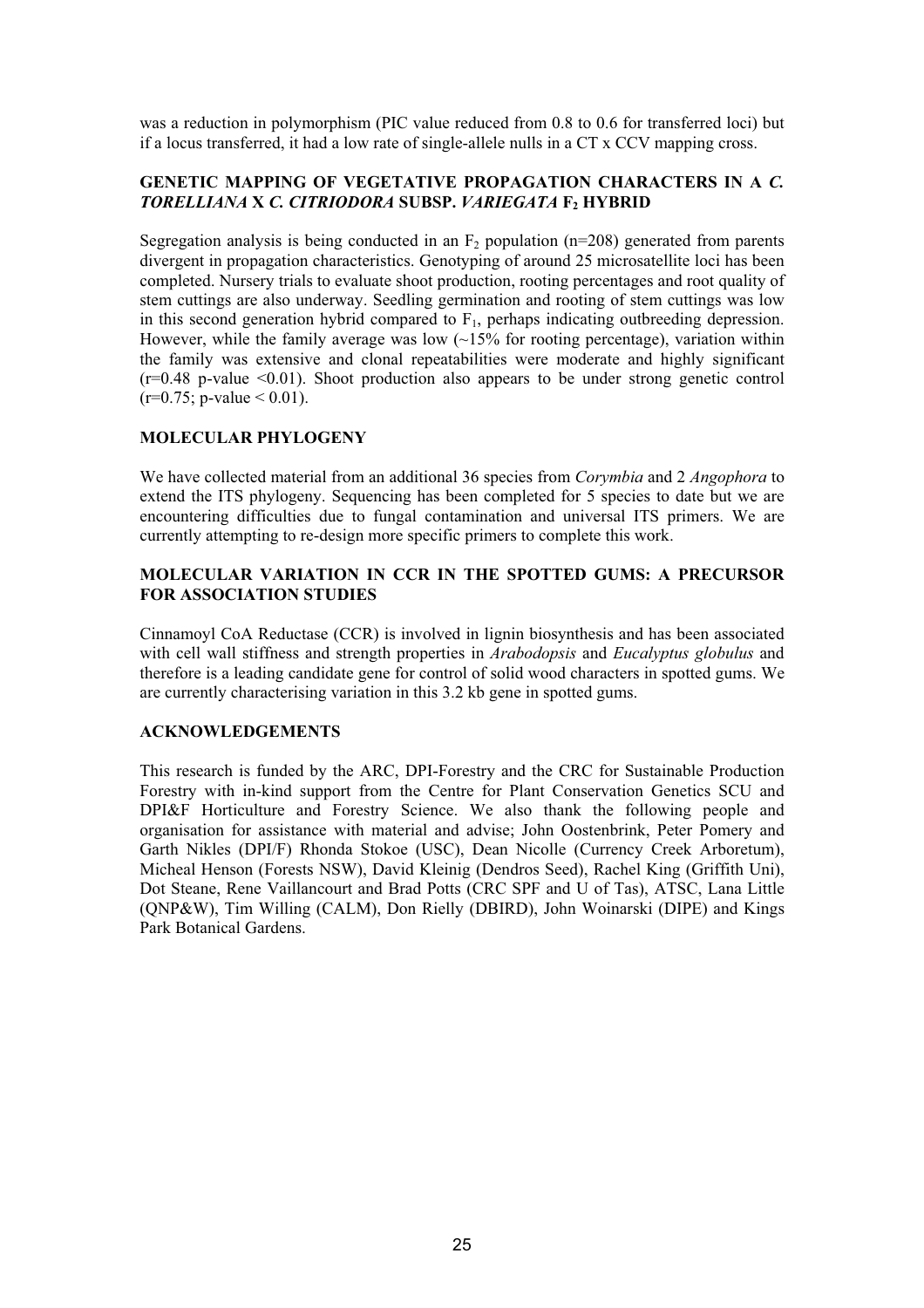### **POPULATION STRUCTURE IN THE SPOTTED GUM**

Joel W. Ochieng (PhD candidate)

Southern Cross University, Lismore, NSW

The major objective of my project is to determine the extent and causes of population structure in the spotted gums complex. Knowledge of population structure is important for valid interpretation of association tests, an approach increasing adopted for molecular tree improvement. In this project, I will focus on testing for two common causes of structuring in plant populations, geographic isolation and hybridisation.

My study will focus on *Corymbia variegata*, a taxon of key commercial importance for hardwood plantations in Queensland and New South Wales. *Corymbia variegata*, like most eucalypts (and trees in general) that are predominately outcrossing and widely distributed, is expected to have most variation within populations and little amongst populations, and therefore weak structuring as a consequence of isolation by distance. Perhaps of greater consequence for structuring, is the potential for hybridisation between closely related taxa that occur in sympatry. Although *C. henryi* and *C. variegata*, are recognised as separate species, there is growing evidence that they may be simply morphotypes of a single species. The implications for population structuring differ depending on whether the taxa behave as one or more gene pools.

In this presentation I will report on a pilot study testing for structuring based on taxon boundaries. I found there was no evidence for structuring *C. henryi* and *C. variegata* along taxon lines based on five nuclear microsatellite loci. No unique alleles or significant allele frequency differences were found to distinguish the two taxa; consequently there was low genetic differentiation amongst geographically paired individuals from the two taxa (*Fst= 0.005*). This suggested there was high level of gene flow between the two taxa. A low but significant structuring was evident within each taxon (*C. henryi* overall *Fst= 0.01*; *C. variegata* overall *Fst*= 0.02), and fitted an isolation-by-distance model, indicating geographic, rather than reproductive barriers, was more important for structuring in these taxa. Phylogenetic analysis based on allele sharing statistics showed a similar trend as the *Fst* analysis, with geographically proximal provenances of *C. henryi* and *C. variegata* showing the highest affinity. Outlying provenances, not previously included in population studies of these taxa (Ewingar, Mt. Barney, Nerang, and Lockyer), were amongst the most differentiated, as expected from their geographic remoteness. Mt. Barney in particular was the most separated population. There was also a clear north-south division aligning with a population disjunction that corresponds to the east-west running NSW-Queensland border range. Only one out of the five markers (*EMCRC37*) showed positive results for pair wise linkage disequilibrium tests across all populations, suggesting that this locus could be under selection. The implications of population structuring and linkage disequilibrium for association studies are discussed.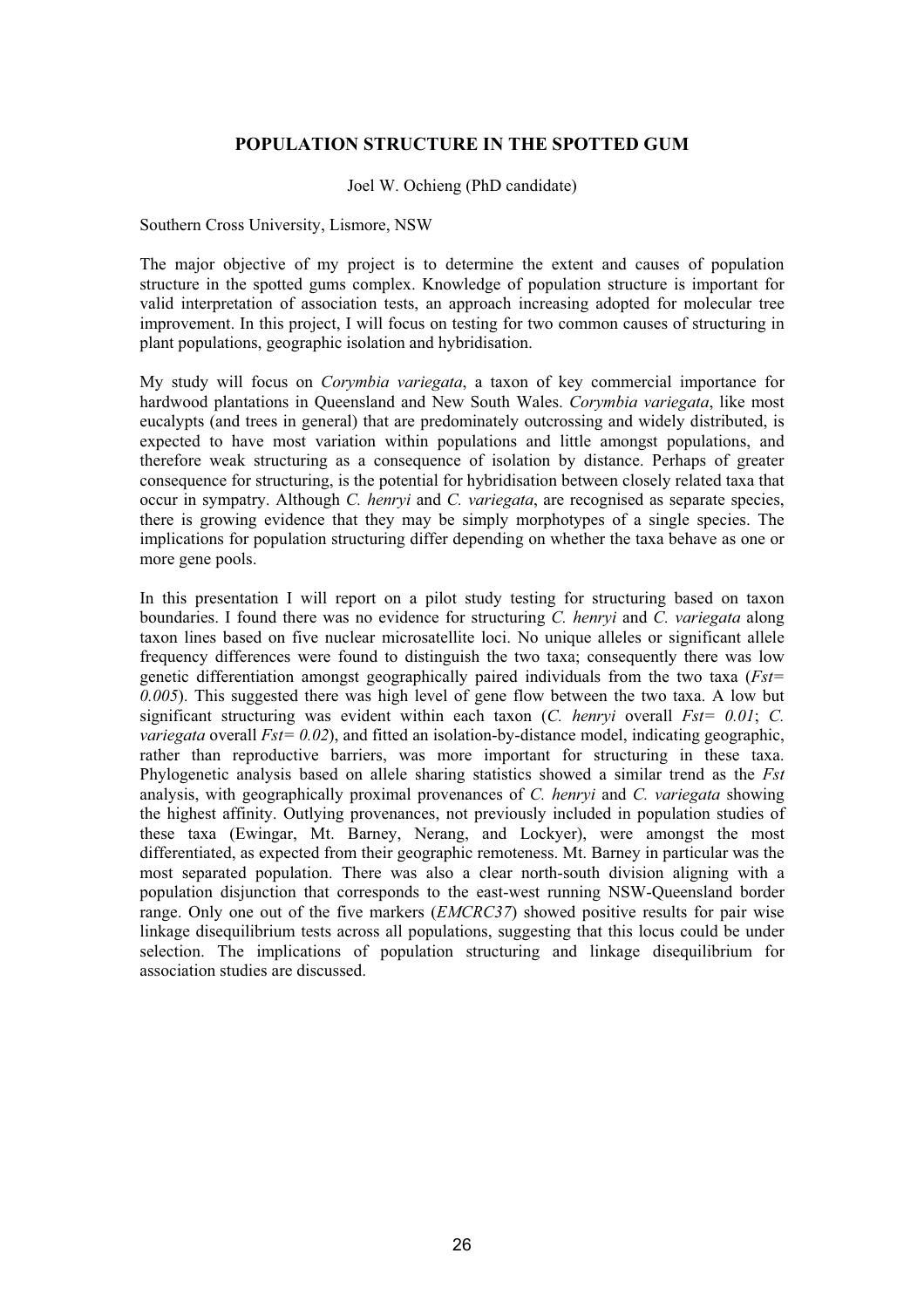## **BREEDING SPOTTED GUMS FOR WINTER-DOMINANT RAINFALL REGIONS OF AUSTRALIA: AN OVERVIEW**

Warburton, P.M., Arnold, R.J., Brammall, B.L., Harwood, C.E., Larmour, J.S., McDonald, M., Owen J.V, Whitfeld, S.J. and Bush, D.J.

ensis Genetics, PO Box E4008 Kingston ACT 2604

#### **INTRODUCTION**

CSIRO FFP (now ensis) first became involved in spotted gum tree breeding in the early 1990s. Since that time there have been changes in *Eucalyptus* and then *Corymbia* taxonomy, heightened interest in low rainfall plantation forestry and a marked expansion of the spotted gum estate in the northern NSW and southern QLD summer-dominant rainfall region. Advances have been made in the state of knowledge on flowering, vegetative propagation, frost tolerance and species/provenance selection. Seed orchards have been established to make available genetically improved germplasm. The focus of this presentation is on spotted gums for plantations on sites receiving winter-dominant rainfall in temperate, southern Australia.

#### **TARGET SITE TYPES IN THE WINTER RAINFALL ZONE**

The perceived target planting zone for the spotted gums in south-eastern Australia includes both higher rainfall sites east of the divide, and medium-low rainfall sites in the sheep-wheat belt west of the divide. Spotted gums are considered to be key 'commercial environmental forestry' species for the latter region, where land is likely to be more readily available. Despite the predominantly coastal distribution of *C. maculata* (CM), the species has been shown to perform well on more favourable sites in the sheep-wheat belt. 'Favourable' sites are those with reasonably deep, fertile soils that are free from waterlogging; higher rainfall, not below 600 mm MAR, and/or some access to ground water and; few or no heavy frosts and and/or a position in the landscape with good cold air drainage.

In Western Australia, CM has also been shown to perform quite well at the climatically moderate western fringe of the southern sheep-wheat belt. However spotted gums tend to suffer from form problems caused by parrot damage to leading shoots. It is unknown to what extent this will limit the usefulness of the spotted gums there.

#### **SPECIES: INFORMATION FROM SPECIES-PROVENANCE-FAMILY TRIALS**

The species recommended for plantation forestry in southern Australia is CM (Mazanec and Harwood 2001). This is because in the main, CM provenances tend to be more vigorous than *C. citriodora* ssp. *variegata* (CCV) and C. *henryi* (CH) on winter rainfall sites, where *Ramularia* does not impact on growth and survival. However, there are important exceptions to this general rule, with some families of CCV and CH typically amongst the top-performers in southern Australian family trials. Integration of such non-maculata families into southern spotted gum breeding populations is therefore worth considering, though not necessarily straightforward to achieve.

#### **MOLECULAR GENETIC INFORMATION: TAXONOMY AND GENETIC RELATIONSHIPS WITHIN THE SPOTTED GUMS**

A study of the spotted gums was undertaken using allozymes markers to elucidate the genetic relationships within the section Politaria, and to inform breeding programs (McDonald *et al.*  2000). Key findings include:

- a high level of genetic diversity within a narrow geographic range of *C henryi*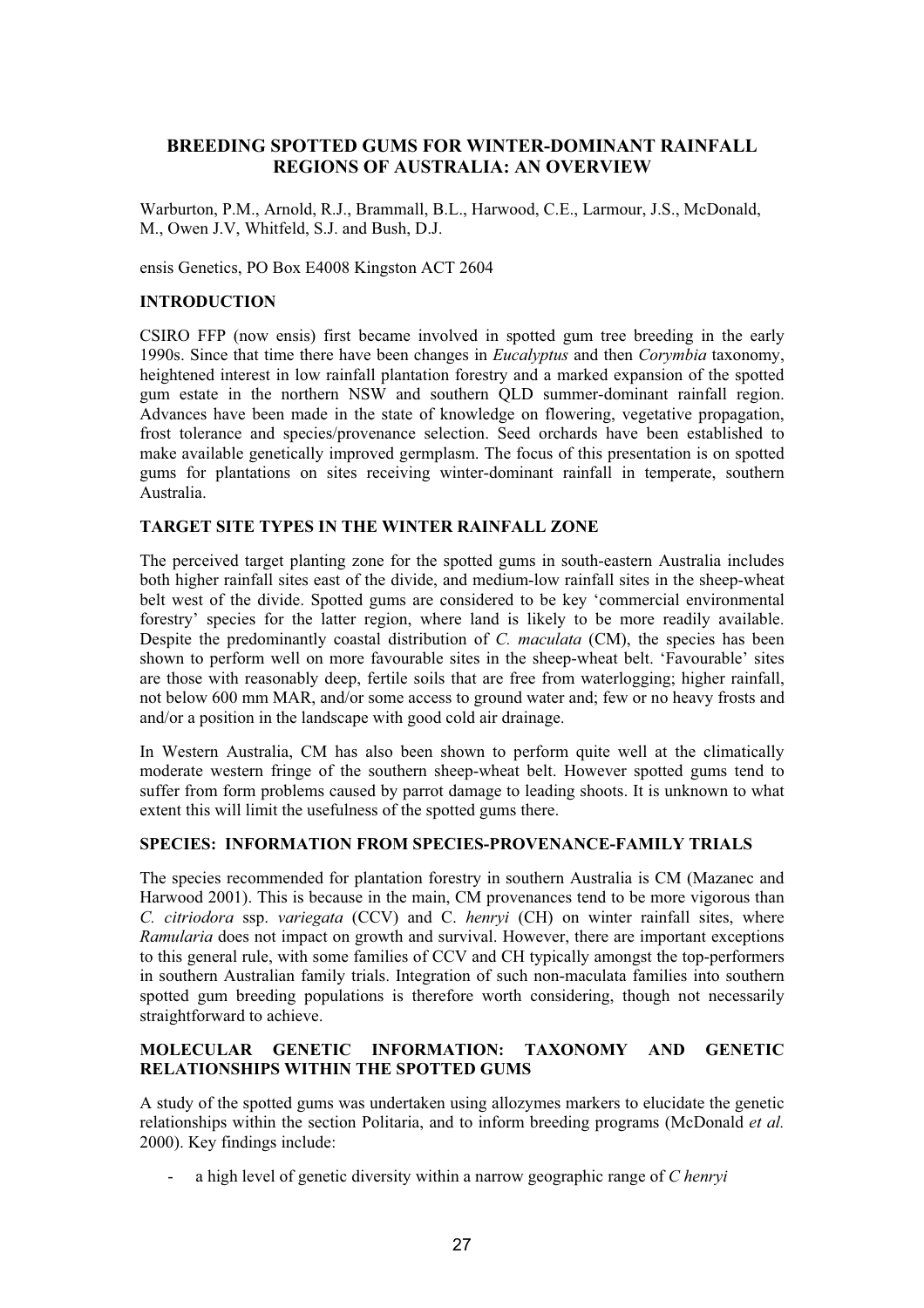- relatively low genetic diversity of other spotted gums
- high differentiation among populations of *C. citriodora* and *CM* (barriers to gene flow)
- support for the intergrade between *C. variegata* and *C. maculata* reported by Hill and Johnson (1995)
- southern populations of *C. citriodora* more akin to *C. variegata* than the northern populations
- *C. variegata* not distinct from *C. citriodora* (two chemotypes) suggesting former should be considered a subspecies of the latter (taxonomy now revised to *C. citriodora* ssp. *citriodora* (CCC) and *C. citriodora* ssp. *variegata* respectively – McDonald and Bean 2000).

This information has had significant implications for the management of existing mixed species seed orchards, and in the creation of tree breeding strategies for the spotted gums.

#### **DOMESTICATION AND TREE BREEDING**

A number of organisations have carried out domestication and tree breeding activities with spotted gums in southern Australia. These include Forest Products Commission of Western Australia (FPC), Victoria's Department of Primary Industries, and ensis-CSIRO with collaborators. Together with Forests New South Wales (which also has a summer-rainfallfocused spotted gum program – see pages 19-20 in this publication) and ForestrySA, these organisations, have developed a collaborative breeding program under the Australian Low Rainfall Tree Improvement Group (ALRTIG). This program is based on a breeding population of CM which is managed as a series of progeny trials, some of which will be thinned later to produce seed. ensis also manages, in partnership with others, mixed species spotted gum seed orchards and a pure CM grafted CSO. FPC also has a spotted gum grafted CSO that is now producing seed which has superseded their earlier seed production areas.

Traits of interest in the first generation of ALRTIG and ensis programs have included stem straightness, branching, forking and vigour. In later generations, frost tolerance and wood properties might be included, if demand for the species justifies the breeding program investment.

A series of genetic gain trials was established by ALRTIG with industry partners in 2003. These trials compare SSO CM with 'seed stand' CM and CCV, plus wild CM and CCV. These trials will provide important information on the value of the breeding programs, and allow stakeholders to test the material using their preferred silvicultural treatments and on their target site types.

#### **ORCHARD MANAGEMENT ISSUES**

Current ensis seed production capacity is mainly from two mixed-species spotted gum orchards. The orchards, situated at Holbrook and Deniliquin NSW, were created by selectively thinning species/provenance/progeny trials containing CM, CH and CCV. The orchards contain 9 provenances/76 families and 16 provenances/100 families respectively. These SSOs have provided good opportunities to compare the species' flowering phenology. The three species peak at different times (usually CH first, followed by CCV in summer, then CM later in autumn-winter), but some overlap has been observed between all three in some years. Bud initiation to flowering takes  $\sim$  24 months at these inland orchard sites, and though flowering is often heavy, retention of buds to the harvestable capsule stage is poor, estimated at circa 20%.

Demand for seed has mostly been for CM, and crops have been collected from the best individuals. Mean multi-locus outcrossing rates in the CM have been acceptable  $(t_m=0.76)$  at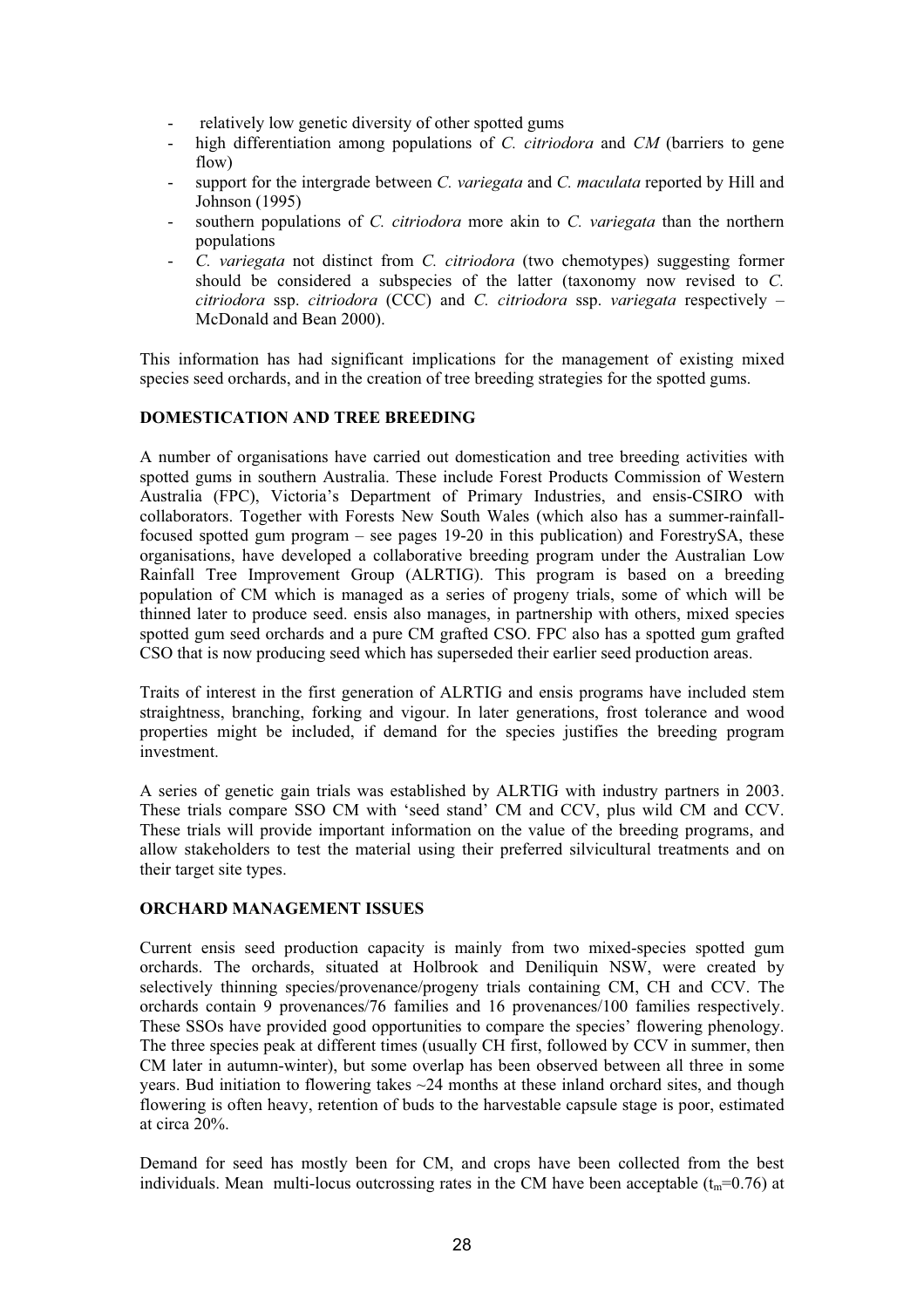the Deniliquin seed orchard, as determined by isozyme studies (McDonald 2004), though individual trees ranged from 0.5 to 0.9. The low outcrossing rate in some trees may be due to the combined effects of non-synchronous flowering and restricted pollen flow caused by localised buffering by trees of different species in the multi-species orchard. Single species designs of the type established by ALRTIG are probably preferable in spotted gum open pollinated orchards.

## **FROST TOLERANCE**

Lack of frost tolerance (particularly during the first year or two post establishment) is a serious limiting factor to plantation establishment in southern Australia. Laboratory cold exposure studies were done on families of CCV, CCC, CM and CH (Larmour et al. 2000). Measurement of electrical conductivity of cold-exposed leaf leachates showed that, generally, CCV was significantly more cold resistant than the other species. Also, inland, higher altitude provenances of CCV and CH were significantly more cold resistant than coastal material. There may therefore be potential for integrating frost tolerance into later generations of the southern spotted gum breeding populations. However, before this can be done, the growth performance of the more cold resistant material must be assessed (these provenances were often not included in early trials) and the correlation between laboratory-determined cold resistance and field-based frost tolerance needs to be gauged. FNSW have also made selections from the survivors of ALRTIG's only CCV trial, which was largely frost-killed in its second year post planting. This material is also of interest for further frost studies, and potentially, breeding.

## **VEGETATIVE PROPAGATION**

Recent studies (Brammall and Harwood 2001 and ensis unpublished data) on improving the rooting of temperate dry-zone species, including CCV and CM, show that hydroponic minicutting systems can significantly improve rooting over conventional stem cuttings for some species, though for CM the average rooting percentage was only around 19% using macro cuttings and 25% using mini-cuttings. CCV rooting success using mini-cuttings was around 45%. In both CM and CCV in the mini-cutting study, the existence of hard- and easy-to-root families was made clear across a number of experiments involving various hormone treatments and hedge plant harvests.

#### **FUTURE DIRECTIONS**

Future priorities might include the development and assessment of interspecific hybrids on both winter rainfall and drier, less Ramularia-prone areas in the summer rainfall belt. Also, integration of cold tolerant material into existing southern breeding populations would improve the environmental plasticity of the genetically improved material. While it has been established that spotted gum wood has characteristics that lend it to high strength sawn applications (Blakemore et al. 2002), little has been done to determine whether important heritable wood property traits (e.g. tension wood, colour, natural durability) exist. Such traits might also be integrated into later generations. Development of a protocol for vegetative propagation would have obvious benefits, and work already carried out suggests that this should be further investigated. The intensity of R&D undertaken on these activities will depend largely on demand for the species for southern sites and drier summer rainfall sites, though much of the research would also have important implications for the summer rainfall spotted gum programs. Exchange of information and possibly genetic material between the programs is likely to be of mutual benefit.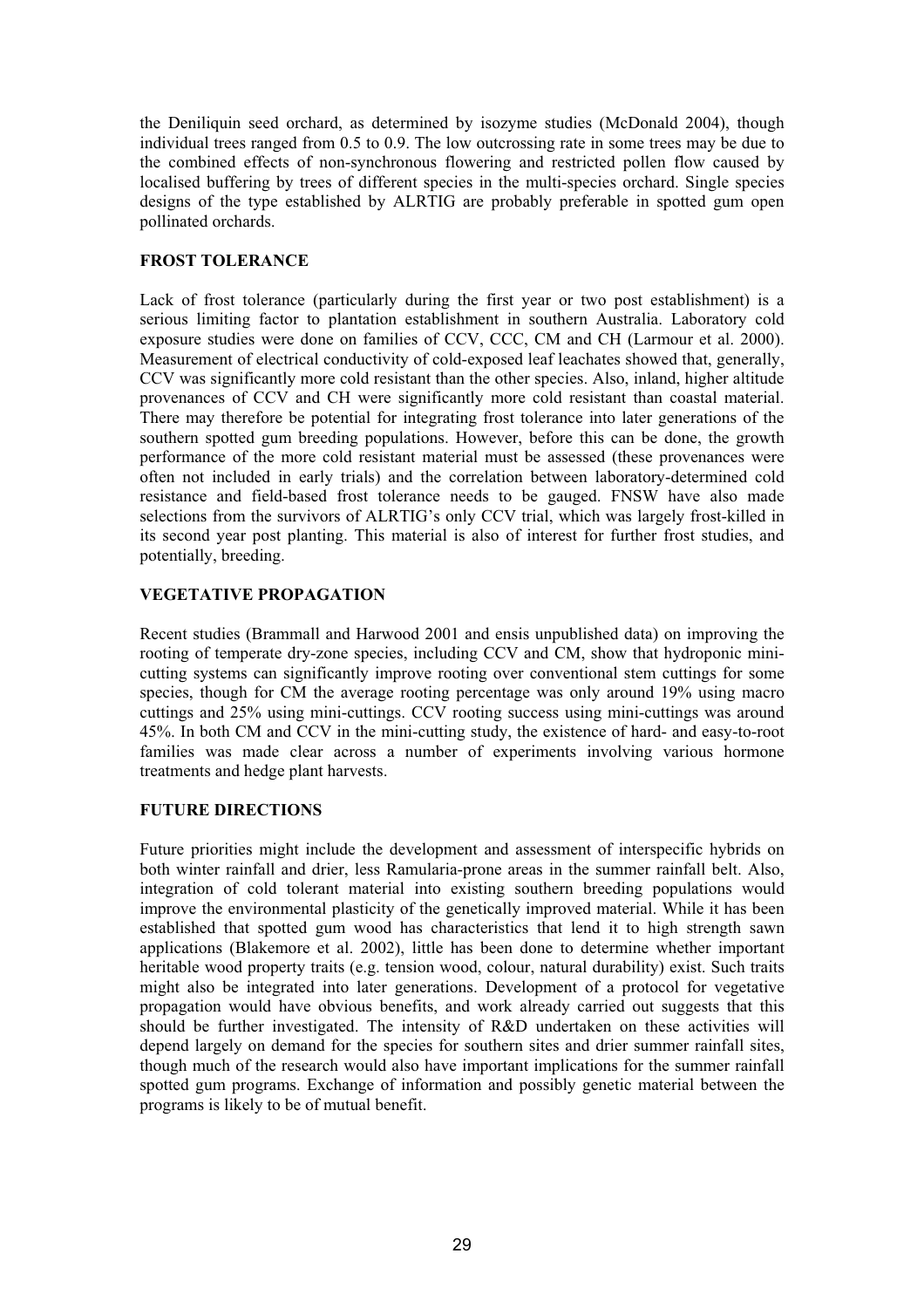#### **REFERENCES**

- Blakemore, P., Waugh, G., Northway, R. and Washusen, R. (2002). Wood products from low rainfall (400-600 mm/yr) farm forestry. RIRDC Publication No. 02/051. Rural Industries Research and Development Corporation, Canberra.
- Brammall, B. and Harwood, C.E. (2001). Vegetative propagation by rooted cuttings of *Eucalyptus* species from temperate low-rainfall environments. Poster presented at IUFRO conference "Developing the Eucalypt of the Future", Valdivia, Chile, September 10-14, 2001.
- Larmour, J.S., Whitfeld, S.J., Harwood, C.E., and Owen, J.V. (2000).Variation in frost tolerance and seedling morphology of the spotted gums *Corymbia maculata, C. variegata*, *C. henryi* and *C. citriodora*. Australian Journal of Botany 48**,** 445-453
- Mazanec, R.A. and Harwood, C.E. (2001). Genetic Improvement Strategy for Spotted Gum in southern Australia *in* Australian Low Rainfall Tree Improvement Group: Compendium of Hardwood Breeding Strategies, RIRDC Publication No. 01/100, Canberra. pp. 109-130
- McDonald, M.W. (2004). Outcrossing rates in a seedling seed orchard of *Corymbia maculata* (spotted gum), ALRTIG internal report, Canberra. 2 pp.
- McDonald, M.W. and Bean, A.R., (2000). A new combination in *Corymbia* 'section Politaria': *C. citriodora* subsp. *variegata* (Myrtaceae). Austrobaileya 5: 735-736.
- McDonald, M.W., Butcher, P.A. and Bell, J.C., (2000). Genetic variation in the spotted gum group. Australian Systematic Botany 13: 491-507.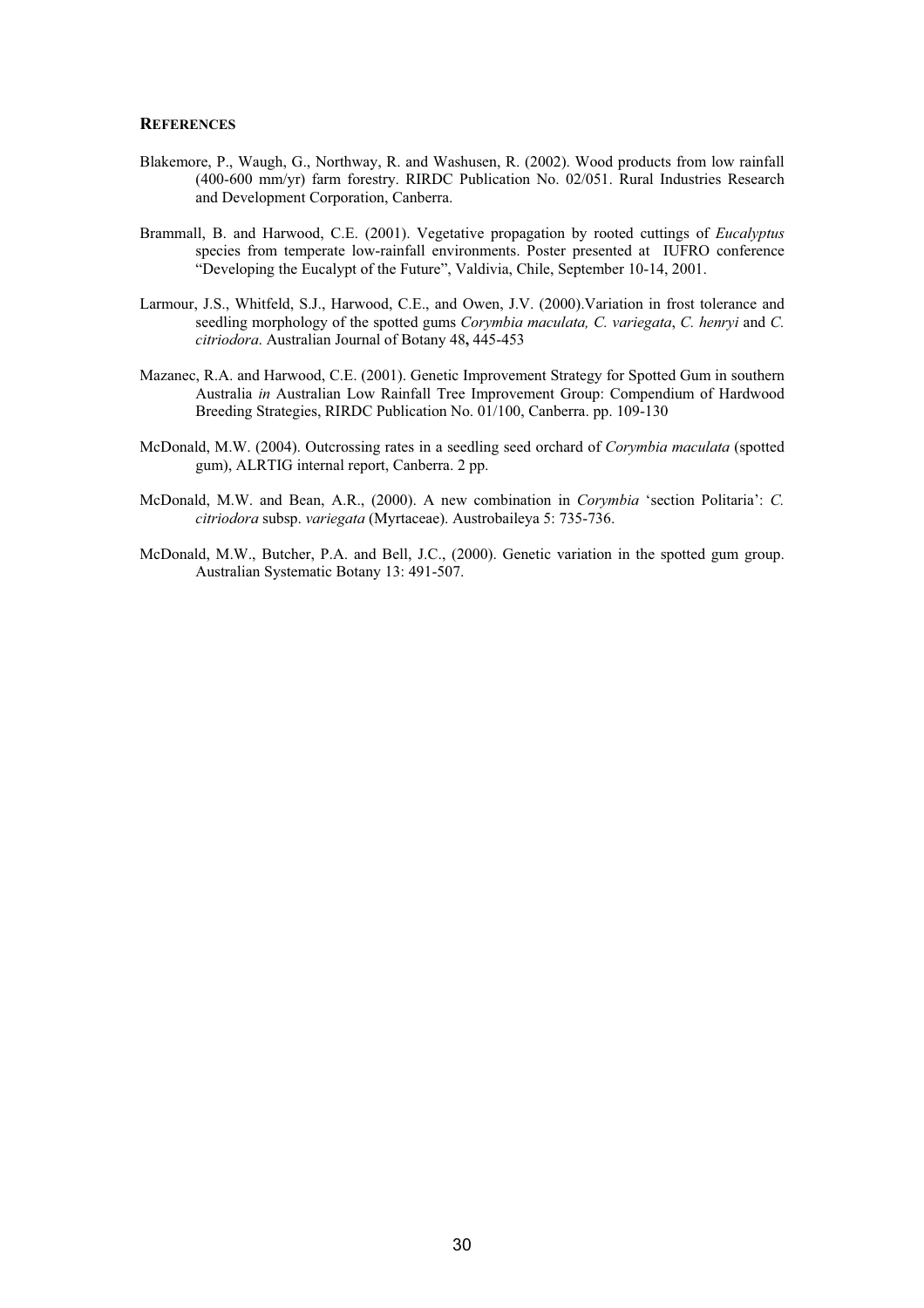## **CLONAL VARIATION IN SUSCEPTIBILITY OF** *CORYMBIA CITRIODORA*  **SUBSP.** *VARIEGATA* **IN SUSCEPTIBILITY TO RAMULARIA SHOOT BLIGHT AND ERINOSE MITE IN NEW SOUTH WALES**

Angus J. Carnegie<sup>1</sup> & Michael Henson<sup>2</sup>

<sup>1</sup>Forest & Resources Research, NSW Department of Primary Industries Email: angusc@sf.nsw.gov.au <sup>2</sup>Forests NSW, Tree Improvement Program, NSW Department of Primary Industries Email: michaelhe@sf.nsw.gov.au

#### **BACKROUND**

Forests NSW established four *Corymbia citriodora* subsp. *variegata* clonal trials in early 2003, with 33 clones and a selection of families. These 33 clones were selected from earlier, larger trials, based on growth, form and Ramularia shoot blight (RSB) tolerance. The four trials are situated near Bonalbo, north of Grafton, and north and south of Coffs Harbour, in north-eastern NSW. Early growth, form and RSB were measured at ~12 months. In April 2005 all trees in the four trials were assessed for damage from RSB and Erinose mites (*Rhombacus* sp.), using the Crown Damage Index (= crown severity).

## **RESULTS & DISCUSSION**

#### *Erinose mites*

We observed wide variation in susceptibility to Erinose mite, with a single clone being significantly more damaged than all other clones or families. At one site (Emu Creek), this clone sustained over 50% CDI, whereas all other clones were less than 15% CDI. At Zuills, this clone sustained 15% CDI compared to 1% for most other clones.

The Emu Creek trial (near Bonalbo) sustained significantly more damage to all clones (both incidence and CDI) than the other 3 sites, with the two coastal sites (near Coffs Harbour) with very few trees that had recordable levels of Erinose mites. Emu Creek is inland, and hotter, and less humid than the other sites, with the coastal sites having higher humidity and more rainfall.

In forest health surveys of *Corymbia* spp. plantations in the past 10 years, we have seen little damage from erinose mites, with low levels of incidence and severity observed. They were first observed in 1997, and have been recorded in plantations from Bulladelah north. We have also observed *Rhombacus* sp. causing damage to *Angophora costata* around Sydney.

#### *Ramularia shoot blight*

There was also significant variation in damage from RSB; however, this was variable, even at the clonal level. The vast majority of trees in all trials had no damage from RSB, with a few individuals with significant damage and shoot death. This indicates that under the climatic conditions of the last 1.5 years the vast majority of clones showed very high tolerance to RSB infection.

Recent surveys of 8–10-year-old plantations, that had sustained high levels of RSB during their first few years, revealed that only a low proportion of trees  $(1-5%)$  still had significantly high levels of RSB and shoot death.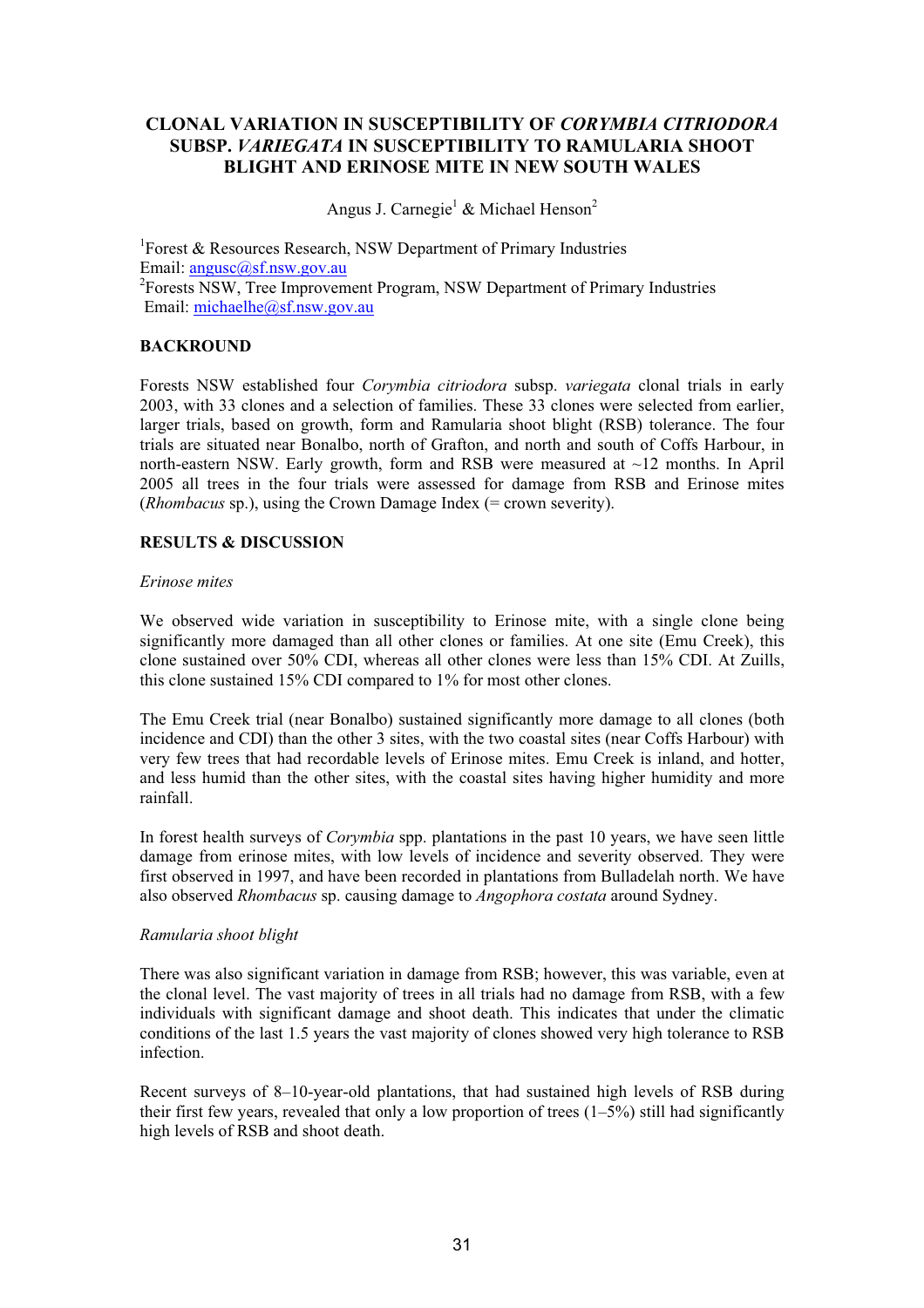## **MISTLETOES IN YOUNG** *CORYMBIA* **SPP. PLANTATIONS IN NORTHERN NEW SOUTH WALES**

#### Angus J. Carnegie

1 Forest & Resources Research, NSW Department of Primary Industries Email: <u>angusc</u>@sf.nsw.gov.au

#### **INTRODUCTION**

Parasitic mistletoes are a common sight in native stands of eucalypts in Australia. Several mistletoes, including species of *Amyema* and *Muellerina,* have become significant problems in remnant stands of eucalypts in rural areas, being associated with significant growth reductions (up to 50%) and mortality of mature trees Reid & Yan, 2000<sup>6</sup>). Although common in native forests in north-eastern New South Wales, mistletoes have not reached levels to warrant concern or remedial action in commercial forests. Moreover, mistletoes have not previously been reported as a problem in eucalypt plantations in Australia.

Due to an increase in the presence of mistletoes being observed in young spotted gum plantations during regular forest health surveys, we made a concerted effort over the past few years to assess the majority of  $5-10$ -year-old plantations for the incidence of mistletoes.

#### **RESULTS AND DISCUSSION**

We observed significant levels of mistletoe (*Amyema* spp. and *Dendrophthoe vitellina*) in young (5–10-year-old) eucalypt plantations in north-eastern NSW. Of the four main species of eucalypts planted in NSW, *Corymbia citriodora* subsp. *variegata* is the most susceptible to mistletoe infestation. Plantations rarely started to become infested with mistletoe below 5 years old. Of ~75 plantations over 5 years old, 20 had mistletoe, rangeing from 0.1% to 68% incidence. Ten plantations had less than 5% incidence, 7 stands had 5% to 25% incidence, one had 40% incidence and two over 65% incidence. The incidence of mistletoe in these 5–10year-old plantations is expected to increase over the life of the rotation, and the proportion of plantations with significant levels of mistletoe is also expected to increase.

The impact of mistletoe in young eucalypt plantations, and possible management strategies, is currently being examined by NSW DPI & Forests NSW.

Significant levels of mistletoe in young *Corymbia* spp. plantations have also been observed in south-east Queensland (S. Lawson, pers. comm..).

<sup>6</sup> Reid, N. & Yan, Z. (2000). Mistletoes and phanerogams parasitic on eucalypts. *In* Keane et al Diseases & Pathogens of Eucalypts. CSIRO.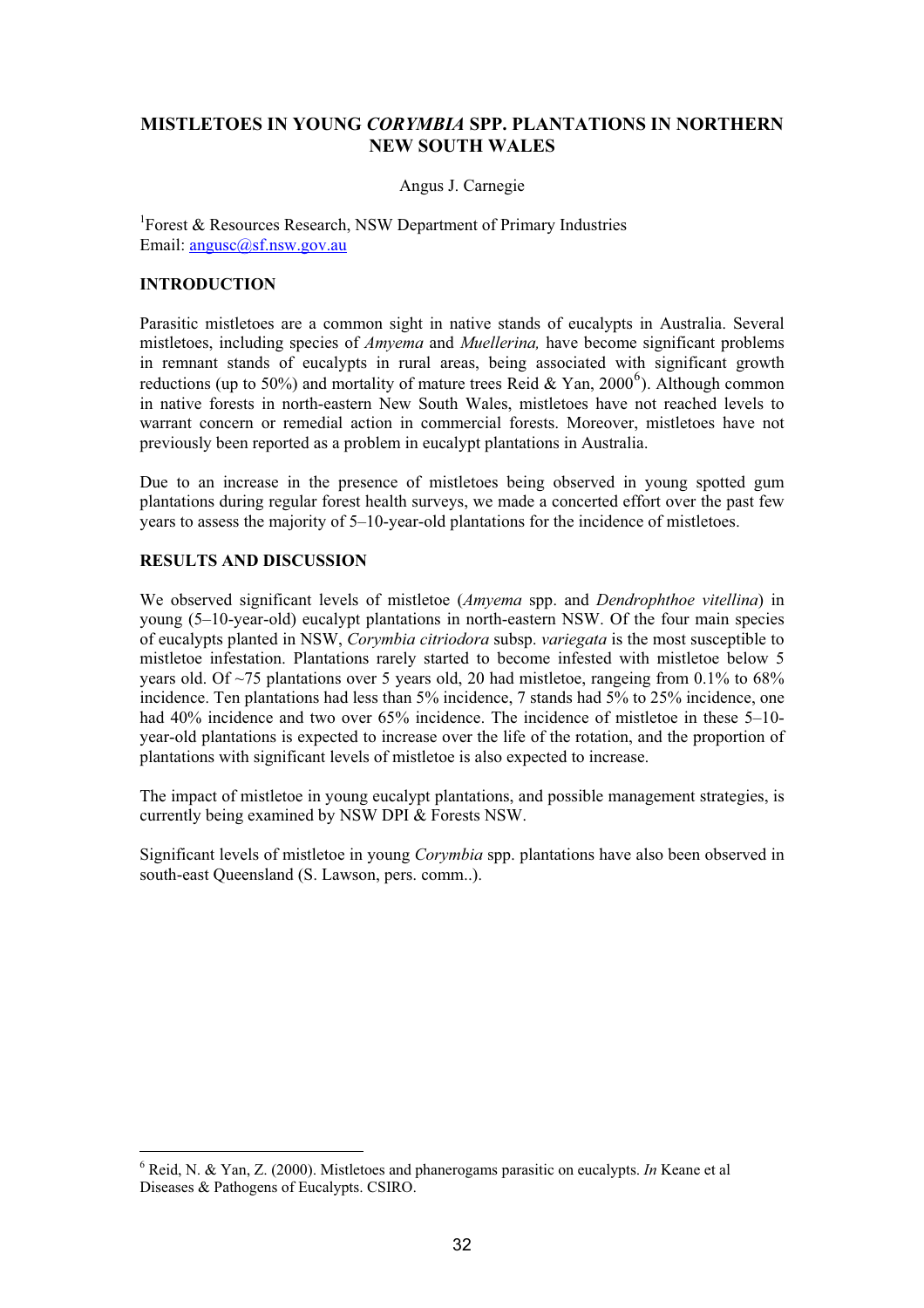## **INCREASING PLANTING SUCCESS OF** *CORYMBIA VARIEGATA*

#### Dane Thomas and Geoff Smith

#### Plantation Improvement, Forests NSW PO Box J19, Coffs Harbour Jetty, NSW 2450

#### **INTRODUCTION**

Successful establishment of forestry plantations relies on many factors including high survival of transplanted seedlings. Survival of seedlings is influenced by many factors including seedling vigour, location within the landscape, availability of moisture at time of planting, and weather conditions after planting. In this series of experiments we examined the use of water retention gels to increase the seedling available moisture, leaf coatings to reduce transpiration water loss, and altered nursery practices to produce hardier seedlings more able to withstand the temporary 'drought' conditions associated with planting seedlings.

#### **INITIAL FIELD TRIALS - USE OF GEL AND INFLUENCE OF SOIL MOISTURE AND WEATHER**

Water retention gels offer an alternative risk management strategy under poor planting conditions. There use also offers the opportunity to greatly expand the planting window, especially in the most desirable planting season in spring when soil moisture may be the only limiting factor. Four sites were selected to cover a range of north to south, coastal to inland and different soil types. Soil moisture on the day of planting were marginal at the time of planting. At each site seedlings were planted using one of two treatments, namely with a gel or as per normal practice. In gel treated plots a small hole was dug and 1 litre of hydrated Alcosorb<sup>®</sup> was mixed with soil and the seedlings planted. Seedlings were planted as per normal practice with a pottiputki in all control plots.

The sites had a range of responses from almost 100% survival in both control and gel treated plots to greater than 90% mortality in the treated plots and very low survival in the control plots. The gel did not improve survival on only one occasion and gave excellent survival under all but the most extreme planting conditions. This suggests that gels have the potential to greatly increase the planting window, and if used routinely under marginal conditions would greatly reduce the need to infill. A complex interaction between moisture availability and weather conditions after planting on seedling survival is apparent. This interaction is being explored in order to develop a decision support system to determine the optimum planting window.

## **FINE GRADE GEL AND KAOLIN CLAY LEAF COATING**

Increasing moisture availability and reducing seedling transpiration water loss are two methods by which seedling survival may be enhanced. Earlier research showed hydrated gels increase the availability of water to seedlings and promotes higher seedling survival. However, the application method can be costly as mixing the hydrated gel into the soil at the time of planting was the only method that enhanced seedling survival when coarser grained gels were used. Finer grained gels form a smooth mixture that adequately coats the root plug of seedlings when they are dipped into a hydrated solution. These coated seedlings can be planted using conventional means such as Pottiputki's which greatly reduces cost compared to using the coarser gels.

Reducing seedling transpiration may decrease seedlings deaths associated with dehydration but could promote high leaf temperatures and therefore seedling death. The Surround WP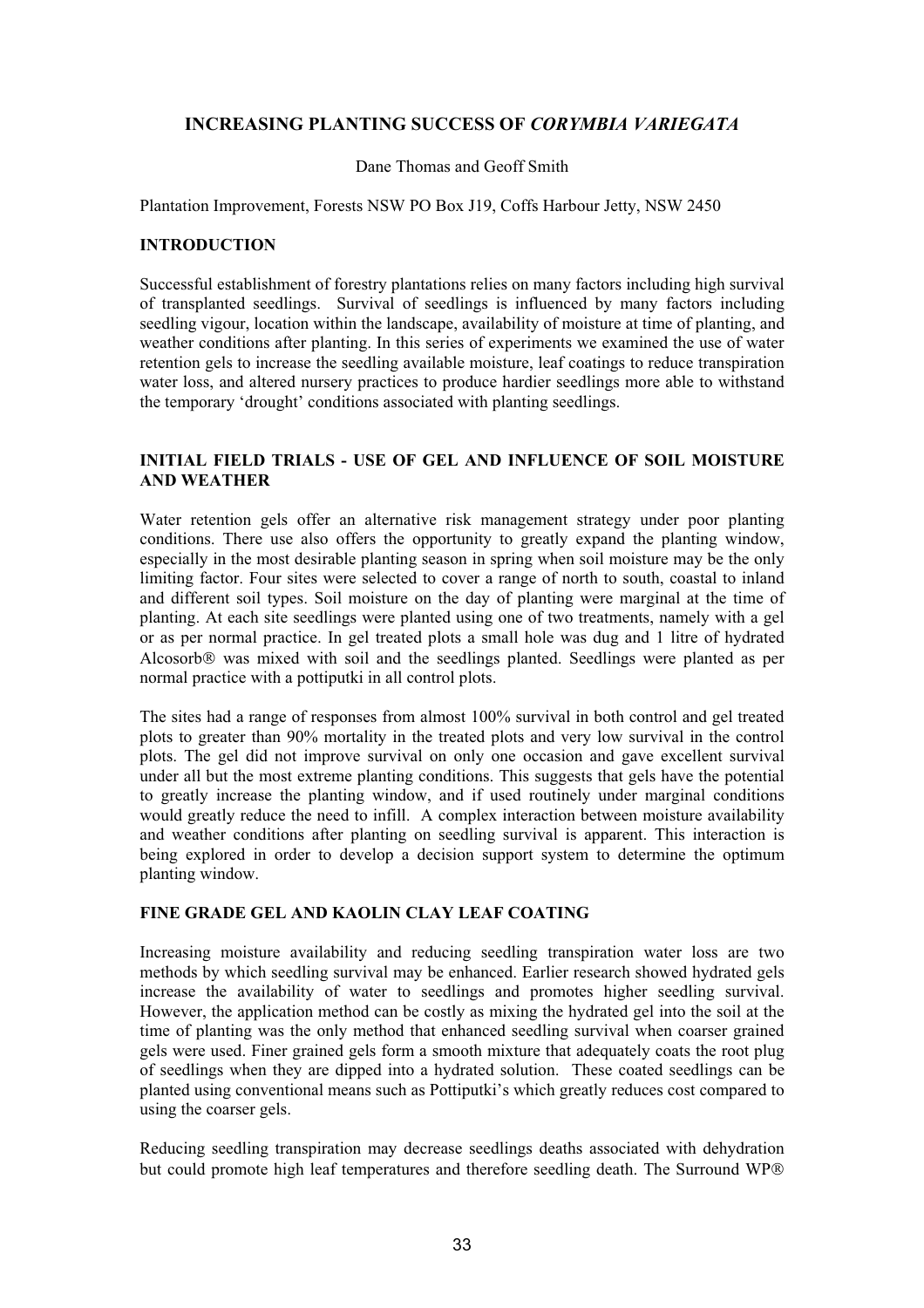particle film, a kaolin based product, transmits photosynthetically active radiation, while its reflective properties has been shown to reduce heat build-up and heat stress in leaf canopies of mature crops (Glenn et. al. 2001, 2003). These properties ultimately increase the amount of assimilate available for growth and reduce water use and increase water use efficiency (Glenn et. al. 2001, 2003; Jifon and Syverston, 2003). We coated leaves of seedlings with Surround WP® prior to planting to determine if the coating promoted seedling survival.

Our field experiment was located on a sandy loam near Casino. Moisture at planting was low  $(0.08g \, g^{-1})$  in the sandier top soil but considerably higher  $(0.16g \, g^{-1})$  in the heavier subsoil. Survival was confounded by over 20 mm rain in the first week and regular follow-up rain in the next 2 months which probably accounted for survival of 87 and 72 % in control seedlings of *C. variegata* and *E. pilularis* respectively. Survival of *E. pilularis*, but not *C. variegata* seedlings which had root-balls dipped in the gel was enhanced over non-coated seedlings. A follow-up study in a glasshouse where no irrigation was provided showed survival of seedlings of both species was enhanced by dipping the root-ball in the gel. Coating the leaves with a Kaolin clay compound did not affect survival. This finding did not appear to be related to rain washing the coating off the leaves as a trial in a glasshouse also showed no effect of the leaf coating on enhancing seedling survival. Use of the finely graded gel will reduce the risks associated with planting in less than optimal conditions.

#### **HARDENING SEEDLINGS TO DROUGHT PRIOR TO TRANSPLANTING**

Plants may be acclimated or hardened to water limiting conditions. This hardening can occur in the nursery by reducing the frequency or amount of irrigation provided to the growing seedlings. The drought hardening procedure has been shown to assist in survival and or growth after transplanting of many crops including radiata pine, cypress pine, apricot, tomato and lotus (Rook, 1973; Ojemakinde and Onwueme, 1980; Arnott et al., 1993; Ruiz-Sanchez et al., 1998; Franco et al. 2001). These adaptations are probably related to increased root : leaf area ratio which would enhance water absorption and reduce seedling water loss; as well as changes in more fundamental mechanisms related to limiting leaf transpiration or enhancing root growth.

The hardening procedure involved progressively reducing the amount and frequency of irrigation provided to the seedlings in the month prior to transplanting. Reducing irrigation initially increased wilting of the seedlings but this effect was short lived. The hardening treatments did not increase seedling mortality while the seedlings remained in the nursery. The field experiment was run in conjunction with the field experiment described above (Dipping root ball in gel and Kaolin clay leaf coating). Hardening seedlings to drought resulted in fewer seedlings deaths following transplanting than unhardened seedlings. This effect did not appear to be related to an increased root : leaf area ratio as artificially removing leaves (top-clipping) did not enhance survival. Hardening seedlings to drought while they remain in the nursery is a low cost management tool which will increase the economic success of plantation forestry as costs of re-planting and infill of poorly established plantations will be reduced.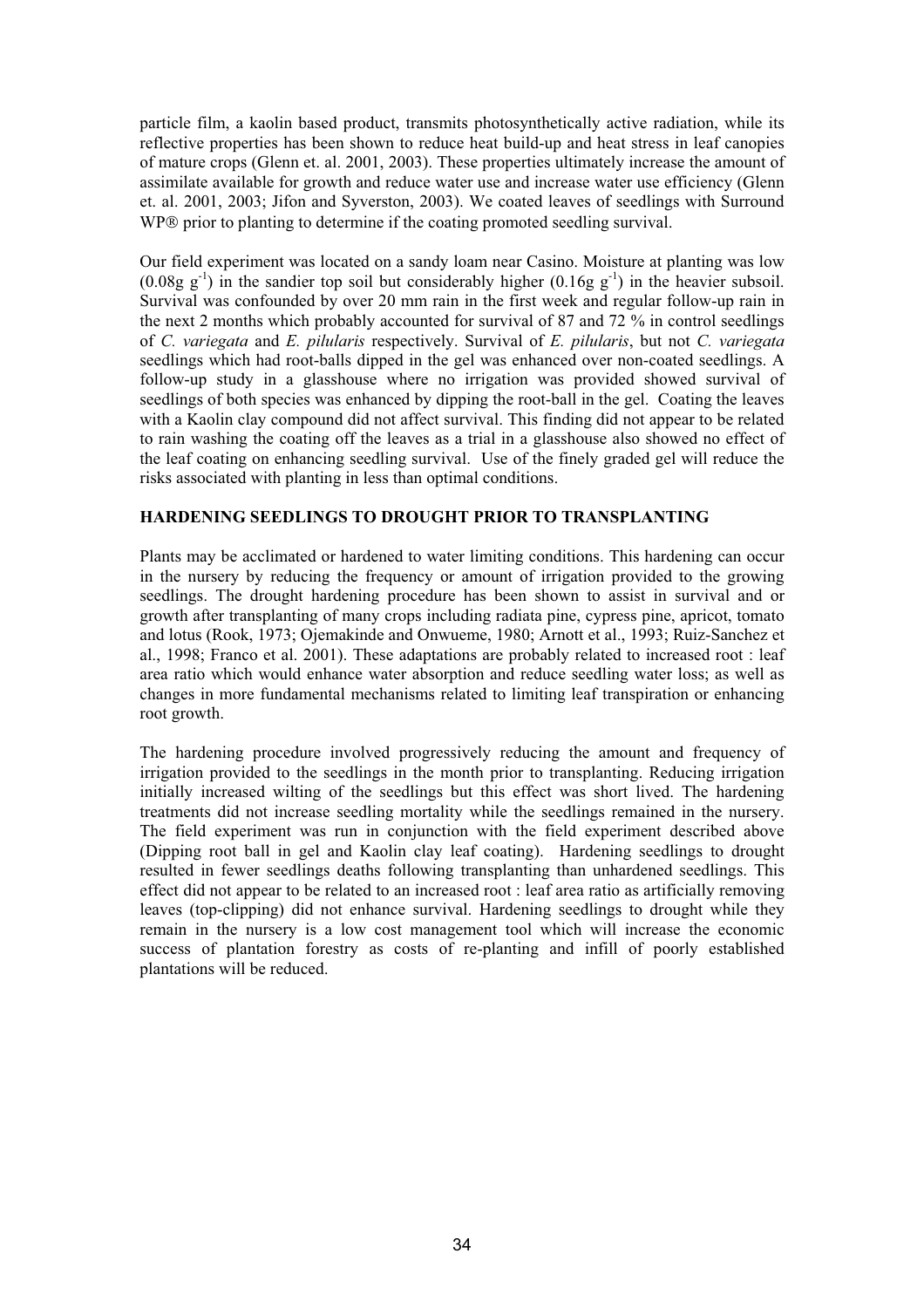## **SOIL PHYSICAL LIMITATIONS TO GROWTH IN SUB-TROPICAL HARDWOOD PLANTATIONS**

John Grant, Doland Nichols, Geoff Smith and Jerry Vanclay

Southern Cross University in conjunction with industry partner Forests NSW

### **BACKGROUND**

This project aims to correlate the productivity of eucalypt plantations with site data to develop a model to predict growth rates on new sites. The model derived as part of this project will allow accurate prediction of growth rates and therefore economic viability of plantation in defined areas. The geographical applicability of the model, limited by the range of the sites examined, will be North-Eastern NSW but the methods developed will have much wider usage.

In order to aid in the understanding of soil characteristics on root growth and plantation productivity part of the project aims to examine the alternative root growth strategies that two important hardwood plantation species (Dunn's white gum and spotted gum) use to exploit soils with a range of different physical properties.

Spotted gum is considered specifically for this paper.

## **RESULTS**

#### *Site Productivity Prediction*

Site and soil assessment and description have been carried out across a set of permanent growth inventory plots established by Forests NSW in their hardwood plantations. This data along with the growth data being provided by Forests NSW is being combined with actual and predicted climatic data for the plots to create the model. An initial comparison of site and soil characteristics using a site selection model developed by SF NSW and growth indicates promising correlations exist (see diagram below), particularly as some of the outliers can be identified as being due to specific site limitations not otherwise considered.

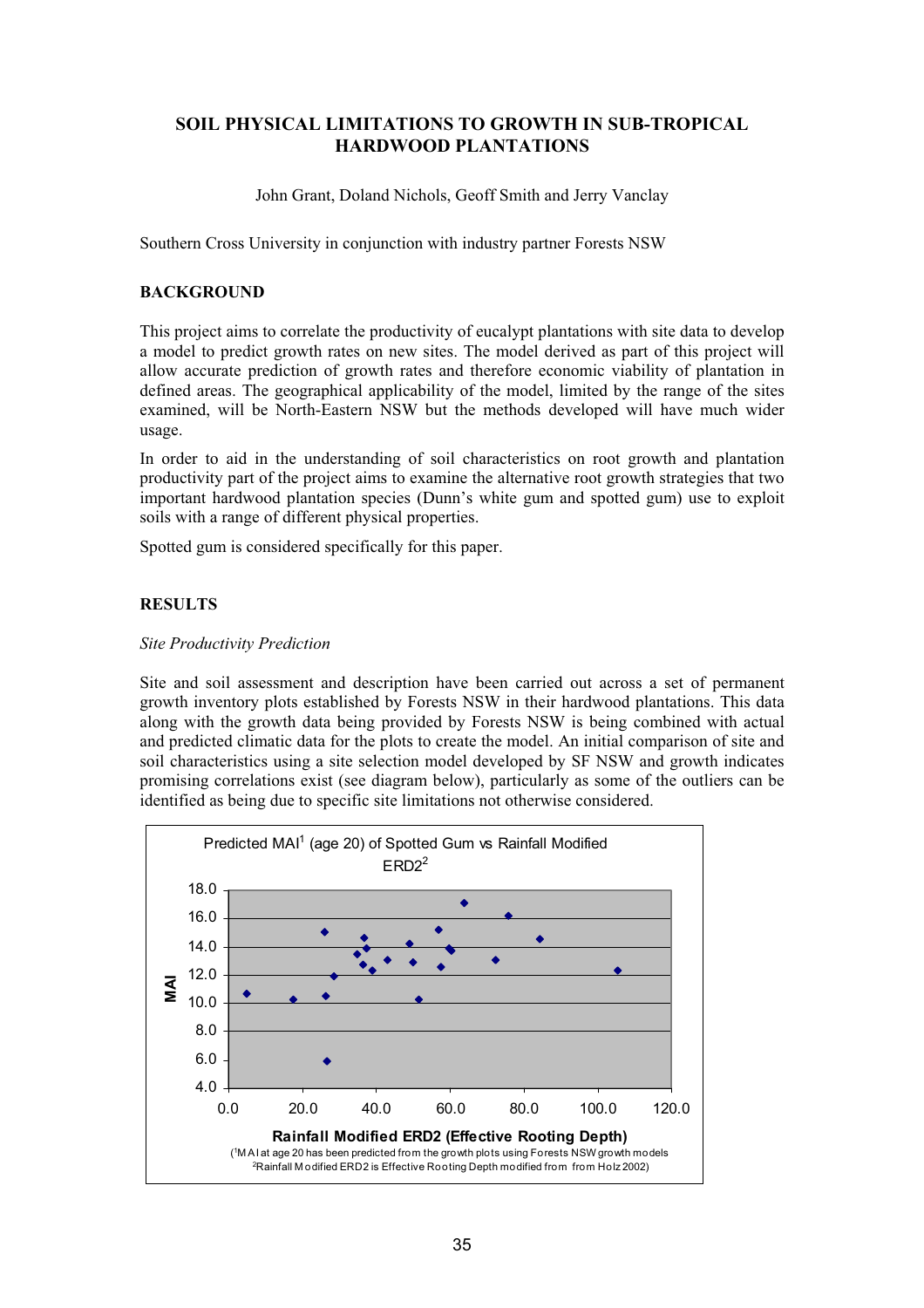Preliminary analysis suggests that the main growth determining factors for spotted gum at these sites are soil structure, depth and drainage rather than nutrients. The next steps to be taken in analysis will include analysis of climate information, full nutrient data and site and soil characteristics and should lead to a more reliable site productivity estimate system.

#### *Plantation Root Growth as Determined by Soil Characteristics*

The examination of root growth is in progress with three sites selected (two Brown Dermosol soils and one Yellow Chromosol). Pot trials on undisturbed, intact soils taken from these sites have been established with spotted gum, Dunn's white gum, silky oak and blackbutt.

#### **CONCLUSIONS**

Results have not been examined in enough detail at this stage to draw any definite conclusions. However, preliminary results highlight the importance of detailed assessment of soil physical characteristics in site productivity prediction. Nutrient levels appear to have less potential in predicting productivity potential on a wide scale.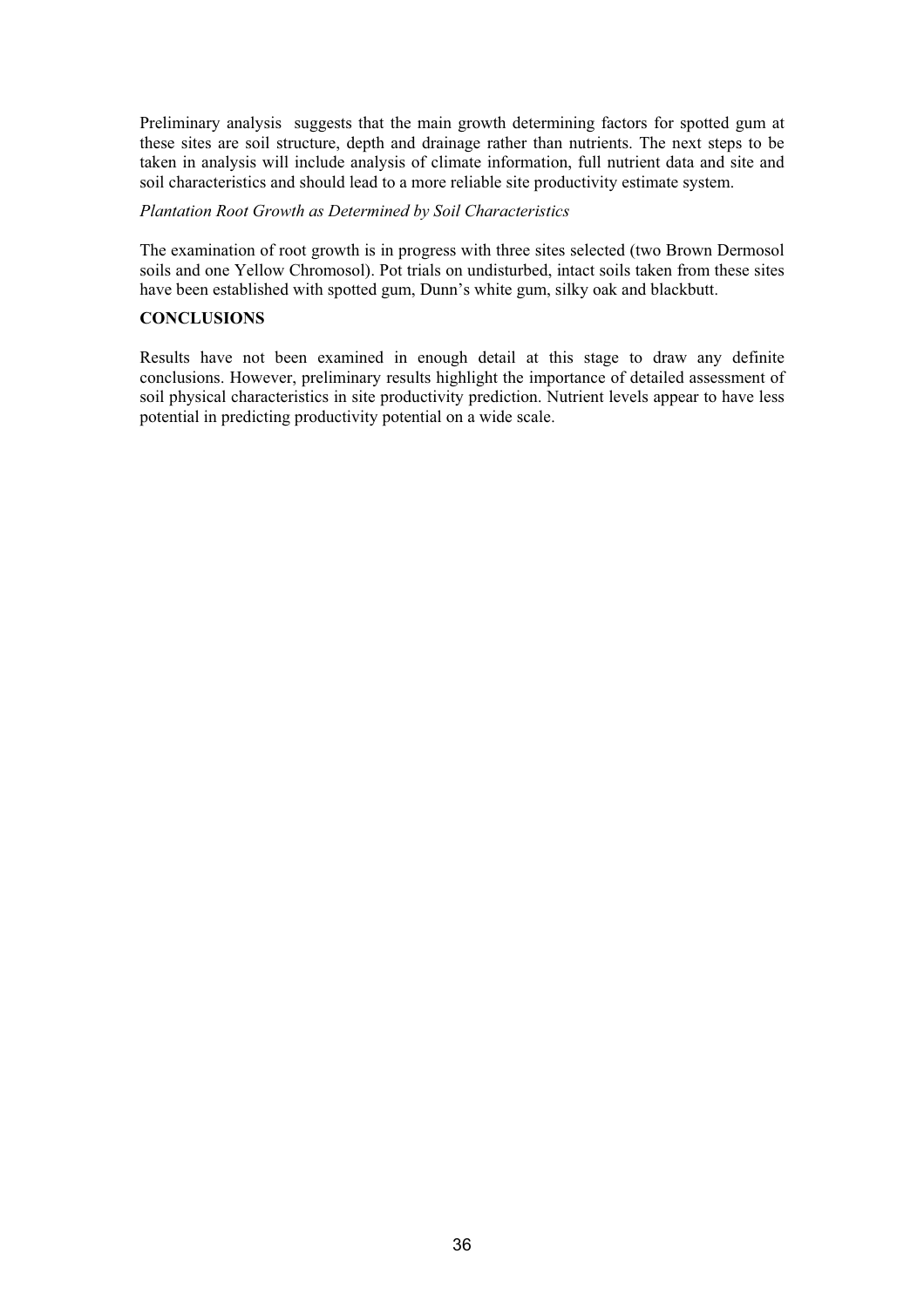## *QUAMBALARIA PITEREKA* **ON SPOTTED GUM PLANTATIONS IN QUEENSLAND AND NORTHERN NEW SOUTH WALES, AUSTRALIA.**

G. S  $\text{Pegg}^1$ , A. Drenth<sup>2</sup> and M. J Wingfield<sup>3</sup>

<sup>1</sup> Department of Primary Industries and Fisheries, Horticulture and Forestry Research, Queensland, Australia.

<sup>2</sup> Northern Australian Diagnostic Network, CRC for Tropical Plant Protection, Queensland, Australia.

<sup>3</sup> Director Forestry and Agriculture Biotechnology Institute, University of Pretoria, Pretoria, South Africa.

The establishment of a sustainable hardwood plantation industry in Subtropical regions of Australia will require effective pest and disease control strategies to be developed. Spotted gum (*Corymbia citriodora*) is a valuable commercial timber and suitable for a wide range of different soil types in large parts of Queensland and New South Wales. The main biological constraint to further expansion of spotted gum plantations is the disease Ramularia shoot blight caused by the fungus *Quambalaria pitereka*. Ramularia shoot blight, caused by the fungus *Quambalaria pitereka*, has been found in most spotted gum plantations in Queensland and northern New South Wales. *Q. pitereka* infection often results in the repeated destruction of the growing tips resulting in the formation of a bushier crown or death of the tree in severe cases. Spotted gum growth rates can also be negatively impacted upon. Any impact on the growth rates in the first 2 years after planting will impact negatively on the formation of the butt log, the most valuable part of the log. Forest health surveys indicate that disease incidence can reach 100% with an average of 25% of the trees showing moderate to severe infection levels at the time of inspection. Initial studies into the population of *Q. pitereka* have indicated variability at the morphological and genetic level. A degree of variation in virulence between isolates has also been shown.

The project aims to provide essential information for future tree breeding programs, silvicultural programs and species selection for plantation managers in both private and public forestry enterprises. The research will provide information on the biology of the pathogen and the influence of environmental factors, which will assist in the development of disease management strategies. The host pathogen interactions will provide information on host aspects associated with disease tolerance and/or resistance. Investigations into the efficacy of chemical control programs will assist in developing a control strategy for established plantations.

1. Determine the biology of *Q. pitereka* to enable the development of effective disease management strategies.

#### **Outcome**

- Determine the source of inoculum.
- x Determine if *Q. pitereka* is an endophyte.
- Determine if *Q. pitereka* colonises inflorescences.
- Determine mode of infection.
- x Initiate research into the influence of environmental factors on *Q. pitereka*.
- 2. Determine if *Q. pitereka* is a highly variable fungal pathogen and provide information on host susceptibility for future tree breeding and plantation species selection.

#### **Outcome**

x Collect and culture *Q. pitereka* isolates from Queensland and northern New South Wales for population analysis.